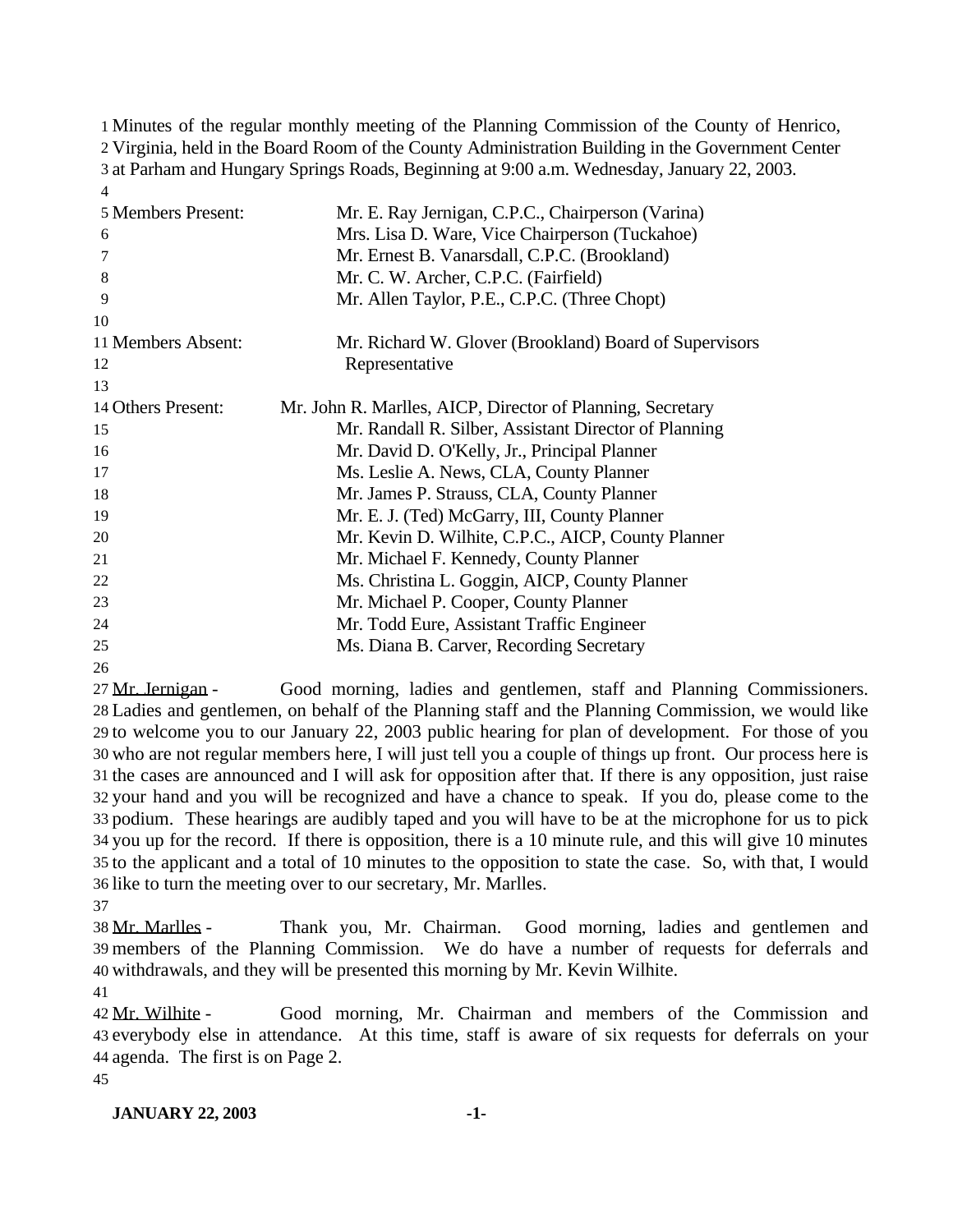# 45 **TRANSFER OF APPROVAL (Deferred from the November 19, 2002, Meeting)**

46

| POD-117-98<br>Courtland @ Wyndham<br>(POD-116-96 Revised)                     |         | Anthony P. Renaldi, Vice President and Chief Financial<br><b>Officer for Prospect Homes of Richmond, Inc.: Request for</b><br>approval of a transfer of approval, as required by Chapter 24,<br>Section 24-106 of the Henrico County Code from C. Richard<br>Dobson Builders, Inc. to Prospect Homes of Richmond, Inc. The<br>4.9-acre site is located on the west line of Wyndham Park Drive<br>at its intersection with Dominion Club Drive on parcel 740-776-<br>1890. The zoning is RTHC, Residential Townhouse District<br>(Conditional). County water and sewer. (Three Chopt) |
|-------------------------------------------------------------------------------|---------|--------------------------------------------------------------------------------------------------------------------------------------------------------------------------------------------------------------------------------------------------------------------------------------------------------------------------------------------------------------------------------------------------------------------------------------------------------------------------------------------------------------------------------------------------------------------------------------|
| 47<br>48 Mr. Wilhite -                                                        |         | The applicant is requesting a deferral to February 26, 2003.                                                                                                                                                                                                                                                                                                                                                                                                                                                                                                                         |
| 49                                                                            |         |                                                                                                                                                                                                                                                                                                                                                                                                                                                                                                                                                                                      |
| 50 Mr. Jernigan -<br>51                                                       |         | Is there any opposition to the deferral of POD-117-98? Mr. Taylor.                                                                                                                                                                                                                                                                                                                                                                                                                                                                                                                   |
| 52 Mr. Taylor -                                                               |         | There is no opposition so I will move deferral of Transfer of Approval for<br>53 POD-117-98, Courtland @ Wyndham, to February 26, 2003, at the applicant's request.                                                                                                                                                                                                                                                                                                                                                                                                                  |
| 54<br>55 Mr. Vanarsdall -                                                     | Second. |                                                                                                                                                                                                                                                                                                                                                                                                                                                                                                                                                                                      |
| 56                                                                            |         |                                                                                                                                                                                                                                                                                                                                                                                                                                                                                                                                                                                      |
| 57 Mr. Jernigan -<br>58 favor say aye. All opposed say no. The motion passes. |         | We have a motion by Mr. Taylor and a second by Mr. Vanarsdall. All in                                                                                                                                                                                                                                                                                                                                                                                                                                                                                                                |
| 59                                                                            |         | 60 At the request of the applicant, the Planning Commission deferred Transfer of Approval, POD-117-<br>61 98, Courtland @ Wyndham (POD-116-96 Revised), to its meeting on February 26, 2003.                                                                                                                                                                                                                                                                                                                                                                                         |
| 62                                                                            |         | 63 TRANSFER OF APPROVAL (Deferred from the November 19, 2002, Meeting)                                                                                                                                                                                                                                                                                                                                                                                                                                                                                                               |
| 64                                                                            |         |                                                                                                                                                                                                                                                                                                                                                                                                                                                                                                                                                                                      |
| POD-51-99<br><b>Gaskins Retirement Center</b>                                 |         | Matthew Bowe for Meadow Glen, LLC: Request for approval<br>of a transfer of approval, as required by Chapter 24, Section 24-<br>106 of the Henrico County Code from South Gaskins Retirement<br>LLC (Dr. Nazir Chauldhary) to Georgia Williams Assisted<br>Living LLC. The 9.955-acre site is located along the west line of<br>Gaskins Road (2400 Gaskins Road), approximately 500 feet<br>south of Three Chopt Road on parcel 749-754-2538. The zoning<br>is R-6C, General Residence District (Conditional). County water<br>and sewer. (Tuckahoe)                                 |
| 65                                                                            |         |                                                                                                                                                                                                                                                                                                                                                                                                                                                                                                                                                                                      |
| 66 Mr. Wilhite -                                                              |         | The applicant is requesting a deferral to February 26, 2003.                                                                                                                                                                                                                                                                                                                                                                                                                                                                                                                         |
| 67                                                                            |         |                                                                                                                                                                                                                                                                                                                                                                                                                                                                                                                                                                                      |
| 68 Mr. Jernigan -<br>69                                                       |         | Is there any opposition to the deferral of POD-51-99? No opposition.                                                                                                                                                                                                                                                                                                                                                                                                                                                                                                                 |
| 70 Mrs. Ware -                                                                |         | I move that Transfer of Approval for POD-51-99, Gaskins Retirement Center,                                                                                                                                                                                                                                                                                                                                                                                                                                                                                                           |
|                                                                               |         | 71 be deferred to the February 26, 2003 meeting, at the applicant's request.                                                                                                                                                                                                                                                                                                                                                                                                                                                                                                         |

# **JANUARY 22, 2003 -2-**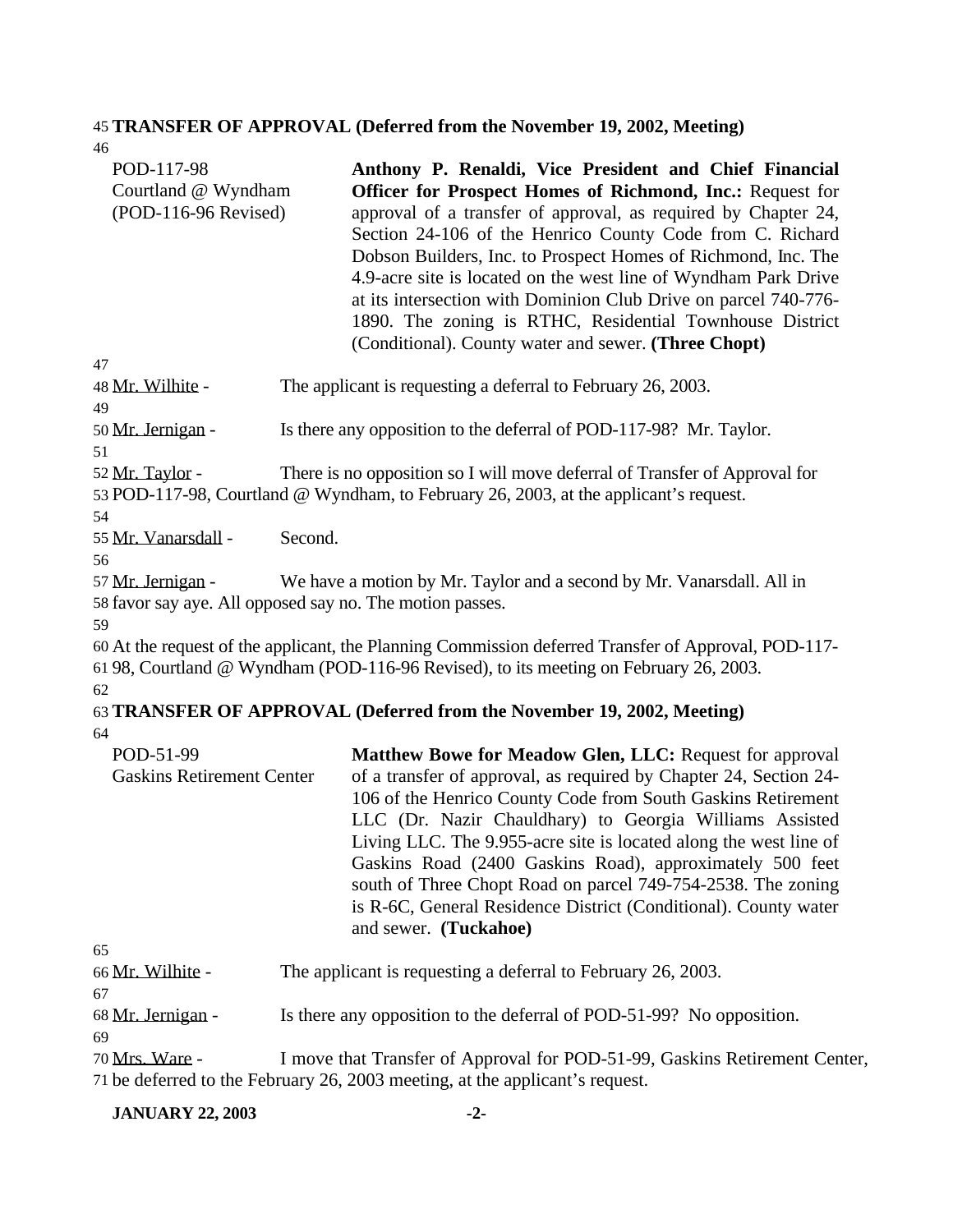Mr. Vanarsdall - Second.

 Mr. Jernigan- We have a motion by Mrs. Ware and a second by Mr. Vanarsdall. All in favor say aye. All opposed say no. The motion passes.

 At the request of the applicant, the Planning Commission deferred Transfer of Approval, POD-51- 99, Gaskins Retirement Center, to its meeting on February 26, 2003.

# **TRANSFER OF APPROVAL**

| POD-91-85               | Hirschler, Fleischer for Highwoods Realty Limited Partnership:                                      |
|-------------------------|-----------------------------------------------------------------------------------------------------|
| The Colonnade Building  | Request for transfer of approval of a plan of development, as                                       |
| At Innsbrook            | required by Chapter 24, Section 24-106 of the Henrico County Code                                   |
| (Formerly The Oxford    | from Chamanreal Inc., N.V. to Highwoods Realty Limited                                              |
| Building)               | Partnership. The 6.4-acre site is located at 4050 Innslake Drive on                                 |
|                         | parcel 749-760-3757. The zoning is O-3C, Office District                                            |
|                         | (Conditional). (Three Chopt)                                                                        |
| 83                      |                                                                                                     |
| 84 Mr. Wilhite -        | The applicant is requesting deferral to April 23, 2003.                                             |
| 85                      |                                                                                                     |
| 86 Mr. Vanarsdall -     | April 23? We didn't have a date on the report.                                                      |
| 87<br>88 Mr. Wilhite -  |                                                                                                     |
| 89                      | No. We just found out late yesterday afternoon what the date would be.                              |
| 90 Mr. Vanarsdall -     | All the way past Easter.                                                                            |
| 91                      |                                                                                                     |
| 92 Mr. Jernigan -       | Is there any opposition to the deferral of POD-91-85? No opposition.                                |
| 93                      |                                                                                                     |
| 94 Mr. Taylor-          | I move Transfer of Approval, POD-91-85, The Colonnade Building At                                   |
|                         | 95 Innsbrook, formerly the Interport Distribution Facility, be deferred to April 23, 2003, at the   |
| 96 applicant's request. |                                                                                                     |
| 97                      |                                                                                                     |
| 98 Mr. Vanarsdall -     | Second.                                                                                             |
| 99                      |                                                                                                     |
| 100 Mr. Jernigan-       | We have a motion by Mr. Taylor and a second by Mr. Vanarsdall. All in favor                         |
|                         | 101 say aye. All opposed say no. The motion carries.                                                |
| 102                     |                                                                                                     |
|                         | 103 At the request of the applicant, the Planning Commission deferred Transfer of Approval, POD-91- |
|                         | 104 85, The Colonnade Building At Innsbrook (Formerly The Oxford Building) to its meeting on April  |
| 105 23, 2003.           |                                                                                                     |
| 106<br>107              |                                                                                                     |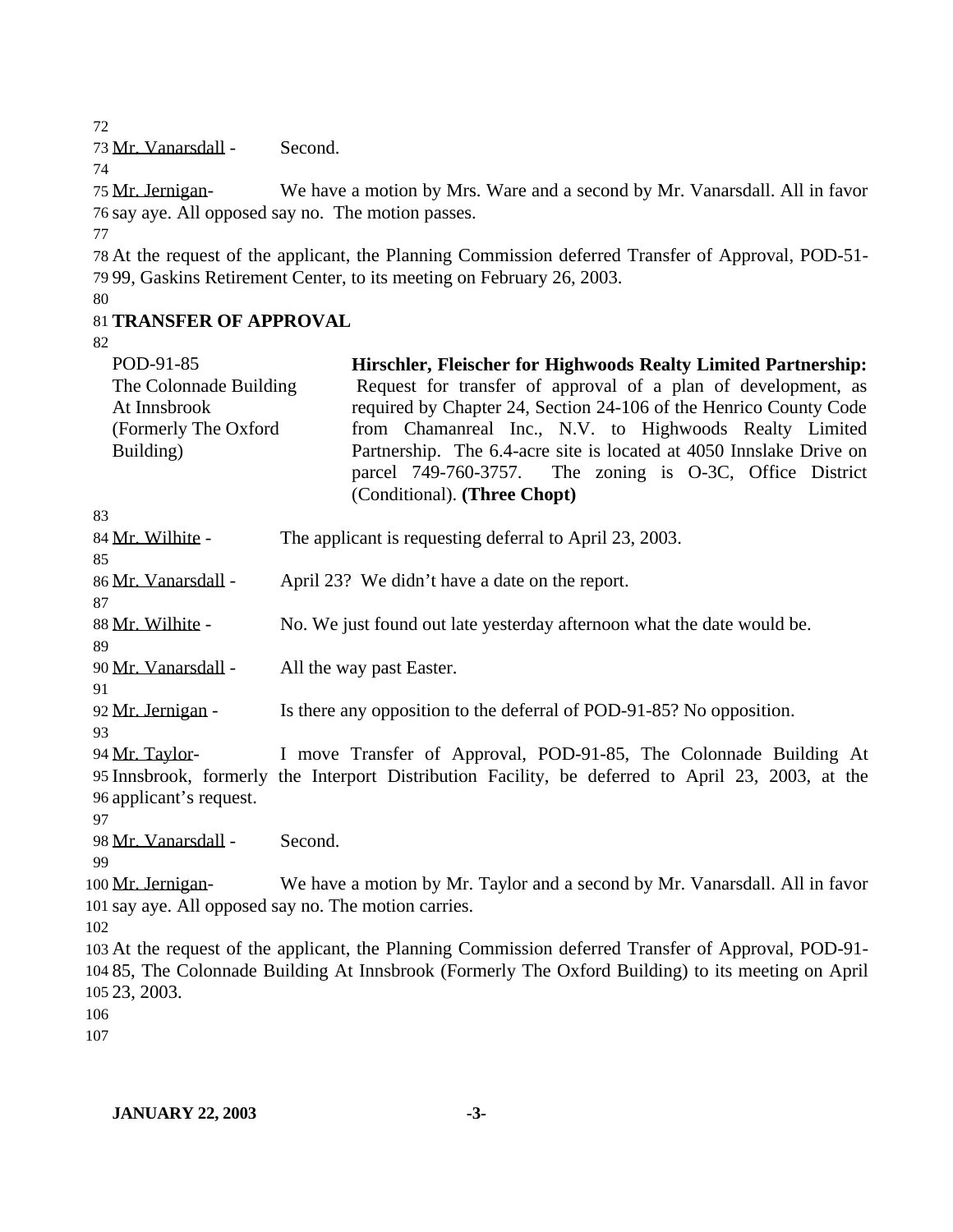## 107 **PLAN OF DEVELOPMENT**

| POD-7-03                                              | Youngblood, Tyler & Associates, P. C. for HHHunt                                                                                                                                                                                                                                                                                                                                                                                                                                                  |
|-------------------------------------------------------|---------------------------------------------------------------------------------------------------------------------------------------------------------------------------------------------------------------------------------------------------------------------------------------------------------------------------------------------------------------------------------------------------------------------------------------------------------------------------------------------------|
| Park Commons @ Twin<br>Hickory                        | <b>Corporation:</b> Request for approval of a plan of development, as<br>required by Chapter 24, Section 24-106 of the Henrico County<br>Code, to construct 60 detached condominiums. The 12.99-acre<br>site is located on the west side of Hickory Bend Drive and the<br>south side of Twin Hickory Road on part of parcels 745-770-<br>0962; 746-770-1492 and 0619; 745-769-6789. The zoning is<br>RTHC, Residential Townhouse District (Conditional). County<br>water and sewer. (Three Chopt) |
| 108                                                   |                                                                                                                                                                                                                                                                                                                                                                                                                                                                                                   |
| 109 Mr. Wilhite -<br>110                              | The applicant is making a request for deferral to February 13, 2003.                                                                                                                                                                                                                                                                                                                                                                                                                              |
| 111 Mr. Vanarsdall -<br>112                           | This is the rezoning meeting, isn't it?                                                                                                                                                                                                                                                                                                                                                                                                                                                           |
| 113 Mr. Wilhite -<br>114                              | Yes, sir.                                                                                                                                                                                                                                                                                                                                                                                                                                                                                         |
| 115 Mr. Jernigan -<br>116                             | Is there any opposition to the deferral of POD-7-03? Mr. Taylor.                                                                                                                                                                                                                                                                                                                                                                                                                                  |
| 117 Mr. Taylor -<br>119                               | There being no opposition, I will move that POD-7-03, Park Commons @<br>118 Twin Hickory be deferred to February 13, 2003, at the applicant's request.                                                                                                                                                                                                                                                                                                                                            |
| 120 Mr. Vanarsdall -<br>121                           | Second.                                                                                                                                                                                                                                                                                                                                                                                                                                                                                           |
| 122 Mr. Jernigan -<br>124                             | We have a motion by Mr. Taylor and a second by Mr. Vanarsdall. All in favor<br>123 say aye. All opposed say no. The motion passes.                                                                                                                                                                                                                                                                                                                                                                |
| 126 Hickory, to its meeting on February 13, 2003.     | 125 At the applicant's request, the Planning Commission deferred POD-7-03, Park Commons @ Twin                                                                                                                                                                                                                                                                                                                                                                                                    |
| 127<br>128 SUBDIVISION<br>129                         |                                                                                                                                                                                                                                                                                                                                                                                                                                                                                                   |
| <b>Old Courtney Road</b><br>(January 2003 Plan)       | <b>Balzer &amp; Associates, Inc. for Sunbelt Homes:</b> The 1.81-acre site<br>is located at the intersection of Staples Mill Road (U.S. Route 33)<br>and Old Courtney Road, approximately 700 feet north of Warren<br>Road, on parcel 765-764-4863. The zoning is R-2, One-Family<br>Residence District. County water and sewer. 3 Lots (Brookland)                                                                                                                                               |
| 130                                                   |                                                                                                                                                                                                                                                                                                                                                                                                                                                                                                   |
| 131 Mr. Wilhite -<br>132                              | The applicant is requesting deferral to March 26, 2003.                                                                                                                                                                                                                                                                                                                                                                                                                                           |
| 133 Mr. Jernigan -<br>134 (January 2003 Plan)?<br>135 | Is there any opposition to the deferral of Subdivision Old Courtney Road                                                                                                                                                                                                                                                                                                                                                                                                                          |
| 136 Mr. Vanarsdall -                                  | I move that Subdivision Old Courtney Road be deferred to March 26, 2003, at                                                                                                                                                                                                                                                                                                                                                                                                                       |
| <b>JANUARY 22, 2003</b>                               | $-4-$                                                                                                                                                                                                                                                                                                                                                                                                                                                                                             |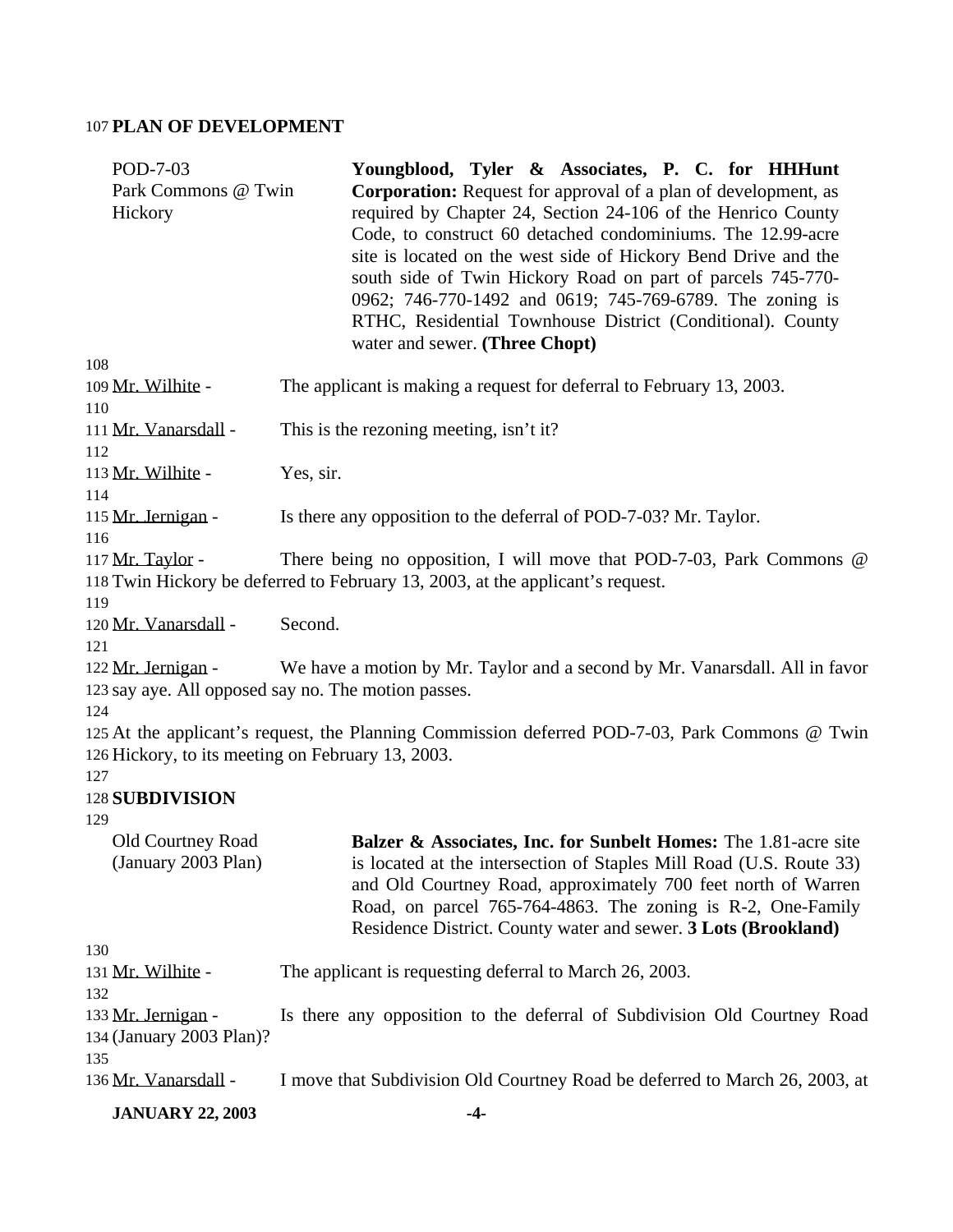137 the applicant's request. 138 139 Mr. Taylor - Second. 140 141 Mr. Jernigan - We have a motion by Mr. Vanarsdall and a second by Mr. Taylor. All in favor 142 say aye. All opposed say no. The motion passes. 143 144 At the request of the applicant, the Planning Commission deferred Subdivision Old Courtney Road 145 (January 2003 Plan) to its meeting on March 26, 2003. 146

#### 147 **LANDSCAPE PLAN**

| $LP/POD-54-01$                          | Mike Doczi for Magnolia Pointe, LLC: Request for approval of                                               |
|-----------------------------------------|------------------------------------------------------------------------------------------------------------|
| Magnolia Point,                         | a landscape plan, as required by Chapter 24, Sections 24-106 and                                           |
| Sections 1-3                            | 24-106.2 of the Henrico County Code. The 12.141-acre site is                                               |
|                                         | located at the intersection of Virginia Center Parkway and Francis                                         |
|                                         | Road on parcel 782-767-6816. The zoning is RTHC, Residential                                               |
|                                         | Townhouse District (Conditional). (Fairfield)                                                              |
| 148                                     |                                                                                                            |
| 149 Mr. Wilhite -                       | The applicant requests deferral to February 26, 2003.                                                      |
| 150                                     |                                                                                                            |
| 151 Mr. Jernigan -                      | Is there any opposition to deferral of LP/POD-54-01? Mr. Archer.                                           |
| 152                                     |                                                                                                            |
| 153 Mr. Archer -                        | Mr. Chairman, I move deferral of LP/POD-54-01, Magnolia Point, Sections 1-                                 |
|                                         | 154 3, to the February 26, 2003 meeting, at the applicant's request.                                       |
| 155                                     |                                                                                                            |
| 156 Mr. Vanarsdall -                    | Second.                                                                                                    |
| 157                                     |                                                                                                            |
| 158 Mr. Jernigan -                      | We have a motion by Mr. Archer and a second by Mr. Vanarsdall. All in                                      |
|                                         | 159 favor say aye. All opposed say no. The motion passes.                                                  |
| 160                                     |                                                                                                            |
|                                         | 161 At the request of the applicant, the Planning Commission deferred Landscape Plan LP/POD-54-01,         |
|                                         | 162 Magnolia Point, Sections 1-3, to its February 26, 2003 meeting.                                        |
| 163                                     |                                                                                                            |
| 164 Mr. Wilhite -                       | Those are all of the requests that staff is aware of at this time.                                         |
| 165                                     |                                                                                                            |
| 166 Mr. Jernigan-                       | Thank you.                                                                                                 |
| 167                                     |                                                                                                            |
| 168 Mr. Marlles -                       | Mr. Chairman, the next item on the agenda is the Expedited Agenda and for                                  |
|                                         | 169 the benefit of the ladies and gentlemen in the audience, items on the Expedited Agenda are items for   |
|                                         | 170 which staff is recommending approval. There are no known concerns by the Planning Commissioner         |
|                                         | 171 and there is no known citizen opposition. If there is citizen opposition, that appears at the meeting, |
|                                         | 172 the case can be taken off the Expedited Agenda and heard in its normal rotation. Mr. Wilhite.          |
| 173 Mr. Wilhite -                       | Thank you. We have six items on the Expedited Agenda this morning.<br>The                                  |
| 174 first appears on Page 14, POD-6-03. |                                                                                                            |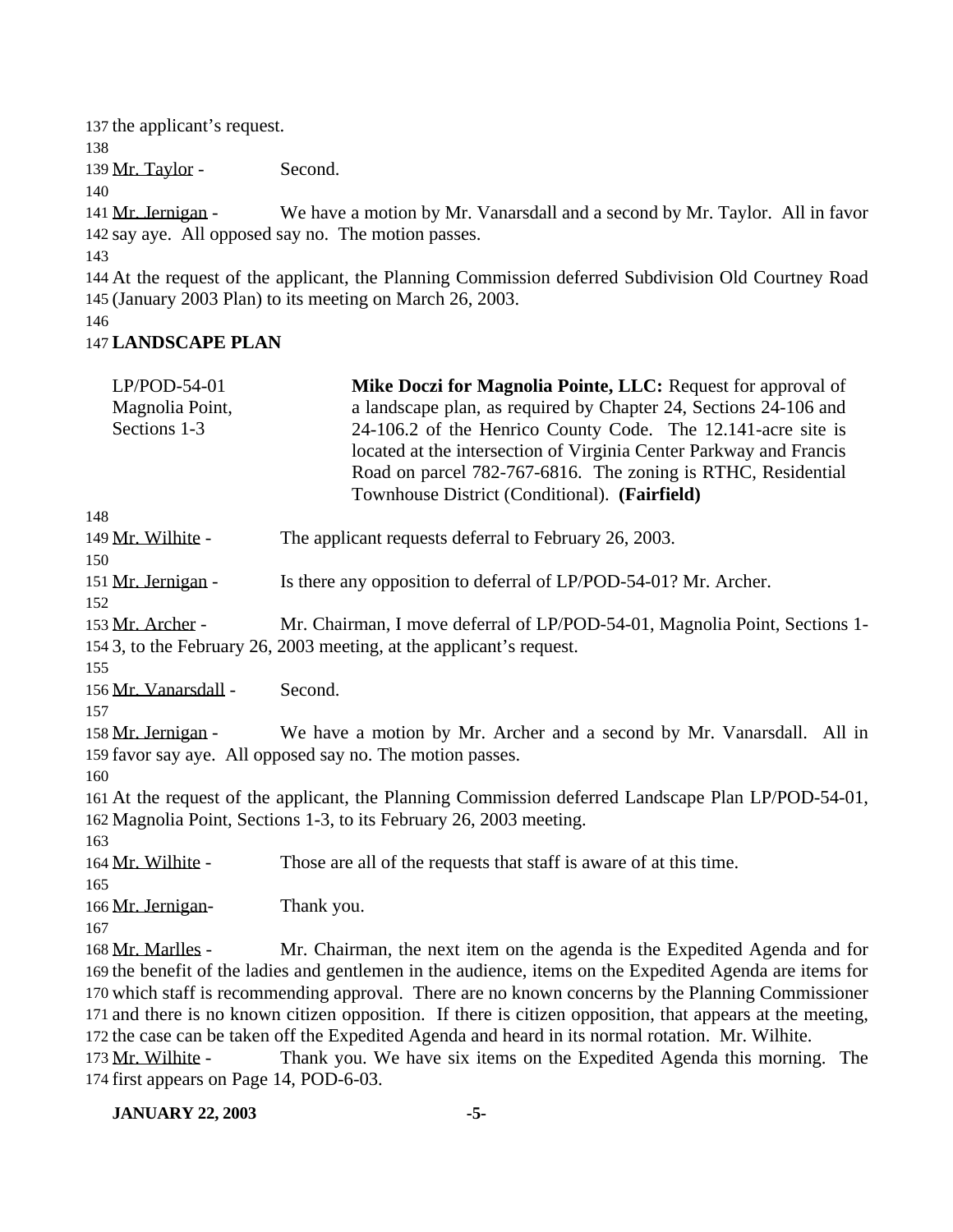#### 175 176 **PLAN OF DEVELOPMENT & LIGHTING PLAN**

POD-6-03 Season's Restaurant – Short Pump Town Center **McKinney & Company for Short Pump Town Center, LLC and Beacon Street, Inc.:** Request for approval of a plan of development and lighting plan, as required by Chapter 24, Section 24-106 of the Henrico County Code, to construct a one-story, 8,150 square foot restaurant with outdoor dining in a regional shopping center. The 1.88-acre site is located on the north line of W. Broad Street (U.S. Route 250), approximately 500 feet west of its intersection with Lauderdale Drive on part of parcel 736-763-4932. The zoning is B-3C, Business District (Conditional) and WBSO, West Broad Street Overlay District. Private water and sewer. **(Three Chopt)**

177

178 Mr. Wilhite - On Page 2 of your Addendum there is a revised recommendation for approval, 179 and also a revised lighting plan was included in your packet.

180

181 Mr. Jernigan - Is there any opposition to the approval of POD-6-03 on the Expedited 182 Agenda? Mr. Taylor.

183

184 Mr. Taylor - I move approval of POD-6-03, Season's Restaurant – Short Pump Town 185 Center, on the Expedited Agenda, subject to the annotations on the plans, the standard conditions for 186 developments of this type and the additional conditions listed on the agenda.

187

188 Mr. Vanarsdall - Second.

189

190 Mr. Jernigan - We have a motion by Mr. Taylor, seconded by Mr. Vanarsdall. All in favor 191 say aye. All opposed say no. The motion passes.

192

193 Mr. Vanarsdall - I have a question, Mr. Chairman. It says POD and Lighting Plan, but I don't 194 see No. 11 and I don't see No. 11B. I am not against it. I am just questioning that.

195 196 Mr. Wilhite - The lighting plan was included as part of the approval. It would not need to 197 come back again.

198

199 Mr. Vanarsdall - Thank you. That is all I had.

200

 The Planning Commission approved Plan of Development and Lighting Plan for POD-6-03, Season's Restaurant – Short Pump Town Center, subject to the annotations on the plans, the standard conditions attached to these minutes for developments of this type and the following additional conditions:

205

206 23. The developer shall provide fire hydrants as required by the Department of Public Utilities 207 and Division of Fire.

## **JANUARY 22, 2003 -6-**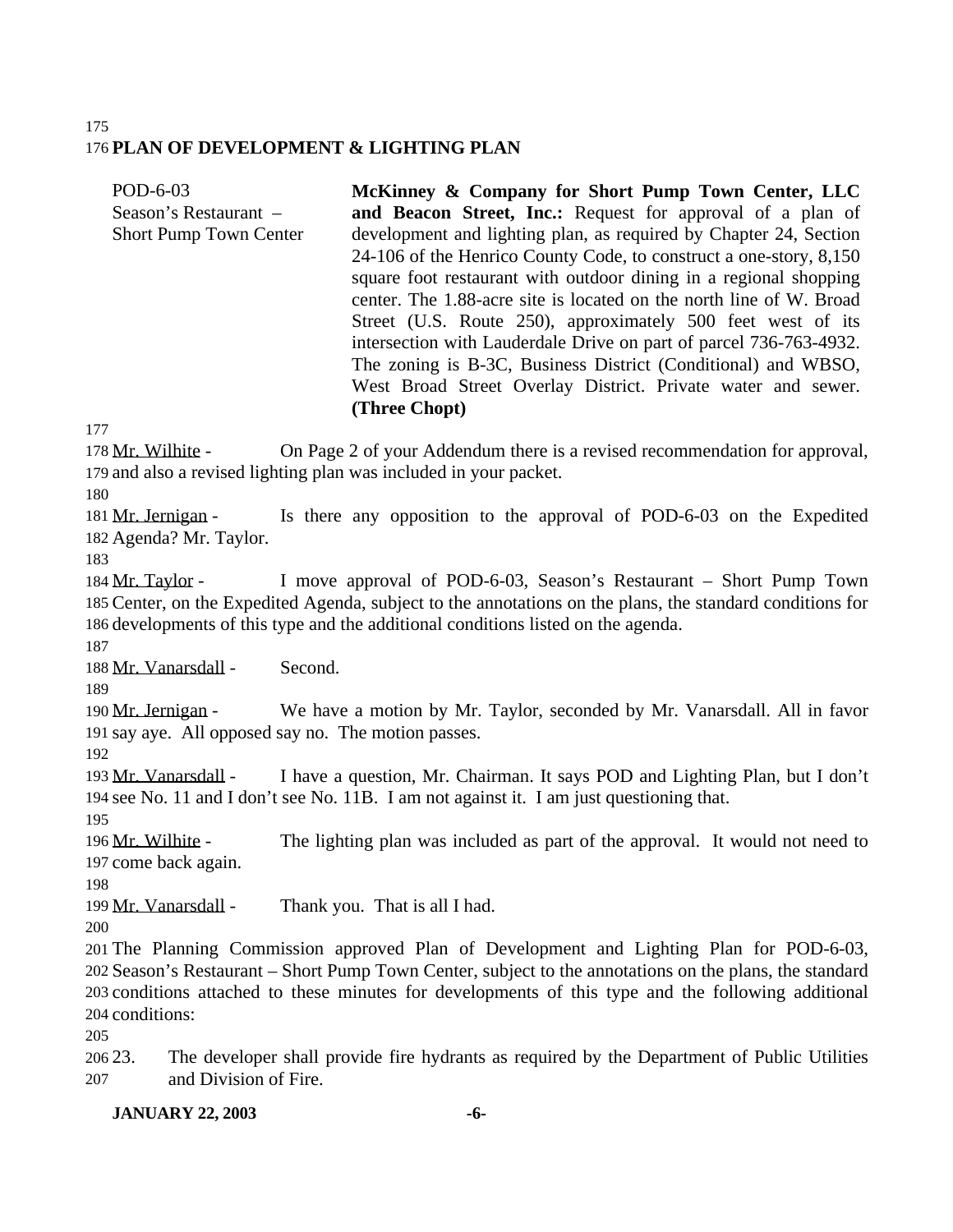- 24. Outside storage shall not be permitted.
- 25. The proffers approved as a part of zoning case C-29C-98 shall be incorporated in this approval.

26. The developer shall install an adequate restaurant ventilating and exhaust system to minimize

 smoke, odors, and grease vapors. The plans and specifications shall be included with the building permit application for review and approval. If, in the opinion of the County, the type system provided is not effective, the Commission retains the rights to review and direct

- the type of system to be used.
- 27. Deviations from County standards for pavement, curb or curb and gutter design shall be approved by the County Engineer prior to final approval of the construction plans by the Department of Public Works.
- 28. Insurance Services Office (ISO) calculations must be included with the plans and contracts and must be approved by the Department of Public Utilities prior to the issuance of a building permit.
- 29. The location of all existing and proposed utility and mechanical equipment (including HVAC units, electric meters, junction and accessory boxes, transformers, and generators) shall be identified on the landscape plans. All equipment shall be screened by such measures as determined appropriate by the Director of Planning or the Planning Commission at the time of plan approval**.**
- 30. The ground area covered by all the buildings shall not exceed in the aggregate 25 percent of the total site area.
- 31. No merchandise shall be displayed or stored outside of the building(s) or on sidewalk(s).
- 

## **PLAN OF DEVELOPMENT & LIGHTING PLAN**

| POD-8-03                  | Carter Design for Short Pump Town Center, LLC and                    |
|---------------------------|----------------------------------------------------------------------|
| $Applebee's - Short Pump$ | Applebee's of Virginia: Request for approval of a plan of            |
| <b>Town Center</b>        | development and lighting plan, as required by Chapter 24, Section    |
|                           | 24-106 of the Henrico County Code, to construct a one-story, 5,309   |
|                           | square foot restaurant in a regional shopping center. The 1.811-acre |
|                           | site is located on the north line of W. Broad Street (U. S. Route    |
|                           | 250), approximately 1,150 feet west of its intersection with         |
|                           | Lauderdale Drive on part of parcel 736-763-4932. The zoning is B-    |
|                           | 3C, Business District (Conditional) and WBSO, West Broad Street      |
|                           | Overlay District. Private water and sewer.                           |
|                           | (Three Chopt)                                                        |

234 Mr. Wilhite - On Page 3 of your Addendum there is a revised recommendation for approval. Also, I would like to note that the lighting plan is being removed from consideration at this time. 

237 Mr. Jernigan - Is there any opposition to the approval of POD-8-03?

239 Mr. Taylor - I move approval of POD-8-03, Applebee's – Short Pump Town Center, subject to the annotations on the plan, standard conditions for developments of this type, and additional conditions Nos.23 through 31.

#### **JANUARY 22, 2003 -7-**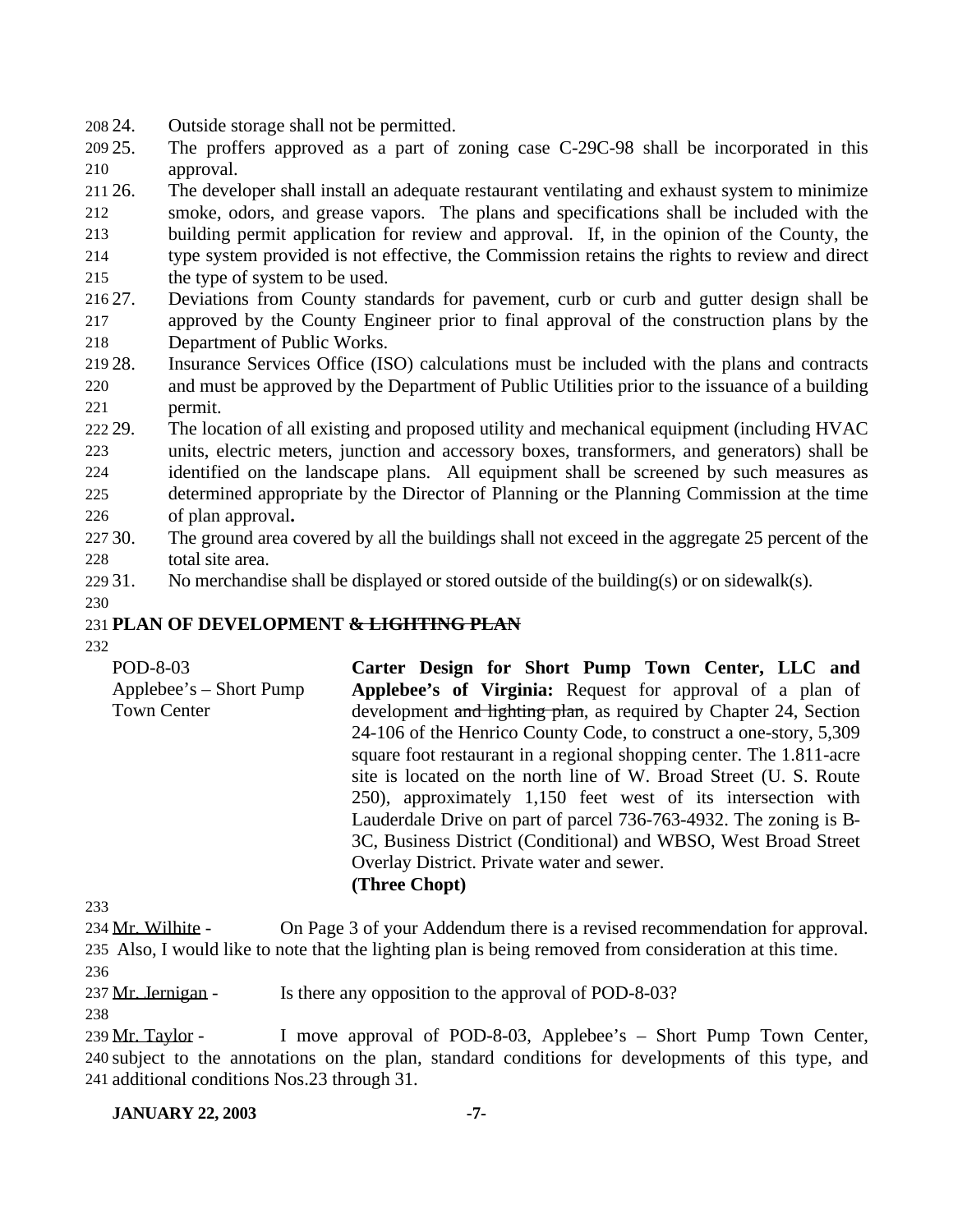Mr. Vanarsdall - Second.

245 Mr. Jernigan - We have a motion by Mr. Taylor and a second by Mr. Vanarsdall. All in favor say aye. All opposed say no. The motion passes.

 The Planning Commission approved POD-8-03, Applebee's – Short Pump Town Center, subject to the annotations on the plans, the standard conditions attached to these minutes for developments of this type and the following additional conditions:

 23. The developer shall provide fire hydrants as required by the Department of Public Utilities and Division of Fire.

- 24. Outside storage shall not be permitted.
- 25. The proffers approved as a part of zoning case C-29C-98 shall be incorporated in this approval.
- 26. The developer shall install an adequate restaurant ventilating and exhaust system to minimize smoke, odors, and grease vapors. The plans and specifications shall be included with the building permit application for review and approval. If, in the opinion of the County, the type system provided is not effective, the Commission retains the rights to review and direct 261 the type of system to be used.
- 27. Deviations from County standards for pavement, curb or curb and gutter design shall be approved by the County Engineer prior to final approval of the construction plans by the Department of Public Works.
- 28. Insurance Services Office (ISO) calculations must be included with the plans and contracts and must be approved by the Department of Public Utilities prior to the issuance of a building permit.
- 29. The location of all existing and proposed utility and mechanical equipment (including HVAC units, electric meters, junction and accessory boxes, transformers, and generators) shall be identified on the landscape plans. All equipment shall be screened by such measures as
- determined appropriate by the Director of Planning or the Planning Commission at the time of plan approval**.**
- 30. The ground area covered by all the buildings shall not exceed in the aggregate 25 percent of the total site area.
- 275 31. No merchandise shall be displayed or stored outside of the building(s) or on sidewalk(s).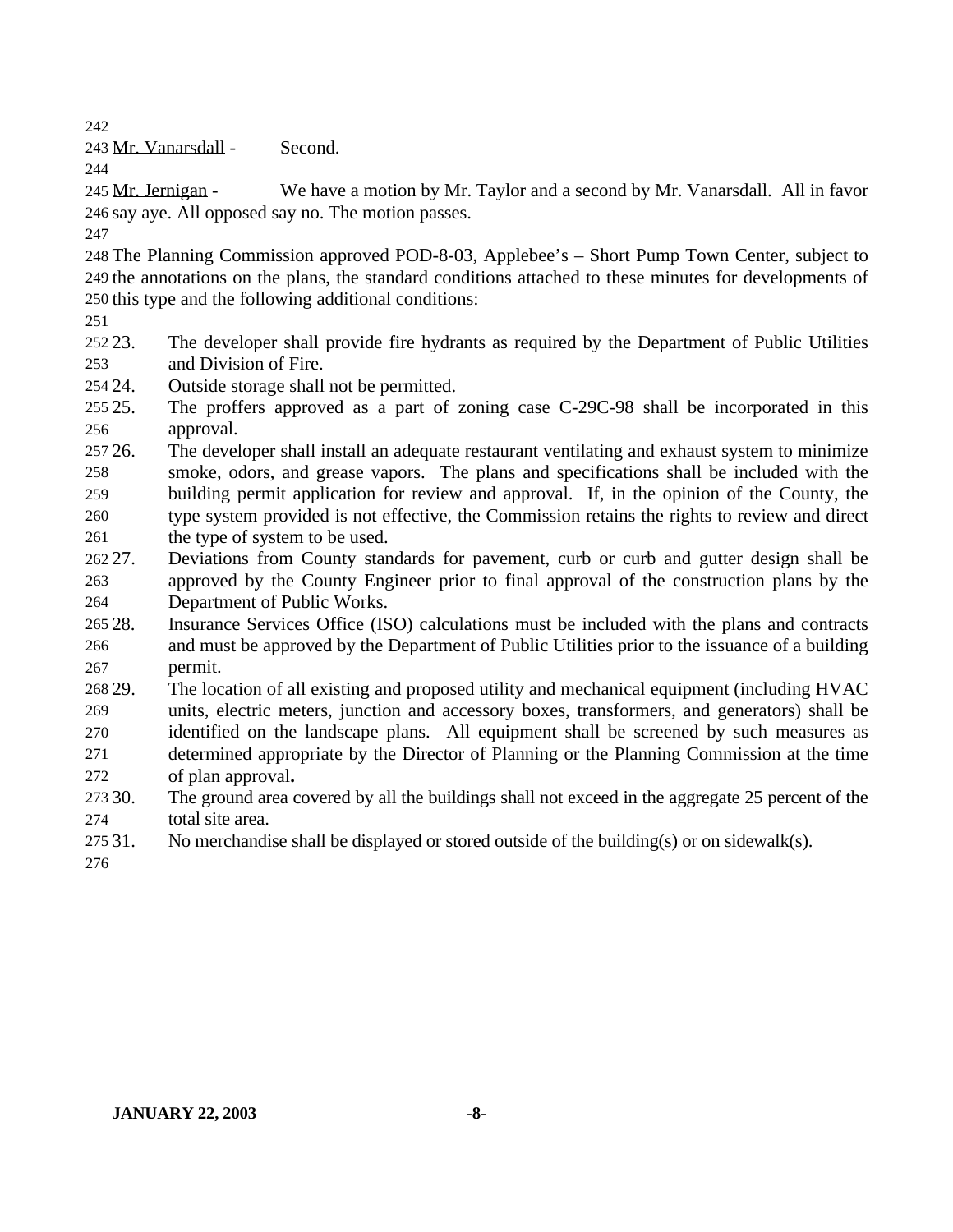#### **PLAN OF DEVELOPMENT**

| POD-10-03                              | Jordan Consulting Engineers, P.C. for gator Investments,                                                                                                                                                                                                                                                                                                                                                                                             |  |  |
|----------------------------------------|------------------------------------------------------------------------------------------------------------------------------------------------------------------------------------------------------------------------------------------------------------------------------------------------------------------------------------------------------------------------------------------------------------------------------------------------------|--|--|
| The Shoppes @ CrossRidge -<br>Retail   | <b>L.C.:</b> Request for approval of a plan of development, as required<br>by Chapter 24, Section 24-106 of the Henrico County Code, to<br>construct a one-story, 11,935 square foot retail building with<br>parking. The 1.43-acre site is located on the southeast corner of<br>Staples Mill Road (State Route 33) and Crossridge Glen Way on<br>parcel 762-764-6451. The zoning is B-1, Business District.<br>County water and sewer. (Brookland) |  |  |
| 278                                    |                                                                                                                                                                                                                                                                                                                                                                                                                                                      |  |  |
| 279 Mr. Wilhite -<br>280               | Staff recommends approval.                                                                                                                                                                                                                                                                                                                                                                                                                           |  |  |
| 281 Mr. Jernigan -<br>282              | In the audience, is there any opposition to the approval of POD-10-03?                                                                                                                                                                                                                                                                                                                                                                               |  |  |
| 283 Mr. Vanarsdall -<br>286 33.<br>287 | Mr. Chairman, I move approval of POD-10-03, The Shoppes $\omega$ Crossridge –<br>284 Retail, on the Expedited Agenda, as recommended by staff, and subject to the annotations on the<br>285 plans, standard conditions for developments of this type and additional conditions Nos. 23 through                                                                                                                                                       |  |  |
| 288 Mr. Taylor -                       | Second.                                                                                                                                                                                                                                                                                                                                                                                                                                              |  |  |
| 289                                    |                                                                                                                                                                                                                                                                                                                                                                                                                                                      |  |  |
| 290 Mr. Jernigan -                     | We have a motion by Mr. Vanarsdall and a second by Mr. Taylor. All in favor<br>291 say aye. All opposed say no. The motion passes.                                                                                                                                                                                                                                                                                                                   |  |  |
| 292                                    | 293 The Planning Commission approved Plan of Development POD-10-03, The Shoppes @ CrossRidge,<br>294 subject to the annotations on the plans, the standard conditions attached to these minutes for<br>295 developments of this type and the following additional conditions:                                                                                                                                                                        |  |  |
| 296<br>297 23.                         |                                                                                                                                                                                                                                                                                                                                                                                                                                                      |  |  |
| 298<br>299                             | The easements for drainage and utilities as shown on approved plans shall be granted to the<br>County in a form acceptable to the County Attorney prior to any occupancy permits being                                                                                                                                                                                                                                                               |  |  |
| 300                                    | issued. The easement plats and any other required information shall be submitted to the<br>County Real Property Agent at least sixty (60) days prior to requesting occupancy permits.                                                                                                                                                                                                                                                                |  |  |
| 301 24.                                | The developer shall provide fire hydrants as required by the Department of Public Utilities                                                                                                                                                                                                                                                                                                                                                          |  |  |
| and Division of Fire.<br>302           |                                                                                                                                                                                                                                                                                                                                                                                                                                                      |  |  |
| 303 25.                                | Any necessary off-site drainage and/or water and sewer easements must be obtained in a form                                                                                                                                                                                                                                                                                                                                                          |  |  |
| 304                                    | acceptable to the County Attorney prior to final approval of the construction plans.                                                                                                                                                                                                                                                                                                                                                                 |  |  |
| 305 26.                                | Deviations from County standards for pavement, curb or curb and gutter design shall be                                                                                                                                                                                                                                                                                                                                                               |  |  |
| 306                                    | approved by the County Engineer prior to final approval of the construction plans by the                                                                                                                                                                                                                                                                                                                                                             |  |  |
| 307                                    | Department of Public Works.                                                                                                                                                                                                                                                                                                                                                                                                                          |  |  |
| 308 27.                                | Storm water retention, based on the 50-10 concept, shall be incorporated into the drainage                                                                                                                                                                                                                                                                                                                                                           |  |  |
| 309<br>plans.                          |                                                                                                                                                                                                                                                                                                                                                                                                                                                      |  |  |
| 210.28                                 | Incurance Services Office (ISO) colculations must be included with the plans and contracts                                                                                                                                                                                                                                                                                                                                                           |  |  |

 28. Insurance Services Office (ISO) calculations must be included with the plans and contracts and must be approved by the Department of Public Utilities prior to the issuance of a building permit.

**JANUARY 22, 2003 -9-**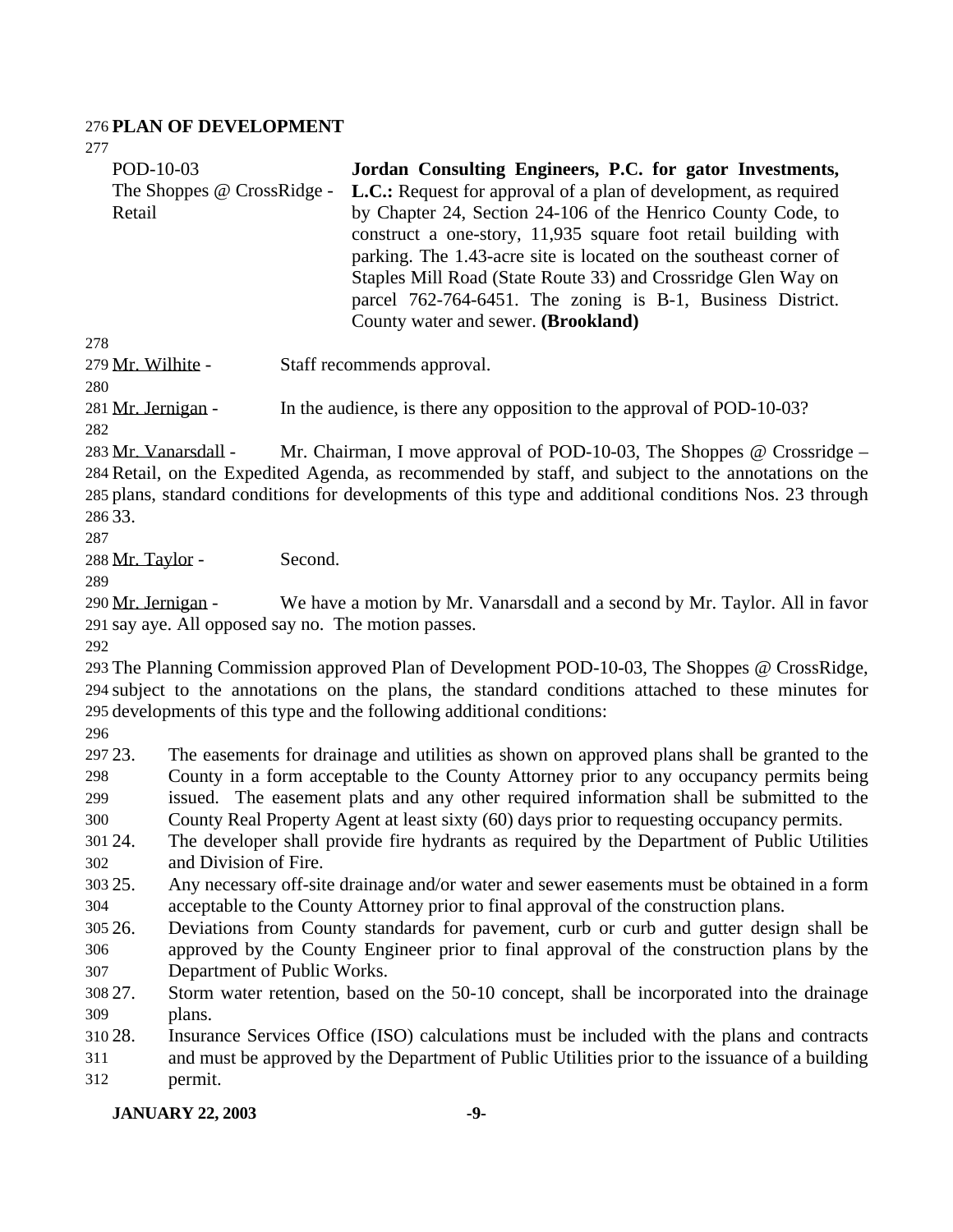29. Evidence of a joint ingress/egress and maintenance agreement must be submitted to the Planning Office and approved prior to issuance of a certificate of occupancy for this development.

30. The location of all existing and proposed utility and mechanical equipment (including HVAC

- units, electric meters, junction and accessory boxes, transformers, and generators) shall be identified on the landscape plans. All equipment shall be screened by such measures as determined appropriate by the Director of Planning or the Planning Commission at the time
- of plan approval**.**
- 31. Only retail business establishments permitted in a B-1, Business Zoning District may be located in this center.
- 32. The ground area covered by all the buildings shall not exceed in the aggregate 25 percent of the total site area.
- 325 33. No merchandise shall be displayed or stored outside of the building(s) or on sidewalk(s).

# **SUBDIVISION**

Mr. Wilhite - Staff recommends approval.

332 Mr. Jernigan - Is anyone in the audience in opposition to Subdivision Bryan Park Gardens, Section C?

 Mr. Vanarsdall - I move Bryan Park Gardens, Section C, be approved on the Expedited Agenda, subject to the annotations on the plans, the standard conditions for subdivisions served by public utilities and added conditions Nos. 12 and 13.

Mr. Archer - Second, Mr. Chairman.

 Mr. Jernigan - We have a motion by Mr. Vanarsdall and a second by Mr. Archer. All in favor say aye. All opposed say no. The motion passes.

 The Planning Commission granted conditional approval for Subdivision Bryan Park Gardens, Section C, (January 2003 Plan), subject to the annotations on the plans, the standard conditions attached to these minutes for subdivisions served by public utilities, and the following additional conditions:

12. Each lot shall contain at least 8,000 square feet, exclusive of the flood plain areas.

13. Any necessary offsite drainage easements must be obtained prior to approval of the construction

**JANUARY 22, 2003 -10-**

Bryan Park Gardens, Section C (January 2003 Plan) **TIMMONS and J. Thomas O'Brien, Jr. for Dakota Associates, LLC:** The 5.30-acre site is located at the intersection of Greenway and Impala Drive, southeast corner on parcels 777-745-0558, 2828, 3244, 1341, and 1451; 776-745-8340, 9441, 8451, 4241 and 9252; 777-745-2917, 2933, 3461, 0541, 1762, 2922, 3038, and 3569. The zoning is R-4, One-Family Residence District. County water and sewer. **21 Lots (Brookland)**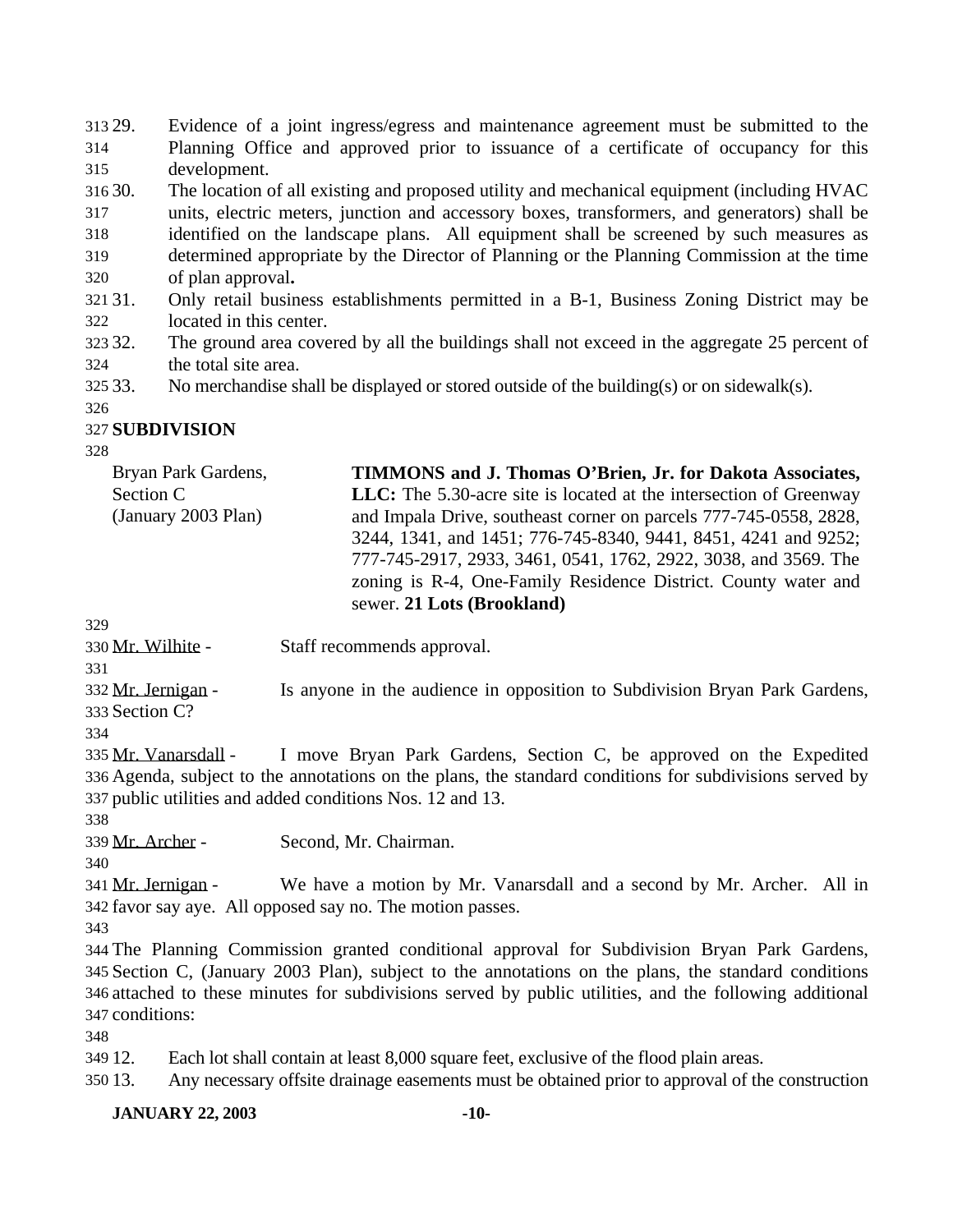plan by the Department of Public Works.

### **SUBDIVISION & EXCEPTION**

| 354                                        |                                                                                                                                                                                                                                                                                                                                                                                                                                                                                                                                              |
|--------------------------------------------|----------------------------------------------------------------------------------------------------------------------------------------------------------------------------------------------------------------------------------------------------------------------------------------------------------------------------------------------------------------------------------------------------------------------------------------------------------------------------------------------------------------------------------------------|
| <b>Sadler Oaks</b><br>(January 2003 Plan)  | E. D. Lewis & Associates, P.C. for Matthew C. Davis, R.H.<br>Shaia Family Trust and Willbrook, LLC: Request for approval<br>of a conditional subdivision and an exception pursuant to Section<br>19-4 of the Henrico County Code for stem lots. The 18.6-acre site<br>is located on the east line of Sadler Road opposite Trexler Road<br>(Private) on parcels 748-766-1856 and 2289; 747-766-9196 and<br>747-767-3704. The zoning is R-3C, One-Family Residence<br>District (Conditional). County water and sewer. 33 Lots<br>(Three Chopt) |
| 355                                        |                                                                                                                                                                                                                                                                                                                                                                                                                                                                                                                                              |
| 356 Mr. Wilhite -<br>357 removed.<br>358   | You will note that the Exception Request to allow for stem lots is being                                                                                                                                                                                                                                                                                                                                                                                                                                                                     |
| 359 Mr. Jernigan -                         | Is there anyone in the audience in opposition to Sadler Oaks?                                                                                                                                                                                                                                                                                                                                                                                                                                                                                |
| 360                                        |                                                                                                                                                                                                                                                                                                                                                                                                                                                                                                                                              |
| 361 Mr. Taylor -<br>363 through 15.<br>364 | I move approval of Subdivision Sadler Oaks (January 2003 Plan), subject to<br>362 the standard conditions for subdivisions served by public utilities and added conditions Nos. 12                                                                                                                                                                                                                                                                                                                                                           |
| 365 Mr. Vanarsdall -<br>366                | Second.                                                                                                                                                                                                                                                                                                                                                                                                                                                                                                                                      |
| 367 Mr. Jernigan -<br>369                  | We have a motion by Mr. Taylor and a second by Mr. Vanarsdall. All in favor<br>368 say aye. All opposed say no. The motion passes.                                                                                                                                                                                                                                                                                                                                                                                                           |
| 373                                        | 370 The Planning Commission granted conditional approval for Subdivision Sadler Oaks (January 2003<br>371 Plan), subject to the standard conditions attached to these minutes for subdivisions served by public<br>372 utilities, and the following additional conditions:                                                                                                                                                                                                                                                                   |
| 374 12.                                    | The proffers approved as part of zoning case C-54C-02 shall be incorporated in this approval.                                                                                                                                                                                                                                                                                                                                                                                                                                                |
| 375 13.                                    | The limits and elevation of the 100-year frequency flood shall be conspicuously noted on the                                                                                                                                                                                                                                                                                                                                                                                                                                                 |
| 376                                        | plat and construction plans and labeled "Limits of 100 year floodplain." Dedicate floodplain as                                                                                                                                                                                                                                                                                                                                                                                                                                              |
| 377                                        | a "Variable Width Drainage & Utilities Easement."                                                                                                                                                                                                                                                                                                                                                                                                                                                                                            |
| 378 14.                                    | The detailed plant list and specifications for the landscaping to be provided within the 25-foot-                                                                                                                                                                                                                                                                                                                                                                                                                                            |

 wide planting strip easement along Sadler Road shall be submitted to the Planning Office for review and approval prior to recordation of the plat.

 15. Prior to requesting the final approval, a draft of the covenants and deed restrictions for the maintenance of the common area by a homeowners association shall be submitted to the Planning Office for review. Such covenants and restrictions shall be in form and substance satisfactory to the County Attorney and shall be recorded prior to recordation of the subdivision plat.

#### **LANDSCAPE & LIGHTING PLAN**

**JANUARY 22, 2003 -11-**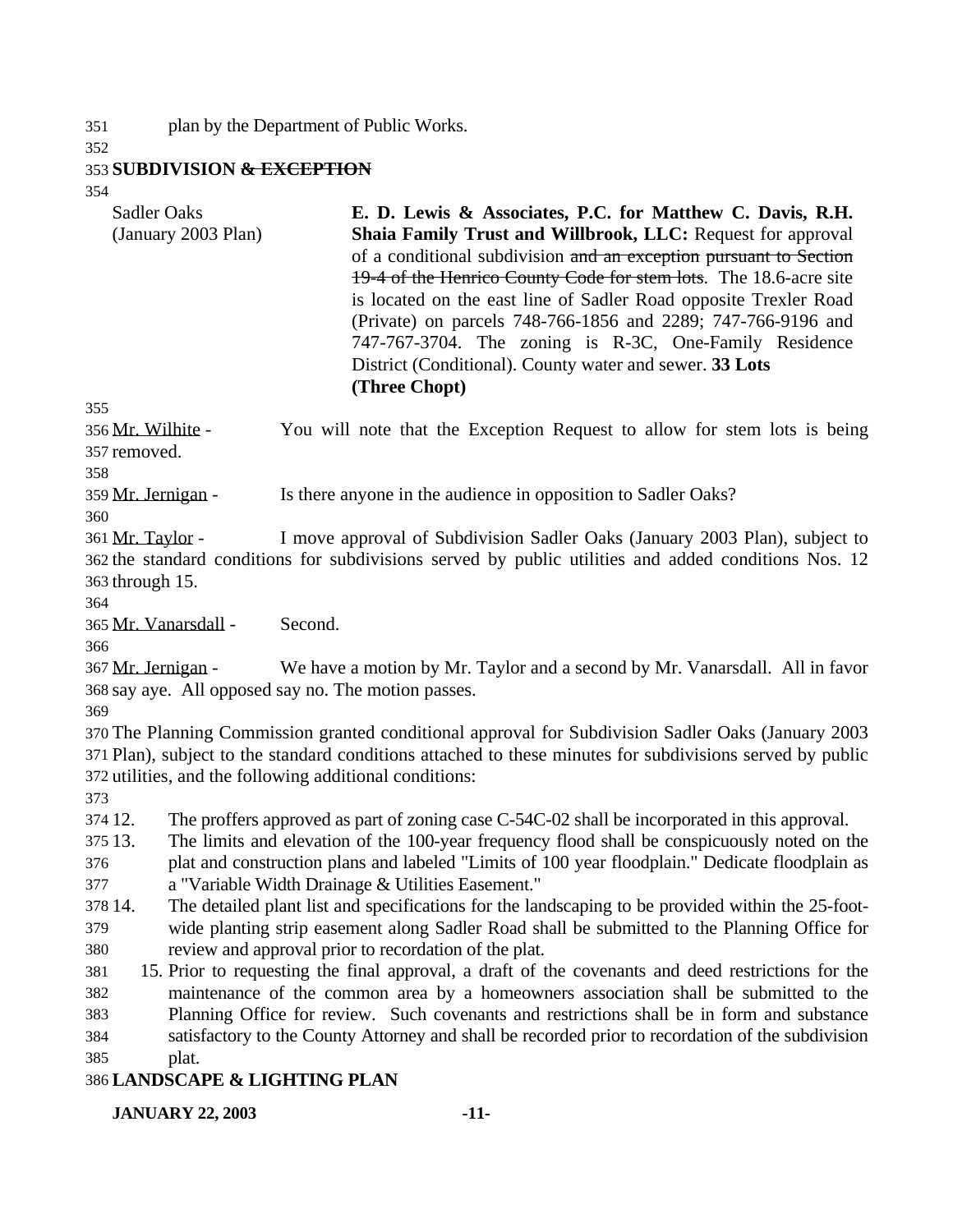| $LP/POD-24-01$                 | Gayle R. McNeill and Jacob L. Adams for Emmaus United             |
|--------------------------------|-------------------------------------------------------------------|
| <b>Emmaus United Methodist</b> | <b>Methodist Church:</b> Request for approval of a landscape and  |
| Church – Staples Mill Road     | lighting plan, as required by Chapter 24, Sections 24-106 and 24- |
|                                | 106.2 of the Henrico County Code. The 3.4-acre site is located at |
|                                | 8001 Staples Mill Road (State Route 33) on parcel 771-751-8985.   |
|                                | The zoning is R-3, One-Family Residence District. (Brookland)     |
| $\sim$                         |                                                                   |

388

389 Mr. Wilhite - On Page 6 of your Addendum there is a revised recommendation for approval 390 and there is also a revised plan that has been included in your packet.

391

392 Mr. Jernigan - In the audience is there any opposition to LP/POD-24-01?

393

394 Mr. Vanarsdall - I move that LP/POD-24-01, Emmaus United Methodist Church – Staples Mill 395 Road, be approved on the Expedited Agenda, upon the recommendation of the staff and the standard 396 conditions for landscape and lighting plans, and on the Addendum, Page 6.

397

398 Mrs. Ware - Second.

399

400 Mr. Jernigan - We have a motion by Mr. Vanarsdall and a second by Mrs. Ware. All in favor 401 say aye. All opposed say no. The motion passes.

402

403 The Planning Commission approved Landscape and Lighting Plan LP/POD-24-01, Emmaus United 404 Methodist Church – Staples Mill Road, subject to the standard conditions for landscape and lighting 405 plans, attached to these minutes.

406

## 407 **FOR INFORMATIONAL PURPOSE ONLY**

408

| <b>Subdivision</b>                                 | <b>Magisterial</b><br><b>District</b> | <b>Original No. Remaining</b><br>of Lots | Lots | <b>Previous</b><br><b>Extensions</b> | $\text{Year}(s)$<br><b>Extended</b> |
|----------------------------------------------------|---------------------------------------|------------------------------------------|------|--------------------------------------|-------------------------------------|
| <b>Claytonshire</b><br>(December 2001 Plan)        | <b>Three Chopt</b>                    | 20                                       | 20   | $\boldsymbol{0}$                     | 1 Year<br>12/17/03                  |
| <b>Carrington North</b><br>(January 2000 Plan)     | <b>Three Chopt</b>                    | 108                                      | 61   | $\overline{2}$                       | 1 Year<br>1/28/04                   |
| <b>Malvern Hill Manor</b><br>(January 2001 Plan)   | <b>Varina</b>                         | 121                                      | 80   | 1                                    | 1 Year<br>1/28/04                   |
| <b>Old Washington Place</b><br>(January 2001 Plan) | <b>Brookland</b>                      | 10                                       | 10   | 1                                    | 1 Year<br>1/28/04                   |

409

410 Mr. Marlles - These subdivisions are being presented for informational purposes only to the 411 Commission, and they will be summarized by Mr. Wilhite.

412 Mr. Wilhite - We have four subdivisions being extended administratively by the Director, all 413 for one year, Claytonshire (December 2001 Plan), Carrington North (January 2000 Plan), Malvern Hill

**JANUARY 22, 2003 -12-**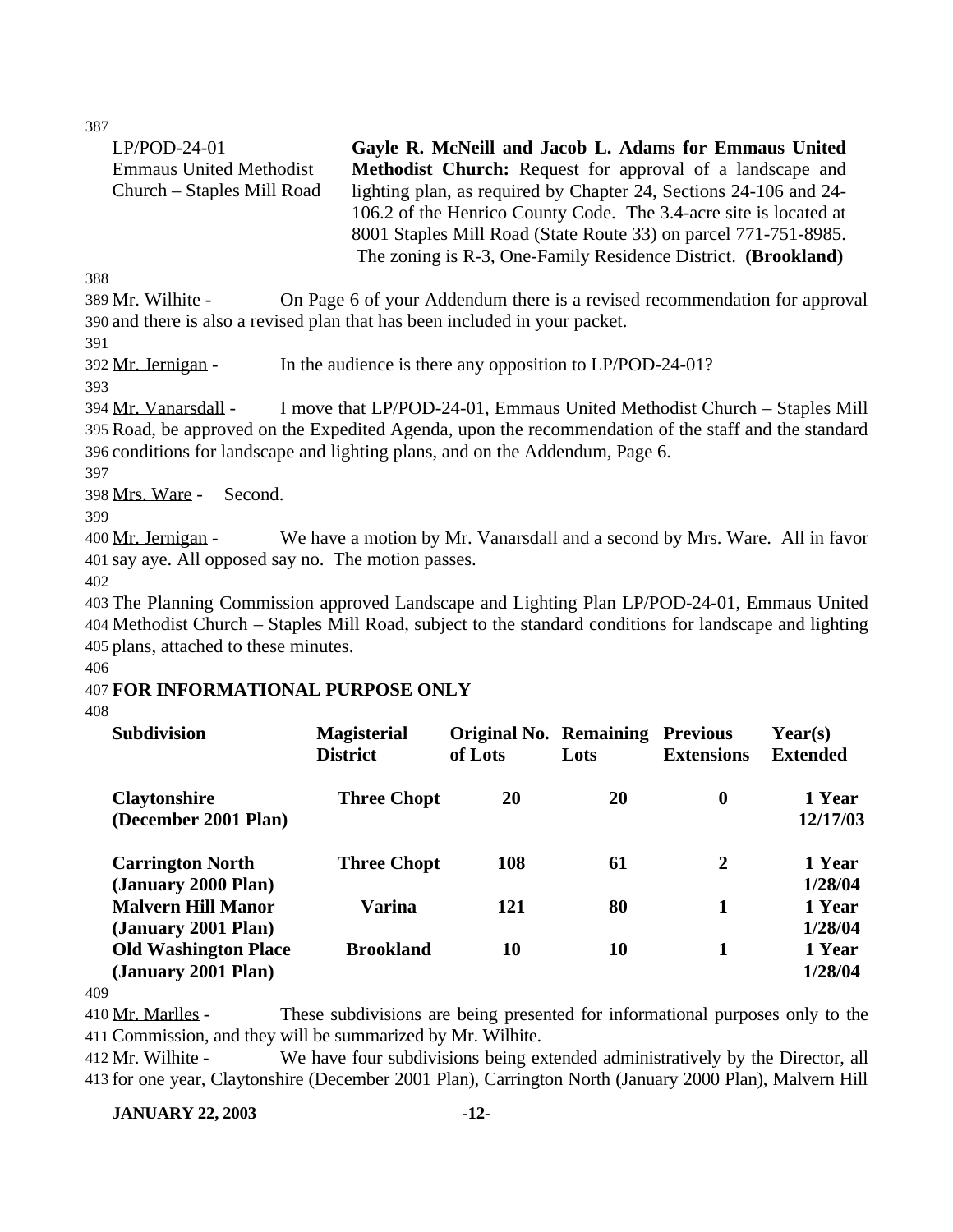414 Manor (January 2001 Plan), and Old Washington Place (January 2001 Plan). I would like to note that 415 Carrington North, actually there are 61 remaining lots, not 108.

416

417 Mr. Jernigan - Thank you, Mr. Wilhite, and that was for information only. There is no action 418 to be taken.

419

### 420 **TRANSFER OF APPROVAL**

| POD-96-87                 | Brandon R. Tanner, Sr. for Tanner Moving & Storage, Inc.:      |
|---------------------------|----------------------------------------------------------------|
| Tanner Moving & Storage,  | Request for approval of a transfer of approval, as required by |
| Inc. (Formerly Interport) | Chapter 24, Section 24-106 of the Henrico County Code from     |
| Distribution Facility)    | Interport Distribution Associates to Tanner Moving & Storage,  |
| <b>Charles City Road</b>  | Inc. The 2.627-acre site is located on the northern line of    |
|                           | Charles City Road, at its intersection with Klockner Drive, on |
|                           | parcel 812-711-5968. The zoning is M-1, Light Industrial       |
|                           | District. County water and sewer. (Varina)                     |

421

422 Mr. Marlles - The staff report will be given by Mr. Cooper.

423

424 Mr. Jernigan - Is there any opposition to Transfer of Approval POD-96-87? No opposition. 425 Good morning, Mr. Cooper.

426

 Mr. Cooper - Good morning, Mr. Chairman, and members of the Commission. The applicant has agreed to correct all of the deficiencies by April 20, 2003, as described in conditions of approval. Therefore, staff can recommend approval of this Transfer of Approval request at this time. 430

431 Mr. Jernigan - Thank you, sir. With that, I will move for approval of POD-96-87, Transfer of 432 Approval for Tanner Moving and Storage, Inc.

433

434 Mr. Vanarsdall - Second.

435

436 Mr. Jernigan - We have a motion by Mr. Jernigan and a second by Mr. Vanarsdall. All in 437 favor say aye. All opposed say no. The motion passes.

438

 The Planning Commission approved Transfer of Approval for POD-96-87, Tanner Moving and Storage, Inc. (Formerly Interport Distribution Facility) Charles City Road, from Interport Distribution Associates to Tanner Moving & Storage, Inc., subject to the continued compliance with the conditions of the original approval and the following condition:

443

444 1. Site deficiencies, as identified in the inspection report, dated December 20, 2002, shall be 445 corrected by **April 20, 2003**.

446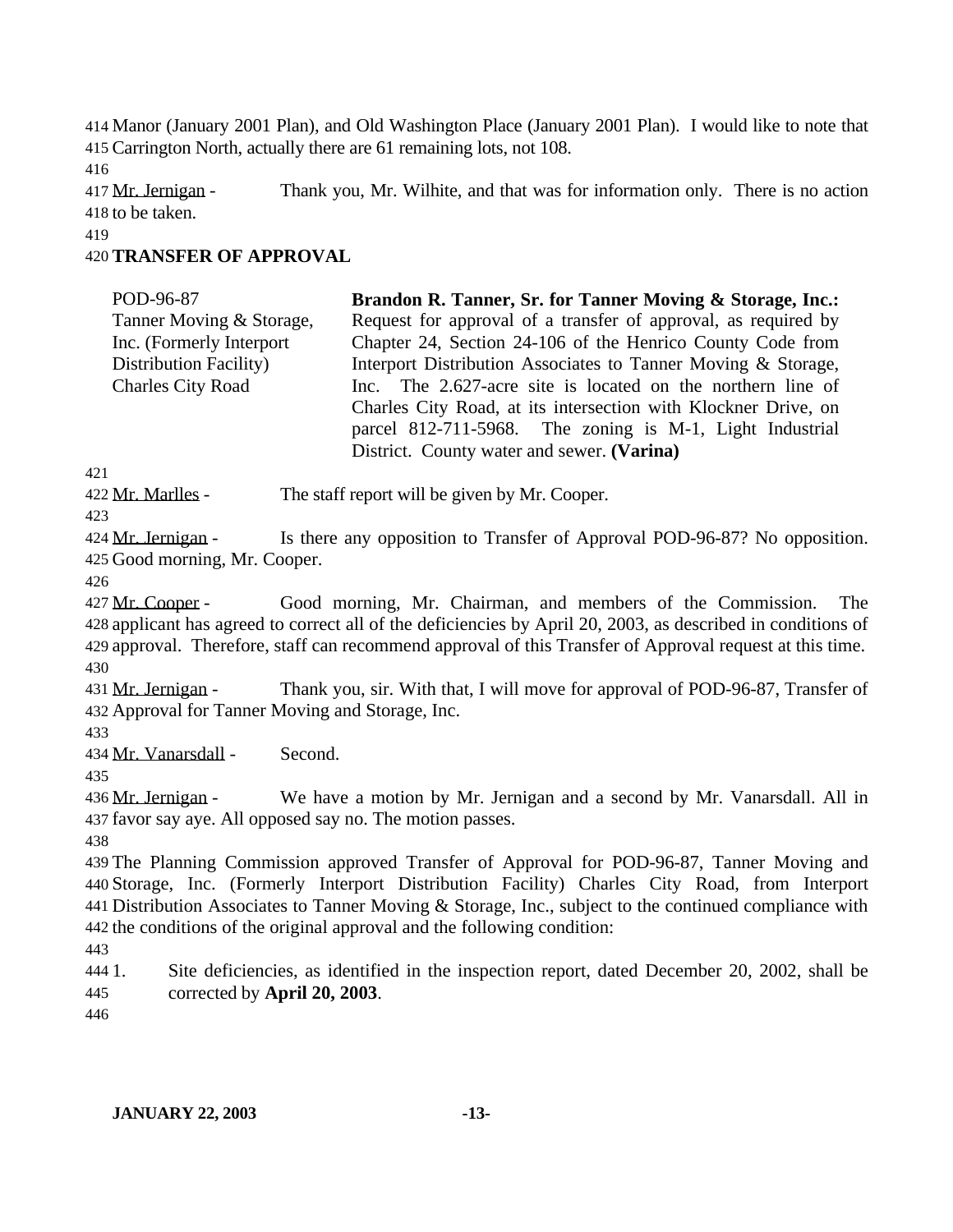#### **PLAN OF DEVELOPMENT (Deferred from the December 18, 2002, Meeting)**

POD-84-02 Jiffy Lube – 9215 Quioccasin Road **Balzer & Associates Inc. for Vircal Lubes:** Request for approval of a plan of development, as required by Chapter 24, Section 24- 106 of the Henrico County Code, to construct a one-story, 1,830 square foot auto service center. The 1.89-acre site is located at 9215 Quioccasin Road approximately 500 feet west of Inez Road on parcel 750-745-1577. The zoning is B-1C, Business District (Conditional) and B-2C, Business District (Conditional). County water and sewer. **(Tuckahoe)**

448 Mr. Marlles - The next case is on Page 6 of your agenda. The staff report will be given by Ms. Christina Goggin.

451 Mr. Jernigan - Is there any opposition to POD-84-02, Jiffy Lube? We have opposition. OK. Good morning, Ms. Goggin. How are you?

 Ms. Goggin - Good morning. Currently being handed out to you is a revised site plan and two master plans that are for informational purposes only. The master plan that is in your packet was required by Planning to make sure that this site that is being developed fits the proffered layout that the Board adopted at rezoning. And Public Works needed the master plan layout and a master grading plan to make sure that the fill needed for Jiffy Lube would not make the rest of the site unusable, as well as they need to see how the traffic, and entrance to the land from Quioccasin, considering that there is a Capital Improvement project in that right now. The plan that you received in your packet shows an above-ground retention basin with an outfall that leads to the southern property line into the natural channel. The revised site layout that is in front of you today shows underground storage with outfall going into an existing storm sewer to the west of the property. Staff did receive an e-mail from one of the members of the estate, controlling on adjacent property, which is the 0-1C property to the south, against this plan of development and he is here to speak on it, and I also have his e-mail here if you all would like for me to go over that, or because he is here he can talk about his concerns. Andy Condlin, the representative for the developer in the rezoning is here. We have Steve Simulcik from Public Works that could speak on the drainage issues that were a concern on this site, and we do have Todd Eure from Traffic if he is able to help. 

| 47 V                  |                                                                                                |
|-----------------------|------------------------------------------------------------------------------------------------|
| 471 Mr. Jernigan -    | Thank you, ma'am. Are there any questions for Ms. Goggin from the                              |
| 472 Commission?       |                                                                                                |
| 473.                  |                                                                                                |
| 474 <u>Ms. Ware</u> - | Is it Mr. Condlin that is here with us today? Well, then we will let him                       |
| 475 address this.     |                                                                                                |
| 476.                  |                                                                                                |
| 477 Mr. Jernigan -    | Ms. Ware, would you like to hear from the applicant?                                           |
| 478.                  |                                                                                                |
| 479 Ms. Ware -        | Yes.                                                                                           |
| 480 Mr. Condlin -     | Good morning, members of the Planning Commission. My name is Andy                              |
|                       | 481 Condlin and I am here on behalf of Lucor. I have with me Simon Miller from Balzer and Doug |

**JANUARY 22, 2003 -14-**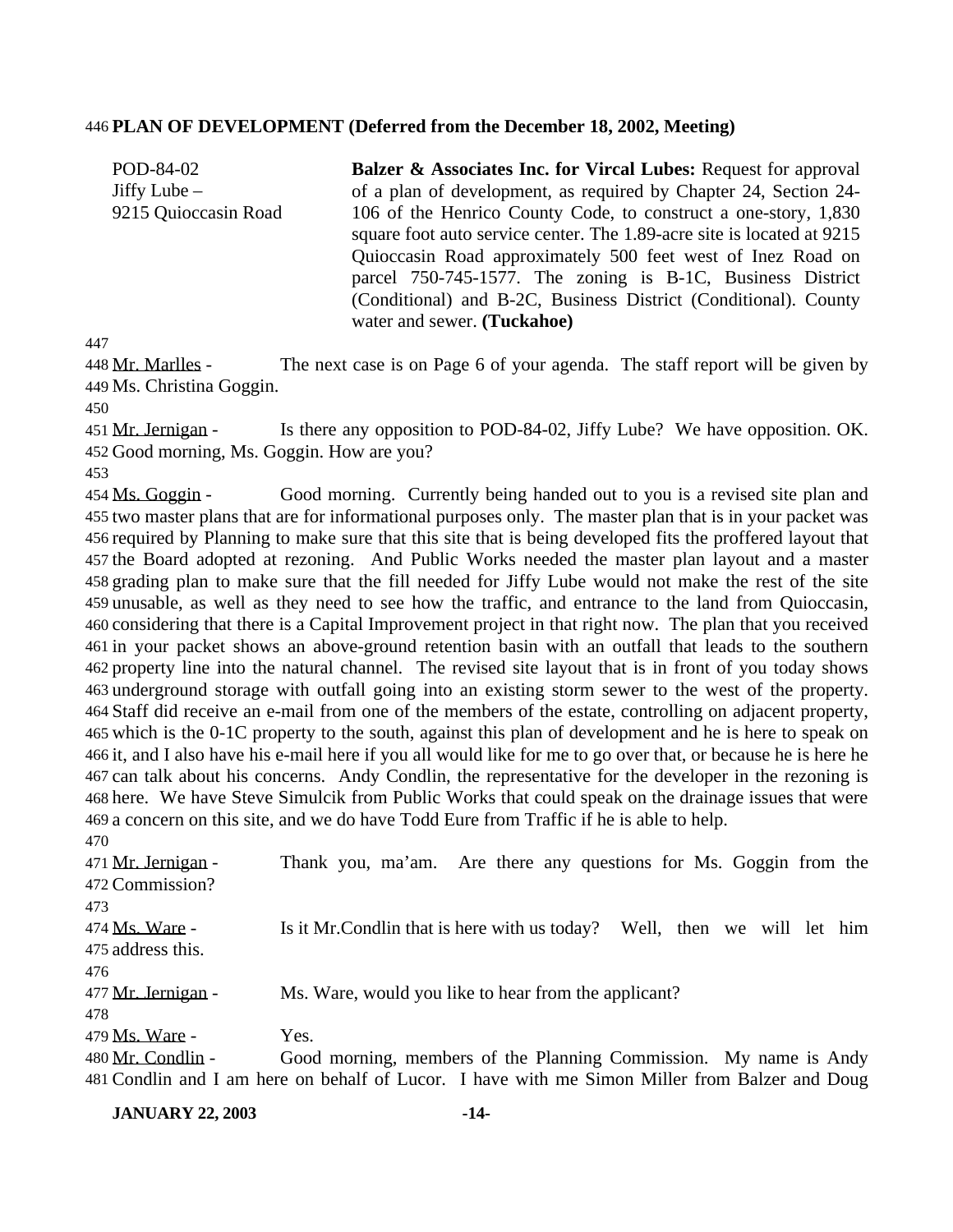Roane from Lucor, as well, to answer any potential questions that you might have.

 Mr. Jernigan - Excuse me. The 10-minute rule is in effect. Would you like rebuttal time? 

486 Mr. Condlin - Sure. I would like to reserve six minutes for rebuttal and I am going to keep this part real quick. I was going to respond to Mr.Collins' e-mail up front but since he is here, I will let him express his concerns and I will make the responses necessary, if that is appropriate.

490 Mr. Jernigan - I apologize for the interruption.

492 Mr. Condlin - You can interrupt me at any time. That is fine. Thank you.

494 Mr. Vanarsdall - Six minutes for rebuttal you say?

 Mr. Condlin - I only need four minutes for my presentation is what I am saying. I like to be

positive on these things.

499 Mr. Vanarsdall - Explain what you thought he was going to talk about.

501 Mr. Condlin - Well, I've got his e-mail, but I would need a few minutes on that as well. I don't need to take the whole time. Once I get going, I am hard to stop. I just wanted to explain a couple of things. When this property was rezoned, which I believe most members of the Planning Commission were here when that rezoning occurred, we had actually proffered a concept plan and this is the first implementation of that concept plan, and it is not unlike many other developments in the County where the concept plan gets phased and you develop it incrementally over time. This Jiffy Lube is the first part and it fits within the concept plan and we will be able to provide the rest of the development as we have proffered, including providing access to that rear piece that you see that is O-1. Even though O-1 goes all the way to Quioccasin, the property in question is actually the O-1 and just a touch of the B-1, but it is completely in the back. It does not touch Quioccasin Road. When we had made our application for the rezoning, we did a title search and we took a look at the title on the problem piece was that back piece, and I am going off of memory here, but my memory says that there was a grandfather who owned it and passed away without a will, and from there on all of his children owned it at that point, as the law of Virginia says. When all of those folks passed away, then it went down to the next generation. We had at last count over 40 people that we identified and another about 40 that we could not identify, as to whether they were alive or where they were located. We just found them in various documents. The tax records said that there was an estate and Mr. Arthur Price was handling the estate. There was also, he had been paying taxes on that property for a number of years. Our title record said that Arthur Price had the right to sign on behalf of the estate. From that point forward, we had another law firm do that title search, and based on that we made application as contract purchaser. Unfortunately, the back piece did not work out with the contract purchase as part of the obligations when there is no will when the property is passed through generations. We had to go to court and have a petition suit. That was advertised and some folks objected to that. Some people changed their minds, and the contract got terminated. That was unfortunate. We are still hopeful that we can put the whole property together once we go forward with this POD and start generating some energy on this property and put everything back

**JANUARY 22, 2003 -15-**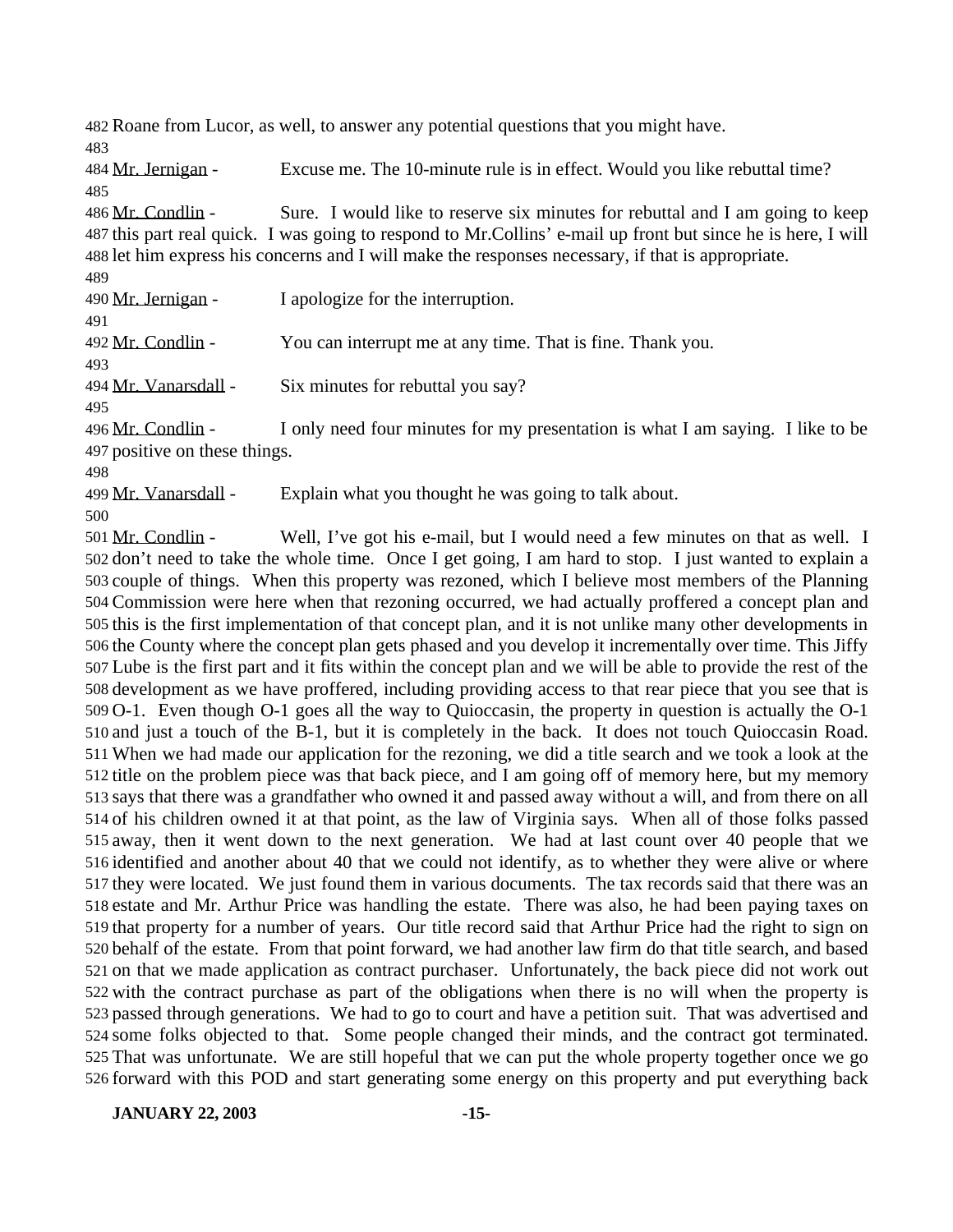together, at some future point. Whether we do or someone else does, this POD doesn't prohibit that. We have met all technical requirements for the POD. I don't think there are any conditions that the staff is concerned with. We are willing to accept all conditions as proposed by staff and we think that it is appropriate to move forward today as it has already been deferred once from the December meeting. I think I am under four minutes and I will be happy to answer any questions at this time. 

533 Ms. Ware - So the contract for the back piece, O-1C, is terminated? 

535 Mr. Condlin- That is correct. There were a number of penalties associated with that termination, which is probably not relative, but yes, it was terminated, because at the time of the court case some folks, you advertised it as is required by law to find out if there is anybody that we missed through the title work, looking through all the documentation and public records, and some folks came up and objected, and they would not release their interest in the property. So, the suit got withdrawn and some folks changed their mind, who were pushing for the contract, then just changed their mind and would not support that lawsuit anymore.

543 Ms. Ware - And when did this happen?

545 Mr. Condlin - I can't remember. Doug, do you remember when that lawsuit was? It was about a year ago, April of 2002 was when the lawsuit was withdrawn at that point. We had done all of the – Spring of last year was when we started the suit.

549 Ms. Ware - And there were 40?

551 Mr. Condlin - There were 40 we had found that we had signed off on the contract that gave us a right to apply for the rezoning, and then what we estimated was probably about half of the folks and we couldn't find another half of the people either. They were referred to as Mr. X's children, but we couldn't find their children. There were three generations of folks that we were trying to track down that were all over the United States. We spent quite a bit of time trying to track everybody down.

Mr. Jernigan - Mr.Condlin, was Mr. Price the Executor?

 Mr. Condlin - Yes, sir. He was on the tax records. He was executor of the estate. They had paid taxes on this property. He was under control. He had been working with a realtor. That is how we got in contact with them. He was the first person to sign the contract and get all of the other heirs involved. It is my understanding by Virginia law, and this has been checked, as my understanding by the County Attorney, but Virginia law says that when you pass, without a will, real estate automatically vests in your heirs unless the estate needs it. It was my understanding that this was one of the few assets of the estate, and the executor had taken it and pulled it into the estate, which he is allowed to do by law, and was in control of the real estate. He had the right to sell it to help pay for liabilities. I don't know anything about the estate, because I didn't get involved in that, but that was what the executor had expressed to us, that the title company was satisfied with that, that we would just have to go through the petition suit and get that done. And that is why we had a power of attorney from the executor to do the zoning, and again, this has been checked and it was done

**JANUARY 22, 2003 -16-**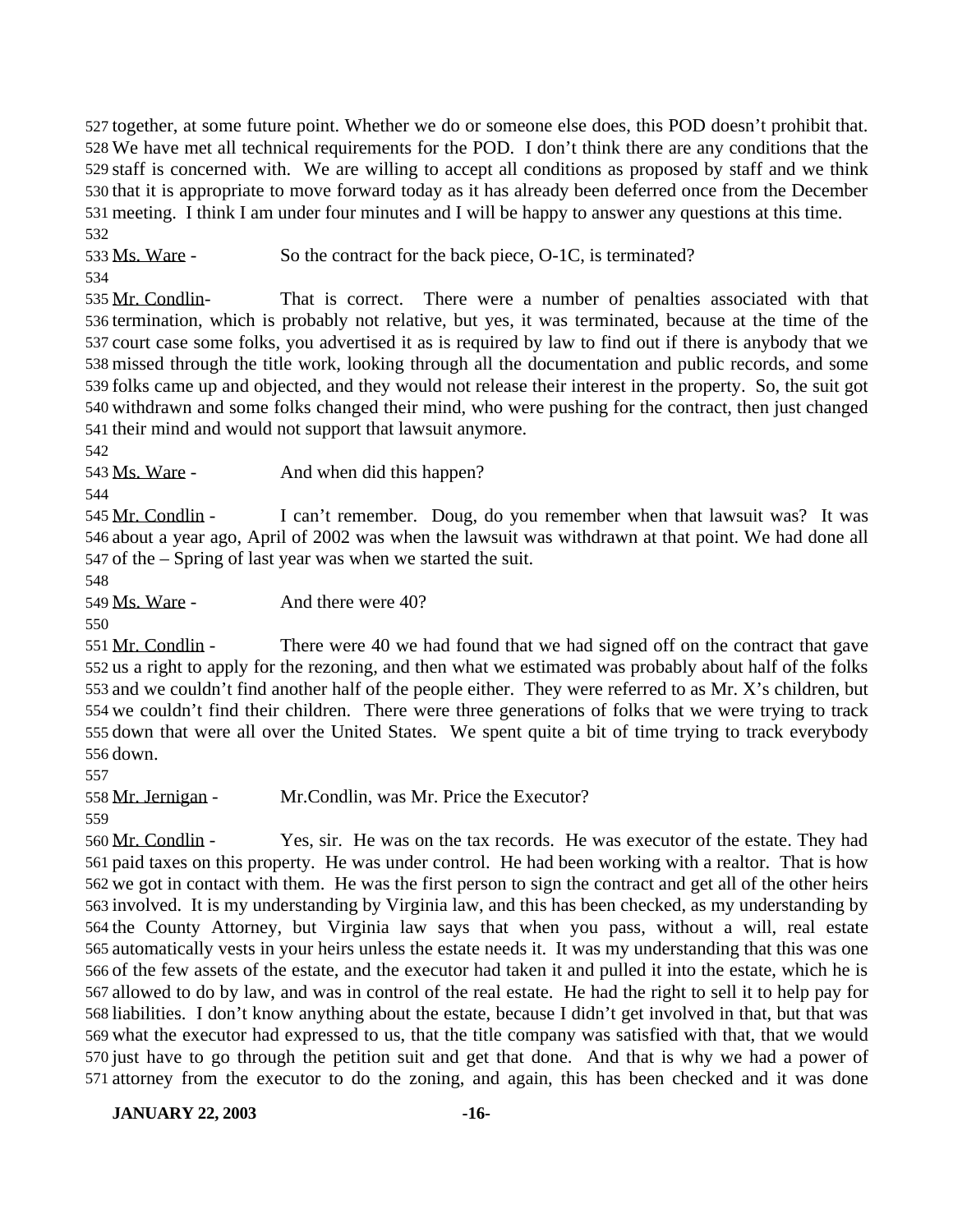through the rezoning. This question came up and the County Attorney had taken a look at this as well.

575 Mr. Marlles - This is where I would add that information documentation is in the rezoning file, as well, the power of attorney to Mr. Condlin for authorization to file the rezoning.

 Ms. Ware - So that the Planning Office is comfortable with the documentation in the rezoning as it is?

Mr. Marlles - Yes, ma'am.

Ms. Ware - OK. All right. Thank you. We will be back to you in a little bit.

 Mr. Jernigan- Are there anymore questions for Mr. Condlin from the Commission? Ms. Ware.

Ms. Ware - Do you want to hear from the opposition?

 Mr. Jernigan - Oh, I am sorry. Yes, sir, would you come up front, please. State your name and address for the record.

 Mr. Mark Collins - Yes, my name is Mark Collins. My address is 100 LaSalle Street, Apartment 16D, New York, N.Y.

596 Mr. Jernigan - Mr. Collins, you have 10 minutes.

 Mr. Collins - OK. To correct Mr. Condlin first off, Arthur Price is not the executor of the estate. Arthur Price is my grandfather, who died about 40 years ago. I am one of the heirs, grandson. There is no executor. The person who signed to participate in this rezoning was my cousin. His name was Willis Pollock. There are about 30 heirs to the property, about 10 of those had tentatively, as I understand it, tentatively agreed to sell this property to Jiffy Lube before the rezoning, so they knew that there were other heirs involved as I understand the law, and I am not a lawyer. It is, as he said, a co-tenancy arrangement, as heirs, and Willis Pollock was paying the taxes, by verbal agreement, since there were so many people involved. We thought it was impractical that you'd get a check for \$35, \$15, from 30 different people, so he paid the taxes with the understanding of the family that money would get paid back to him if ever the property was sold. He had no right to authorize that sale. I am against this POD, and because the property has been rezoned, it would be a material, a negatively material consequence to our property that was originally zoned with that original plan of development that included the back property, and our property which is in the back and does have an easement onto Quioccasin Road through the LaPetite property. I don't know how you refer to it on your information. And so, that is basically why I am against this POD – that it originally was only one of the heirs, who had a very minority share of the property, had signed to participate in this rezoning, and there are not 40 or 80 people involved in this. There are about 30 people, and when we saw what was going on, we saw that this was incorrect, and at this point, as I understand, and the POD, just so I will know, I hope you do take that address down because I only

**JANUARY 22, 2003 -17-**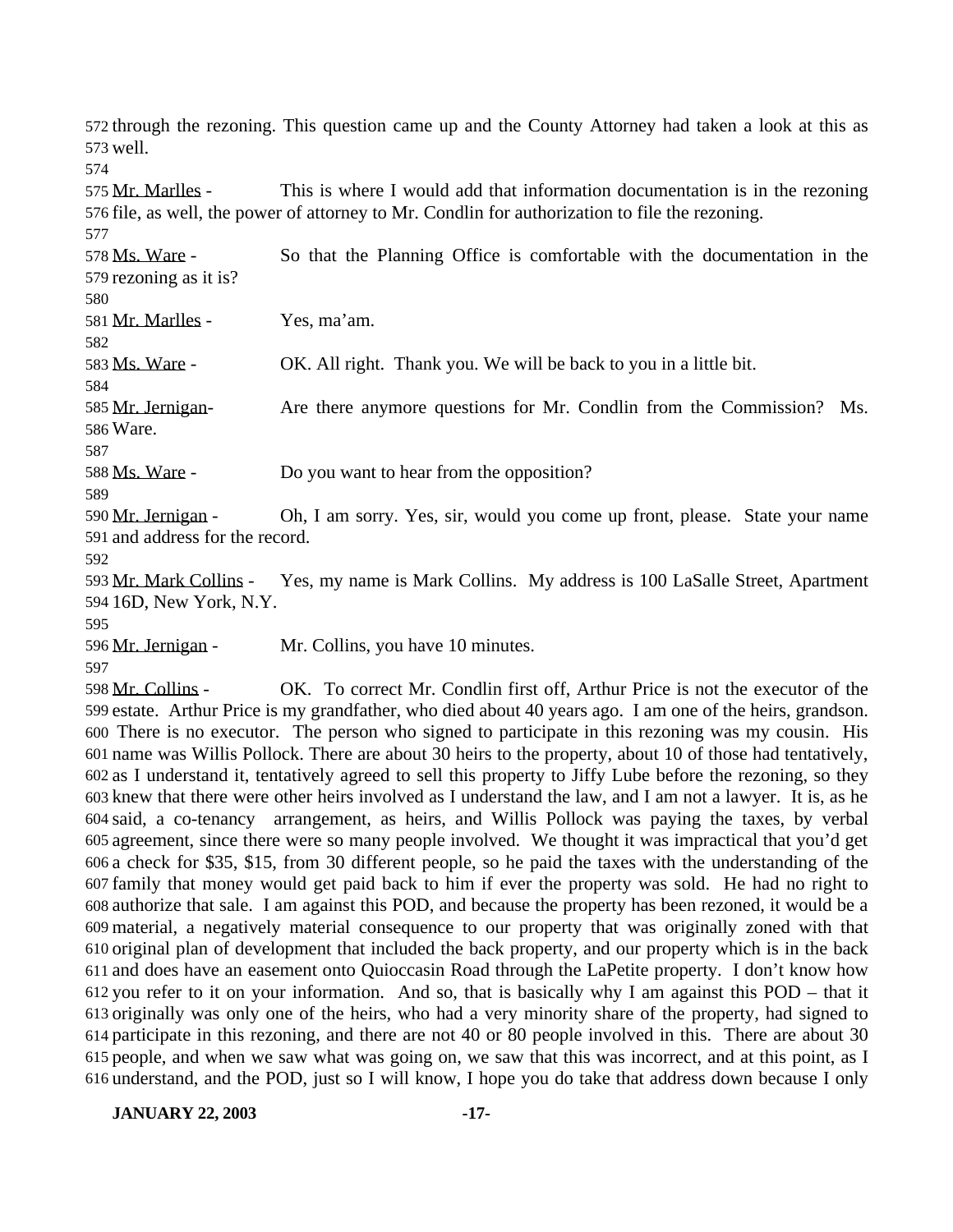happen to know about this on Monday. This was addressed to Arthur Price, to my address, but without my apartment. I live in a 21-story building with 160 apartments, and it just happened to be sitting in the lobby, so I shot down here last night and just got here five minutes ago. That is my objection to this POD and actually I will be seeing an attorney after I leave here in regards to this matter. And I hope it gets deferred or continued or however this is done, so at a later point someone with more legal experience can speak for me or speak with me, or whatever. That's all. Ms. Ware - Are you in touch with the other property owners of that portion? Mr. Collins - Some. We are all over the country. Some are in Florida, California, New York, Virginia, Washington, D.C. and Atlanta, Ga. Ms. Ware - How many are with you as being opposed to? Mr. Collins - About a third, about 35% have my direct support on this property. I, myself, own almost 20% of this property. The person who signed for this owns about 5% of this property, but the people are totally with me, about 35% and the others are waiting to see what happens with what I do. Mr. Vanarsdall - Mr. Collins, I understand what you are talking about and where you are coming from, but you understand that this has already been rezoned. 639 Mr. Collins - Yes, I do. And I am saying that the rezoning was done in – in one point it was done improperly, and that is why I am… Mr. Vanarsdall - But it was done in 1984, wasn't it, Mr. Secretary? Mr. Collins - The rezoning was last year. Mr. Vanarsdall - Was it last year? Mr. Marlles - Yes, sir. Mr. Vanarsdall - I don't know why I thought it was further than that. Mr. Collins - And I didn't even know about it until 2002 when the taxes, because right after it was rezoned, Willis Pollock, who had been paying the taxes, signed this thing that said he wasn't going to pay taxes anymore. It went from \$500 and something a year to about \$2900, and it came on

 to me to pay taxes, and then it was reassessed, and I found this out last Spring, when the tax bill came, and it was like, you know, so that I started, that is when I found out that it had been rezoned. 

 Mr. Vanarsdall- What I was going to tell you was that it has already been rezoned and if the applicant meets all of the criteria and meets all of the County Code, it is hard for us to do anything. It is difficult. I am not saying that we can't. It is difficult for us to do anything.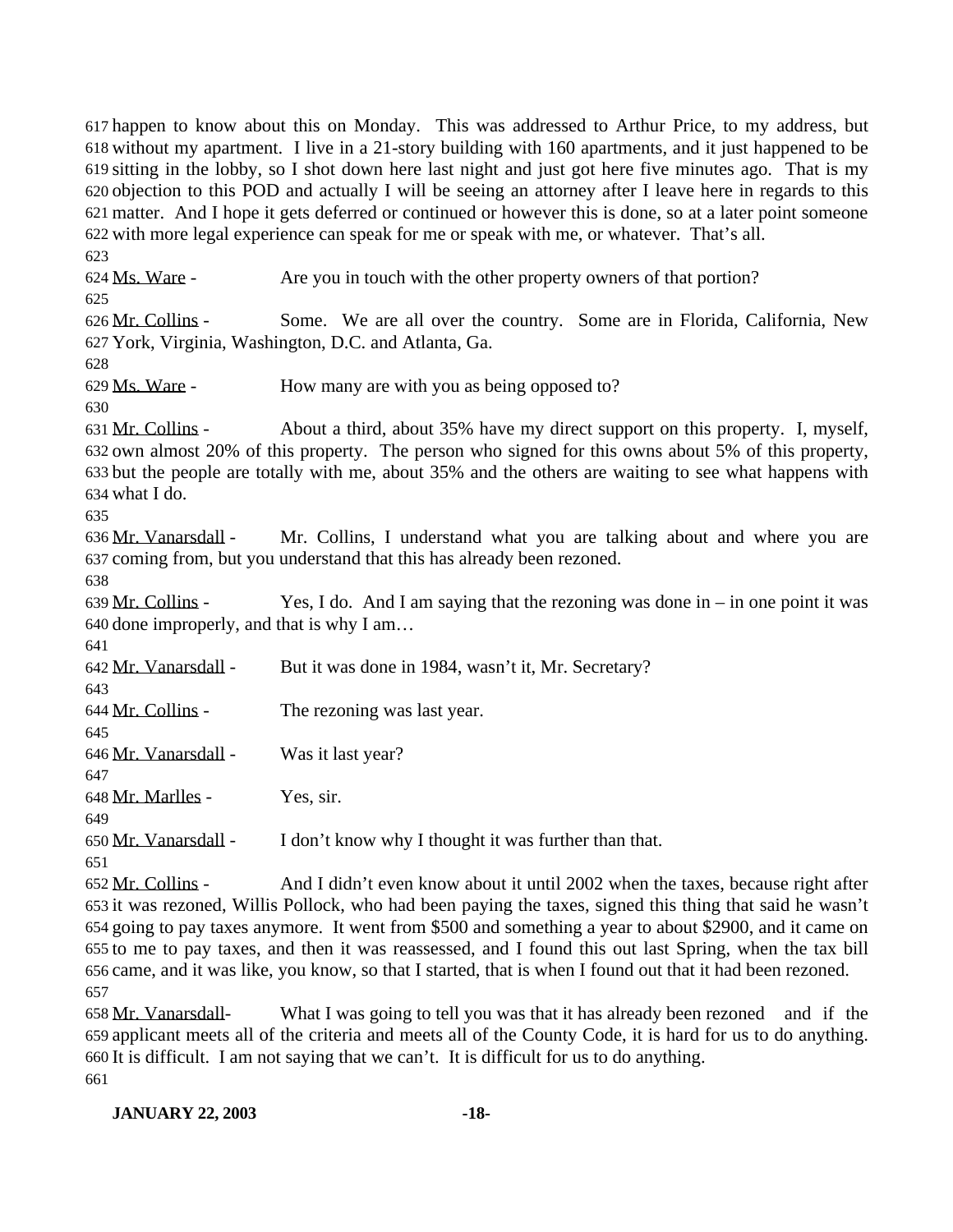Mr. Collins- Well, OK. I thought it was all owners of a property had to sign for an application. I am sorry to interrupt you.

 Mr. Jernigan - Mr. Collins, what Mr. Vanarsdall is saying is that by State Law once a property is zoned, and we have a valid POD that meets all of the criteria and ordinances of the County, we can't deny it. Now, a deferral on this, this is going to be a long-time run. This isn't going to be something that is going to happen overnight. So, as Mr. Vanarsdall stated, the zoning was the time this should have been addressed, and I think, I am not going to speak for Ms. Ware, but I believe you seeing an attorney this afternoon, that you are going to have to seek relief from the court rather than from the Planning Commission, and I think the attorney will agree with that and guide you on that way.

 Mr. Collins - Sure. I would have participated with this when the rezoning process was done, but I had no idea. I am just objecting to this, since I did happen to see it, because even if it was rezoned, it doesn't follow the original plan that that proffered conditional rezoning was supposed to be, development on the site, with the five, I believe it was five total parcels. This is a change of that proffered condition development, as I understand it.

 Mr. Archer - Mr. Collins, did I understand someone to say that there was no will involved in the disposition of this property? 

| 682                                                                                                      |                                                                                                         |  |
|----------------------------------------------------------------------------------------------------------|---------------------------------------------------------------------------------------------------------|--|
| 683 Mr. Collins -                                                                                        | Yes, sir.                                                                                               |  |
| 684                                                                                                      |                                                                                                         |  |
| 685 Mr. Archer -                                                                                         | Because I heard the term executor used, and normally there is no executor if                            |  |
| 686 there is no will.                                                                                    |                                                                                                         |  |
| 687                                                                                                      |                                                                                                         |  |
| 688 Mr. Collins -                                                                                        | There is no executor.                                                                                   |  |
| 689                                                                                                      |                                                                                                         |  |
| 690 Mr. Archer-                                                                                          | The court would appoint an administrator, but not an executor.                                          |  |
| 691                                                                                                      |                                                                                                         |  |
| 692 Mr. Collins -                                                                                        | There is no executor.                                                                                   |  |
| 693                                                                                                      |                                                                                                         |  |
| 694 Mr. Archer -                                                                                         | OK. Well, there wouldn't be without a will. That is why I was asking.                                   |  |
| 695                                                                                                      |                                                                                                         |  |
| 696 Mr. Collins -                                                                                        | So that information was incorrect. There is no executor. We all are family                              |  |
|                                                                                                          | 697 members who own proportional shares based on however many children were in our family of this       |  |
| 698 property.                                                                                            |                                                                                                         |  |
| 699                                                                                                      |                                                                                                         |  |
| 700 Mr. Archer -                                                                                         | So who is it that is acting in this capacity as an executor then?                                       |  |
| 701                                                                                                      |                                                                                                         |  |
| 702 Mr. Collins -                                                                                        | Well, there is none. Like I said, Willis Pollock, who is my cousin, had been                            |  |
|                                                                                                          | 703 paying taxes for about five years. Before that, my grandmother, acting for my grandfather, and then |  |
|                                                                                                          | 704 my grandmother died in about in 1982, and my grandfather in 1975, and since then, different people  |  |
| 705 have paid taxes. And then we sold a piece, like for instance, this LaPetite piece. We sold it. Then, |                                                                                                         |  |

**JANUARY 22, 2003 -19-**

the person who had been paying the taxes they got their money that they had put in taxes back from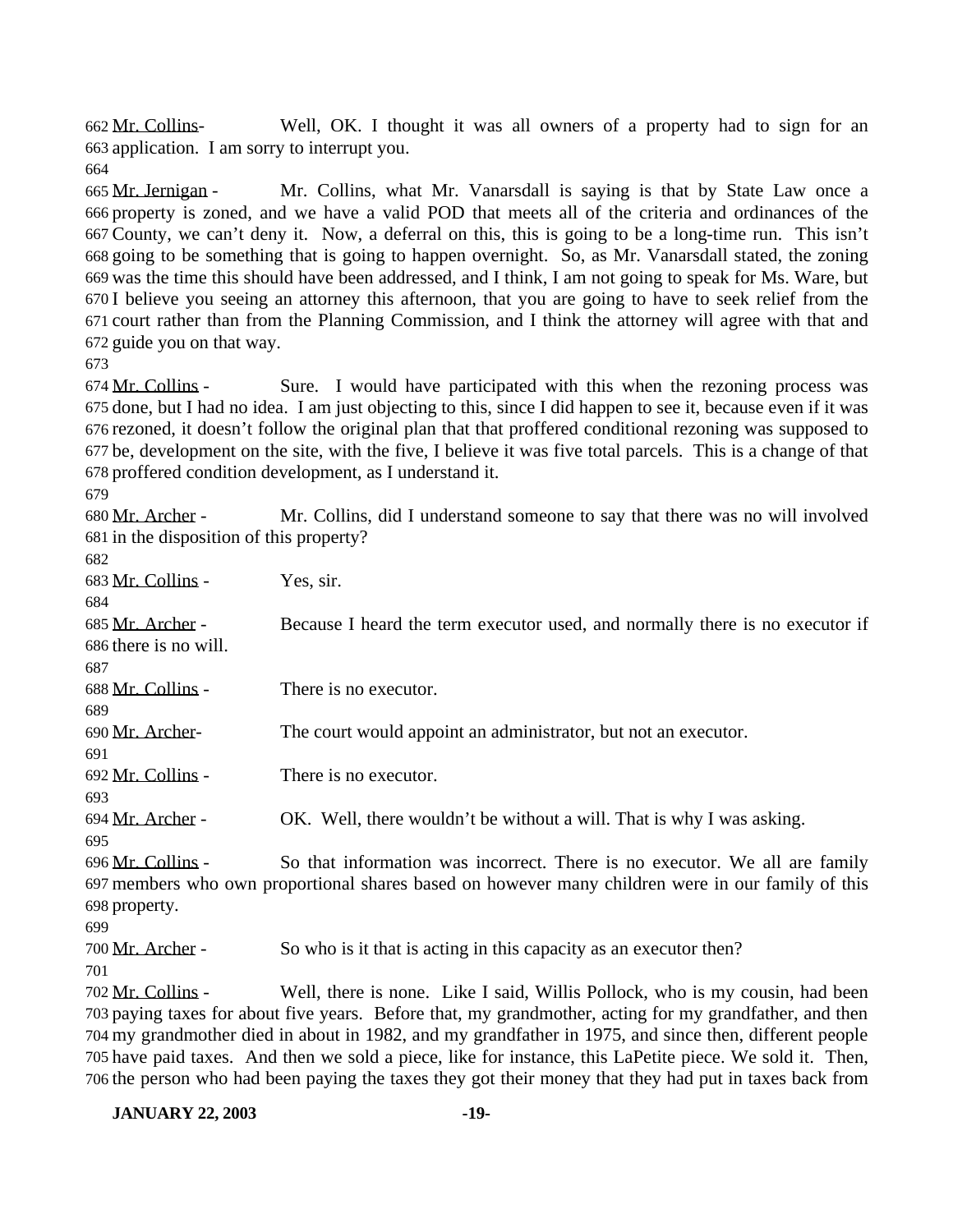the rest of us, and that was the general agreement with the family at this point for the last five years. 

 Willis' father had been paying the taxes, but any decisions based on the property were typically a family decision. If somebody wanted to do something, there would be a call. We participate. We might have family reunions here in Richmond and, you know, like I was raised in Richmond. We all were. We come back here. This is the homestead, so that is generally how it works. He did this on his own. They came to him and he came to them, and whatever happened, and out of the blue this happened.

 Mr. Archer - So you do understand what my colleague is saying when they indicated that once the zoning process takes place, that this is sort of a formality that we go through to make sure all of the development standards are met when the development is done. Do you see any way that you think that there is an argument that you could present against that being done at this point? Or is it just that you don't have enough knowledge of it right now to understand it?

 Mr. Collins - Well, I guess the limits of my understanding, from what the other gentleman said, was that this is basically a court case as opposed to a Planning Commission case, from my point of view, and that the only thing I can offer here is I have to look at this as the rezoning is a done deal, and that I would have only have an objection if it dealt with something in particular to how they wanted to develop this piece, and the only way I would see is that as far as that is concerned is that when the original rezoning was done, there was a development plan that involved about five parcels, which included our parcel, and that this is a scaled down version and to not include our parcel in that version would materially affect our property. Originally it was residential property and now, as it was pointed out, it is in the back and basically cut off and so, we've have basically been cut off. 

 Mr. Archer - You know, I am trying to defer somewhat to the extent that you traveled a long time to get here, and I think we owe you at least the benefit of a clearer understanding as you can get, if you drove all night to get here this morning. Do you see anything, any benefit, that would be derived from delaying this as far as the implementation of the POD process is concerned? 

737 Mr. Collins - I am not that knowledgeable in how this works.

739 Mr. Archer - I mean just based on what you have heard here, knowing how this process works. In other words, our job is to make sure that they don't develop anything on this property that is not legal and doesn't meet the County standards.

 Mr. Collins - Well, my position would be that if they got the POD, they started developing the commercial property, I had started the lawsuit, and the rezoning was found to be whatever the legal term is, fraudulent and in error or whatever…

Ms. Ware - Invalid.

 Mr. Collins - Then, I would assume that would revert our property back to residential. There are other issues relating to buffers and such. It would just, an Oil Company abutting our property, etc., I don't know. I don't know how much that would affect it if there was a commercial property abutting our residential property, if indeed we were successful in the lawsuit.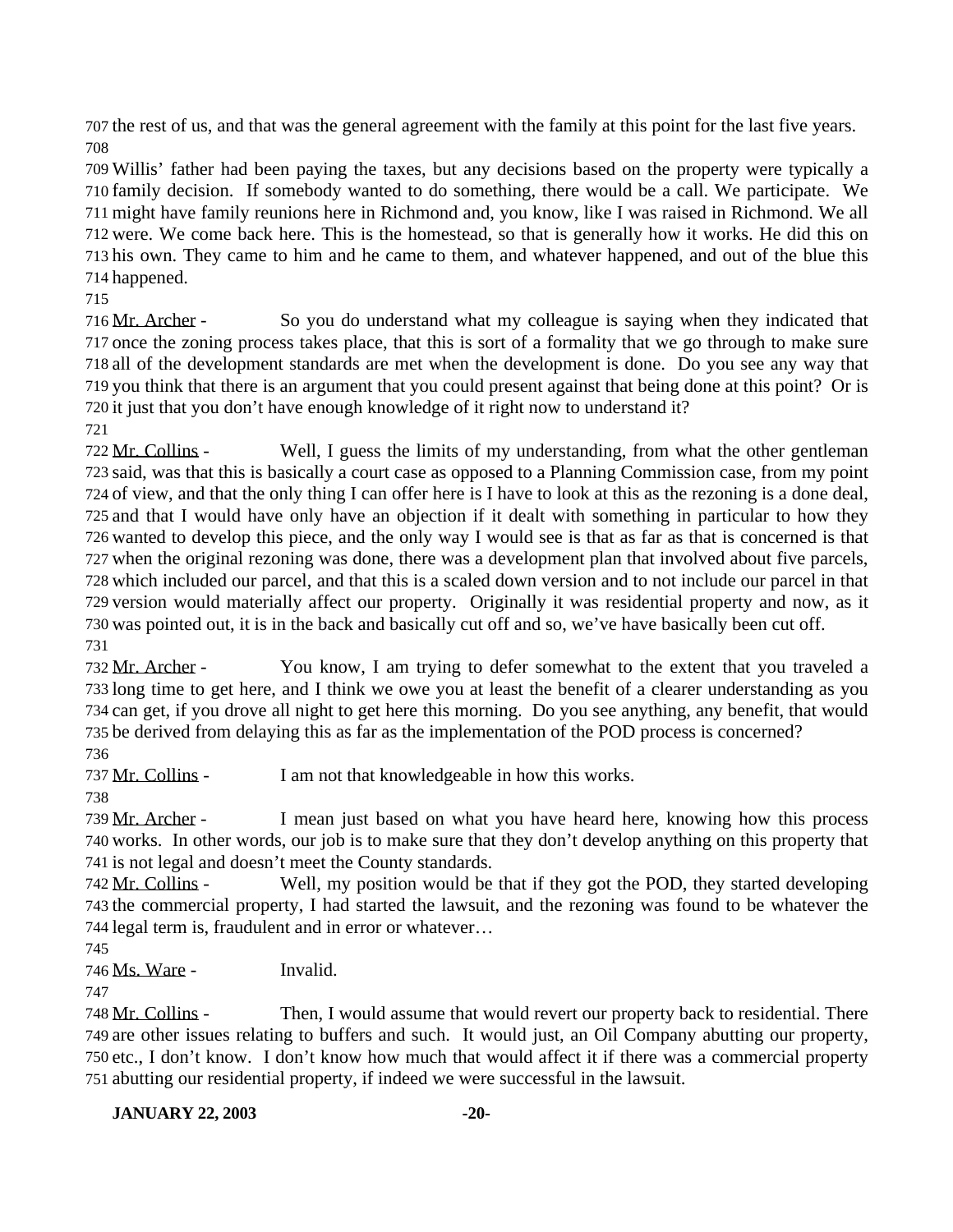Mr. Vanarsdall - Well, Mr. Marlles, excuse me.

 Mr. Archer - I was just going to suggest, and this is just a suggestion, or maybe an inquiry of the Chairman, it seems as though this is not going to be the end of this today, and I am just wishing that we could get into a position where we could make this as least strenuous as we can, and I don't know if a deferral would help in this instance, and if it wouldn't, we probably should go ahead and proceed if it would. Then, I think, we owe this gentleman something for having traveled as far as he did.

 Mr. Jernigan - Well, I am sitting here and talking to Mr. Marlles, and I understand his position.

765 Ms. Ware - Can I say a few things that have been done with this POD in order to actually give you access to your property. I will tell you what, why don't I have Ms.Goggin come to the podium and if you will just have a seat right there, we will talk about some of the things that have been done, to this point, based on the plan of development. Do you want to go over the outfall issue as it relates to the other properties as well as the grading and easements?

 Ms.Goggin - I will touch briefly, but for more detailed answers I would like to defer this to someone. Basically, the POD that is in front of us today is wholly situated on Lucor property. It does not overlap onto any adjacent properties. It is freestanding. It can support itself, but, you know, if nothing else around it was zoned, it could be OK.

 One thing that we are requiring the applicant to do is to provide a cross access ingress/egress maintenance agreement to allow the property to the south to be able to get to Quioccasin Road. Right now there are no ingress/egress easements, so there is no direct access onto that road. Hopefully, this POD would help address public access issues. And briefly, when it comes to the drainage, the previous POD that was submitted, or the first one that you got in your packet showed above-ground detention with the outfall going onto the southern property in a wetlands area. The newly designed POD shows underground detention, with discharge going west onto the Quioccasin- DMV area, so the property isn't even affected by water outfall. It is not even going in that direction. And the master grading plan helped insure that whatever fill was put in to make Jiffy Lube the same grade as the rest of the properties wouldn't adversely affect any others, and cause additional drainage to go onto adjacent properties because of topo or elevations. Like I said, I would like to defer to Public Works, if there are more detailed questions with grading or drainage, but we've really tried to make this property be able to be self sufficient and be able to stand on its own without burdening any adjacent properties while also providing before a final C.O. ingress/egress easements to the currently landlocked parcel to the south.

Ms. Ware - Do you all have any questions concerning the drainage?

 Mr. Vanarsdall - Well, I wanted to ask Mr. Marlles, Mr. Collins, the right to appeal would go to the Board of Supervisors, wouldn't it?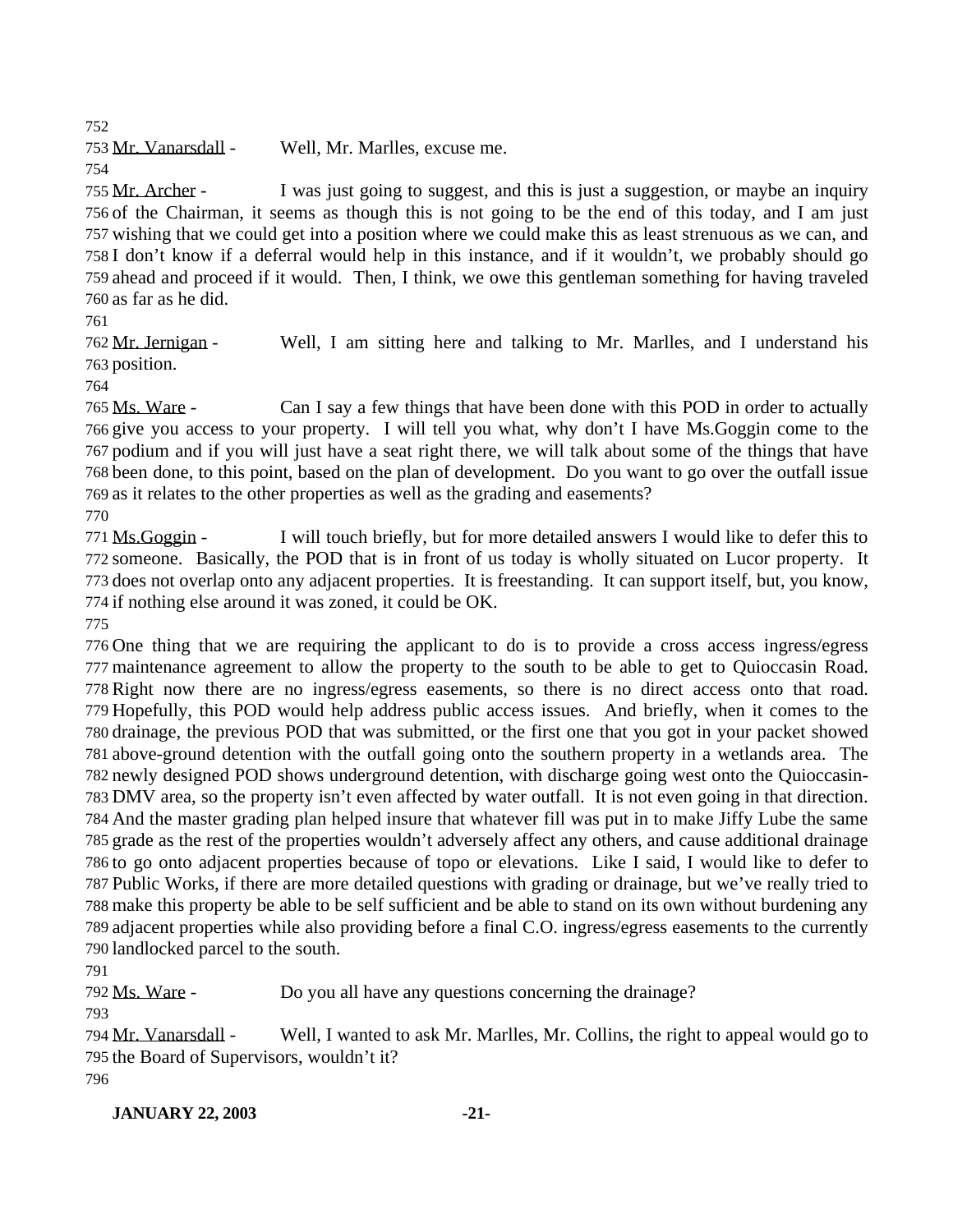797 Mr. Marlles - That is right. That is correct. Appeal for PODs do go to the Board of Supervisors.

 Mr. Collins, I do have a question for you if you don't mind coming to the podium. Have you and/or the rest of the heirs had an opportunity to talk about what you would like to do to develop your property in terms of future development? Do you have any ideas at this point?

 Mr. Collins- Well, at this point this whole thing has caused a riff within the family and there is a kind of general animosity bothering the person who originally signed this thing, this application with Mr. Condlin. Some want to be done with it and say, "Let's get rid of this property. Let it go." We hadn't realized that originally our great great grandmother from about 1874 had started buying up property in Henrico, and some of us had ideas of maintaining this as a place that we would eventually have back as a homeland. This is where my grandparents lived the last people, but at this point, there is so much division in this whole thing, a lot of folks are like "Let's just cut it and move on" – so we haven't decided whether, you know, they were going to try to buy it again or not. At this point we have not decided because of this involvement with this application, the original rezoning application.

815 Mr. Marlles - So from a use standpoint, you really can't say whether this particular use would have an adverse impact on your family's property, because you really haven't come to a consensus as to what you want the property to be developed for in the future?

819 Mr. Collins - No. The original idea was to keep it as residential, that people. We had a home there that burned down, and that we would, at some point, build another home that different people in the family would have use of this home, whoever would need it, and that is what it originally was supposed to stand as, but this one person went and did this thing, and that is what happens, and so that messed that whole idea up. And so that kind of got a few ornery people down here in the family, and I am probably one of the ornery people that are not down here, but, so yeah. The original idea was to maintain as residential and at some point have a home for the family. At this point, it is rezoned commercial, and you know this whole thing is screwed up. People are angry at each other, and some people haven't talked to each other since this lawsuit came out, and we were just thinking, ideally if these folks would buy it back at a proper and just price, and so we can start saying, forget that and move forward with our life. But, you know, I don't know how that is going to happen.

Mr. Jernigan- Thank you, Mr. Collins.

 Mr. Marlles - Mr. Chairman, we have not heard from Mr. Condlin yet. He has seven minutes of rebuttal time, but I think that it is staff's position that this really is a civil matter, perhaps, and there may be some recourse that Mr. Collins can pursue. He certainly has the right to appeal the POD to the Board, if he determines that is his proper action, but I think you stated what the role of the Commission is in this situation, and with that I would suggest that we might want to turn to Mr. Condlin for rebuttal.

841 Mr. Condlin - Thank you, Mr. Marlles. I would echo quite frankly what Christina had said

**JANUARY 22, 2003 -22-**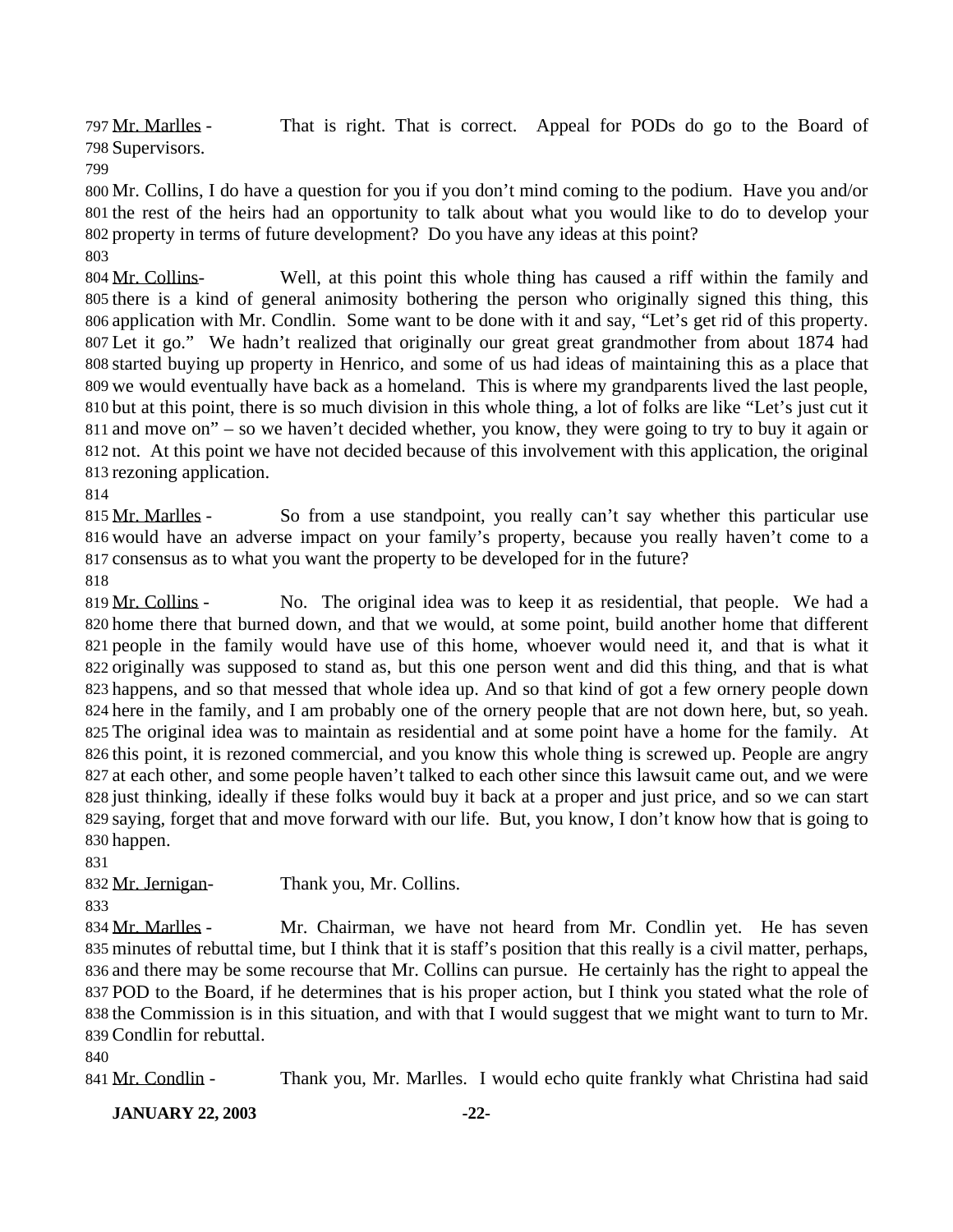about the property was really my only point I wanted to make with you is that this property, that we worked very hard so that we would have no impact on the surrounding property, remain consistent with the concept plan which was proffered and provided ability to have access out to Quioccasin Road. I believe they have another easement across LaPetite Child Care Center which is next door, but this would provide an access as well, so it is another further benefit to their property from that standpoint, so I don't see any negative consequences to their property. 

 I am not going to rehash all of the issues with respect to the rezoning. They have been looked at by another law firm, who is doing the title work. I think you are probably correct, Mr. Archer. I was using the term executor when I should have said administrator, but I believe at some point, you know, there are just a lot of people here. We had close to 15 people from looking through my notes. I wasn't handling the contract, signed the contract and we had well over 40 people that were identified that were potential heirs that we couldn't find. So, we did what we could. We did what was right by the law, which was allowed by the tax record, was where the notice went out, by the title report, who we thought had control of the property and whether that is true it is still up in the air as to really is in control of the property. And that is one of the reasons why the contract fell through. 

 Again, this is a POD. This is not the rezoning. This has already been deferred once through a lot of work. We have done a lot of additional work to make sure that we are not harming the adjacent property. Mr. Roane has come up from North Carolina twice now just to make sure that we are able to develop this property, and we think that it is appropriate at this point to move forward because we have met all of the requirements of the County for POD purposes and we are willing to accept all conditions. I will be happy to answer any questions.

867 Mr. Archer - Well, Mr. Condlin, I was not trying to criticize the validity of the POD. I was trying to make sure Mr. Collins had an understanding of what our process was and why this particular process exists, and maybe in some way it does have a valid point to bring, that it would assist him when he does whatever he decides.

872 Mr. Condlin Absolutely. I will for the record provide you, and I apologize that I don't have a letter from Mr. Collins, but this is a letter I had sent to Mr. Collins back in October of last year explaining and probably misusing the term "executor" again, but explaining the whole process of what we went through, but I just think that is part of the record and the Planning Office has a copy of that as well for that purpose. Mr. Collins probably left New York to come down here to get warm and got a…

Ms. Ware - It didn't work.

881 Mr. Condlin - No. Not at all.

883 Ms. Ware - So, in going through the rezoning process, you firmly believed you had done all that was legally necessary?

886 Mr. Condlin - And I don't have a copy of the application, but I just passed my letter. I think

**JANUARY 22, 2003 -23-**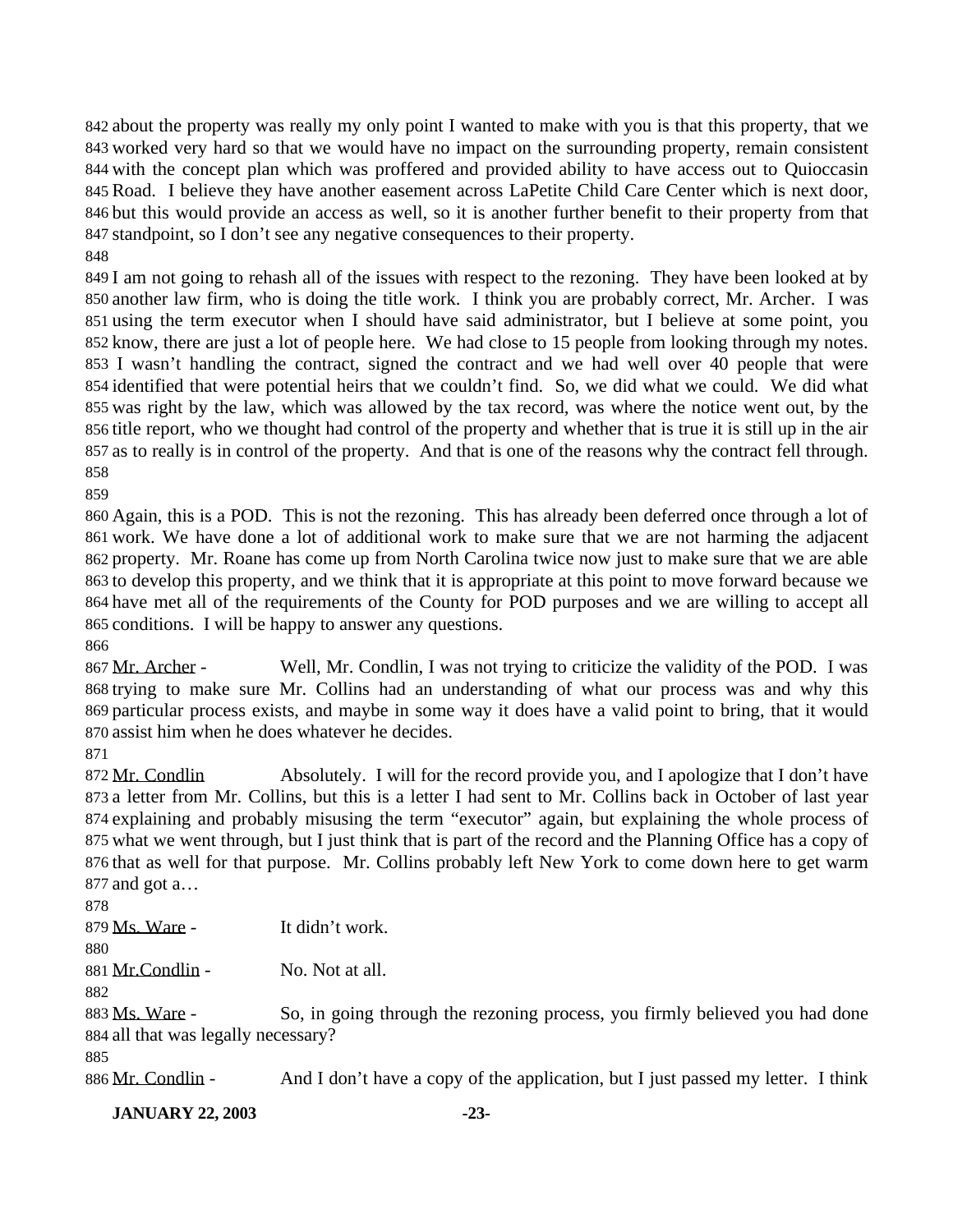it is Mr. Pollard who signed at executor. That is what he signed as, and again I am going off on memory on that, two years ago, but that is how they signed and that is how it was shopping up in the title report, and that is how it showed up in the tax records. So, based on all legitimate information, based on the contract that we had which gave us authority for all of the known heirs, we thought we had it, and technically by law, if you own property by co-tenants, you can bind your other co-tenant. One person can bind the other no matter how small the interest, so that is our final result as to why we think that one co-tenant, as long as they can bind it, we did the best we could to find all other co- tenants through the tax records and everything.  $\overline{8}$ 

| ני א                  |                                                    |
|-----------------------|----------------------------------------------------|
| 896 <u>Ms. Ware</u> - | When you say bind it?                              |
| 897                   |                                                    |
| 898 Mr. Condlin -     | Bind it. Bind the others.                          |
| 899                   |                                                    |
| 900 Ms. Ware -        | So if they sign they have bound the others by law. |
| 901                   |                                                    |
| 902 Mr. Condlin -     | Potentially by law When they choose to pave the    |

Potentially by law. When they choose to pave the parking potentially, there are some exceptions to that rule, but again that is some of the research that we had gone through and the County Attorney had checked us on that, it is my understanding.

Ms. Ware - All right.

908 Mr. Archer - Mr. Condlin, you are saying then that the legal records that refer to this property did name a certain person as an executor?

911 Mr. Condlin - Again, I am going off, because unfortunately most of the time I handle both the real estate transaction and the zoning, so I really get involved with it. In this case, another law firm was handling the transaction and they had done the title search. I am going off memory and I didn't bring those files with me, but yes, the title reports came back and name this person as executor of a woman's estate, and it is on the letter that I just passed out with Mary Price Pollard. Yes, it listed her and she was an heir of Mr. Pollard, and Mr. Pollard was an heir of, literally we have four or five generations of folks that had died without wills that we were trying to find, which is not uncommon, quite frankly, in family held property to find that, and that is the best that you can do, and that is why you file a petition suit and that is when things fell apart after that.

921 Mr. Archer - And then again, I am not quibbling with the POD, but that part troubles me. How can they refer to a person as an "executor" when there is no will.

924 Mr. Condlin - Trust me, it troubled us, and we put – and that is what we had, and I can dig up that information and I will happy to supply it again to the Planning Office. We supplied all of that to Mr. Tokarz of the County Attorney's office and then we drafted this letter, so, again we will go through all of that and we double-checked ourselves based on all of that.

929 Mr. Jernigan - Any more questions for Mr. Condlin? Thank you, sir. Ms. Goggin, what was the date of the zoning on this?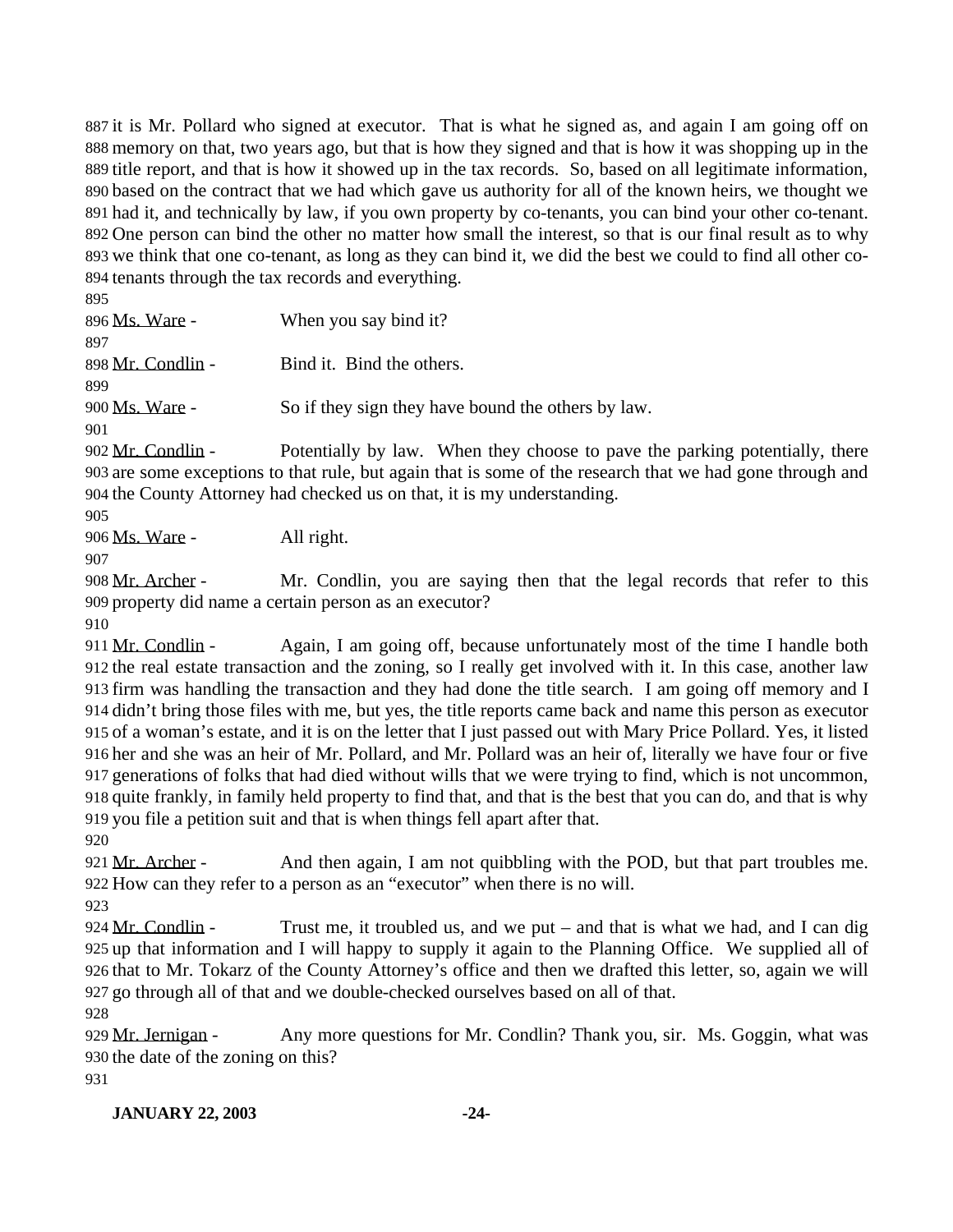932 Ms. Goggin - April 17, 2001.

934 Mr. Marlles - Mr. Chairman, I think the question you are going to ask is "Does Mr. Collins" have the opportunity to file an appeal on the original rezoning?" We don't have a State Code Book with us right now to be able to answer that question or how long that appeal period is, but Mr. Collins, that is something I am sure your attorney can look into, whether or not you are within the period of time allowable under the State Code to file an appeal of the original rezoning that was approved by the Board of Supervisors. That appeal would be to Circuit Court. I can tell you that much. But I can't tell you off the top of my head what that appeal period is, and your attorney can look into that.

943 Mr. Archer - Mr. Condlin, while the Chairman is speaking, I would like to suggest to you that you might want to look into how anybody could have been named "executor" of this property without there being a will. This doesn't have anything to do with the POD. This thing stands on its own. But in terms of what it is that I think you are trying to do.

 Mr. Collins - Right. And as far as this letter that Mr. Condlin just gave you, Willis is the executor of his mother's estate, for Mary Pollard. But Mary Pollard is not Arthur Price, and Arthur Price was Mary Pollard's father.

952 Mr. Archer - But somebody did have a will? Is that what you are saying?

 Mr. Collins - I don't know if Mary had a will, but she didn't own all of that property. Whatever piece of that property she owned, her son then, I guess, I don't know, I can't say with my hand on a Bible, but I assume he is in charge of her estate when she died. But her estate and Arthur Price's estate are two separate estates.

959 Mr. Archer - Well, the only point I am trying to make is that you cannot have an executor if there is no will. The court will appoint an administrator and the heirs will generally agree on who the administrator will be, but an executor has, I would think, a little bit more authority than an administrator has. And if there is no will, there is no executor, or executrix, whatever the case might be.

965 Mr. Collins - As I understand it, she didn't have a will; I know my grandparents did not have a will when they died. My great great grandmother was the only one, until me, I guess, but I am not dead, but I will leave a will. But, as I understand it, my Aunt Mary didn't have a will and if anything, he would probably be an administrator, but as I understand it, she did not have a will. But I can't be sure on exactly that. I just know…

971 Mr. Archer - I don't want to confuse you. It does not have anything to do with the Plan of Development, but it is something that I think you need to know.

974 Mr. Collins- Yes, sir.

976 Mr. Jernigan - Mr. Collins, I want to thank you. I know it is a long trip from New York down

**JANUARY 22, 2003 -25-**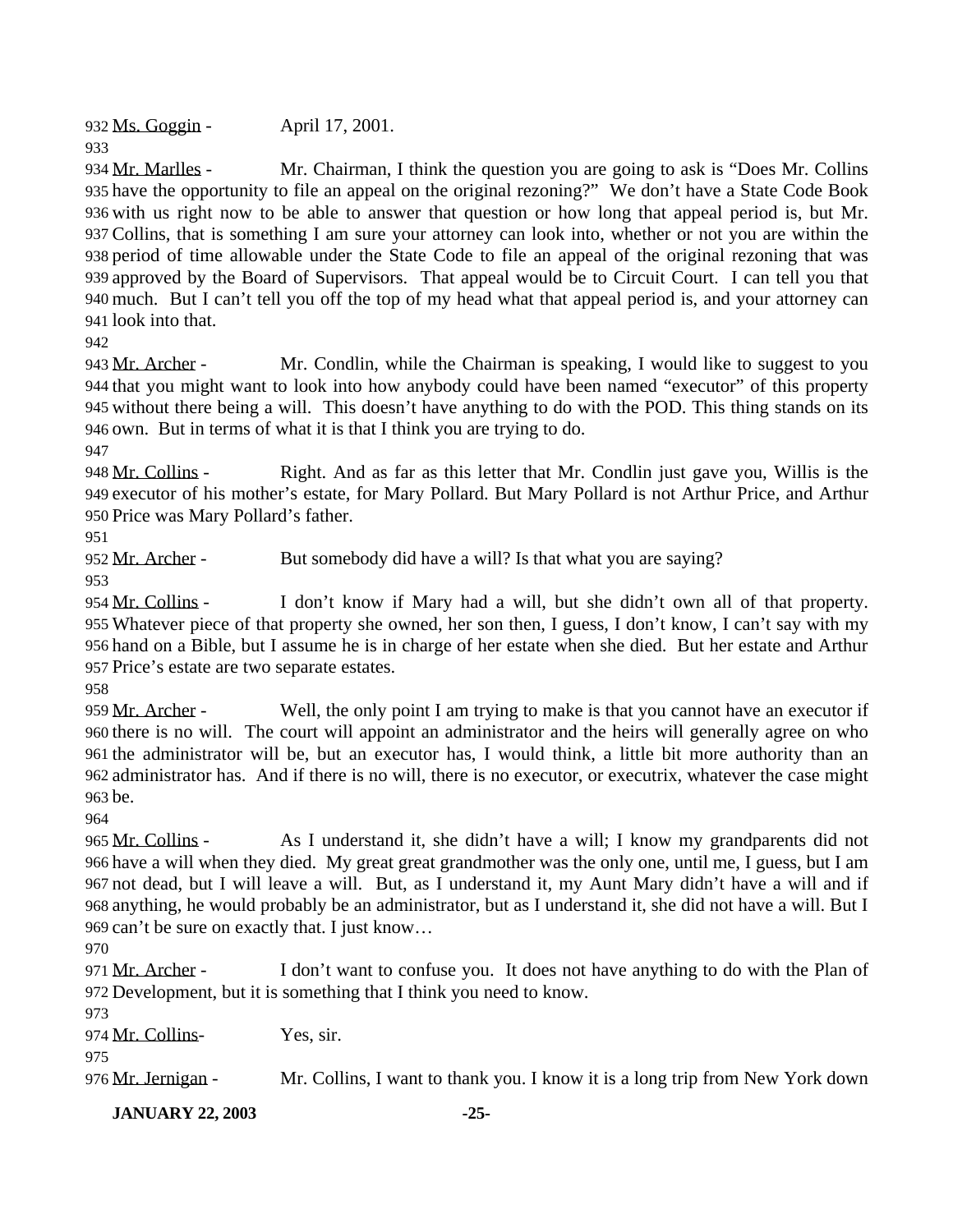here, and we understand your position, but after talking with Mr. Marlles, we have to act on this, either approval or denial, and I think, and, of course, I want you to realize, too, even after the POD, whether it is passed or denied, they still have to get a building permit, so there is time in there for you to act. But I mean the law requires us to do certain things. Once it has passed the zoning stage and when it comes to us, this is fine line. The zoning was the big decision. So, I just want you to know that we feel for you, but we have to do what we have to do, too, and I suggest that you would, with your lawyer, probably you will have to take this to the Circuit Court and seek relief there on whatever. This thing could go on for a long time, because it is a lot of people involved in it. But we do appreciate your coming.

987 Mr. Collins-<br>All right. Thank you.

989 Mr. Jernigan - Ms. Ware, if you think you are ready. First of all, are there any other comments from the Commission? OK.

992 Ms. Ware- Well, Mr. Collins, I do appreciate your coming such a long way for this and I am glad you have done so because it might precipitate some answers to some questions that I think have been troubling since I took my position on the Planning Commission, and have been working with this case, because it has been discussed a lot, and it is very disconcerting that there are still some questions out there concerning the rezoning of the case. One thing, I just want to state for the record is that it is customary in Henrico County for property to be developed in pieces or in phases. Right, Mr. Marlles?

Mr. Marlles - Yes, ma'am.

 Ms. Ware - And that is what is happening here. This – your piece of property and the piece of property that is proposed to be the Jiffy Lube is all a part of one large rezoning case that took place in 2001. It is a very good case and I feel it would be a positive development for that area of Henrico County, and also, as Mr. Marlles stated before, that the Planning Office does recognize the validity of the zoning that is now in place. Staff and I have made sure that you do have access to your property through the part that is being redeveloped at this point, that the drainage isn't going to affect your property in a negative way, and that the grading that takes place will not do so either. So, based on that information, and one more thing I would like to say, that I hope as this development, the development of this property moves forward, and this is for Mr. Condlin, as well, that the various property owners will really try to work together to insure that the plans that are approved for this rezoning come to fruition and that they conform to the master plan as it is at this point, because this is a positive case.

 So, with that, I move that POD-84-02, Jiffy Lube – 9215 Quioccasin Road, be approved subject to the standard conditions for developments of this type, and the following additional conditions, Nos. 9 and No. 11 Amended, and Nos. 23 through 39, plus staff recommendation on Page 1.

Mr. Vanarsdall - Second.

Mr. Jernigan - We have a motion by Ms. Ware and a second by Mr. Vanarsdall. All in favor

**JANUARY 22, 2003 -26-**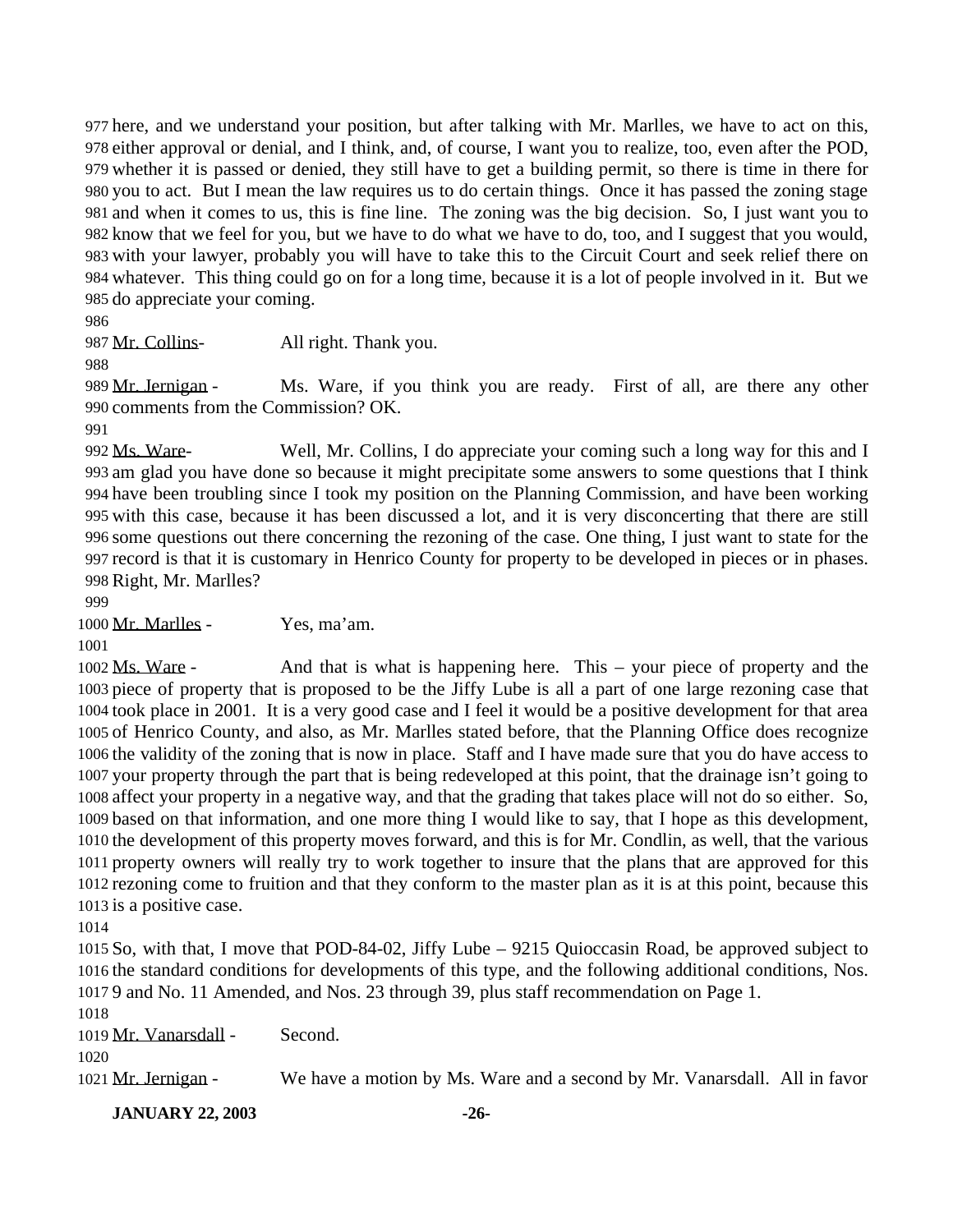say aye. All opposed say no. The ayes have it. The motion carries.

 The Planning Commission approved POD-84-02 – Jiffy Lube – 9215 Quioccasin Road, subject to the standard conditions attached to these minutes for developments of this type, and added conditions Nos. 9 and 11 Amended and Nos. 23 through 39, plus staff recommendation on the Addendum, Page 1.

 **9. AMENDED** - A detailed landscaping plan shall be submitted to the Planning Office for review and Planning Commission approval prior to the issuance of any occupancy permits.

- **11**. **AMENDED** Prior to the installation of the site lighting equipment, a plan including depictions of light spread and intensity diagrams, and fixture and specifications and mounting height details shall be submitted for Planning Office review and Planning Commission approval.
- 23. The right-of-way for widening of Quioccasin Road as shown on approved plans shall be dedicated to the County prior to any building permits being issued.
- 24. The required building setback shall be measured from the proposed right-of-way line and the parking shall be located behind the proposed right-of-way line.
- 25. The developer shall provide fire hydrants as required by the Department of Public Utilities and Division of Fire.
- 26. A standard concrete sidewalk shall be provided along the south side of Quioccasin Road.
- 27. Employees shall be required to use the parking spaces provided at the rear of the building(s) as shown on the approved plans.
- 28. All repair work shall be conducted entirely within the enclosed building.
- 29. Outside storage shall not be permitted.
- 30. The proffers approved as a part of zoning case C-15C-01 and provisional use permit case P-
- 2-01 shall be incorporated in this approval.
- 31. The certification of building permits, occupancy permits and change of occupancy permits for individual units shall be based on the number of parking spaces required for the proposed uses and the amount of parking available according to approved plans.
- 32. Any necessary off-site drainage and/or water and sewer easements must be obtained in a form acceptable to the County Attorney prior to final approval of the construction plans.
- 33. Deviations from County standards for pavement, curb or curb and gutter design shall be approved by the County Engineer prior to final approval of the construction plans by the Department of Public Works.
- 34. Storm water retention, based on the 50-10 concept, shall be incorporated into the drainage plans.
- 35. Insurance Services Office (ISO) calculations must be included with the plans and contracts and must be approved by the Department of Public Utilities prior to the issuance of a building permit.
- 36. Approval of the construction plans by the Department of Public Works does not establish the curb and gutter elevations along the Henrico County maintained right-of-way. The elevations will be set by Henrico County.
- 37. Evidence of a joint ingress/egress and maintenance agreement must be submitted to the Planning Office and approved prior to issuance of a certificate of occupancy for this development.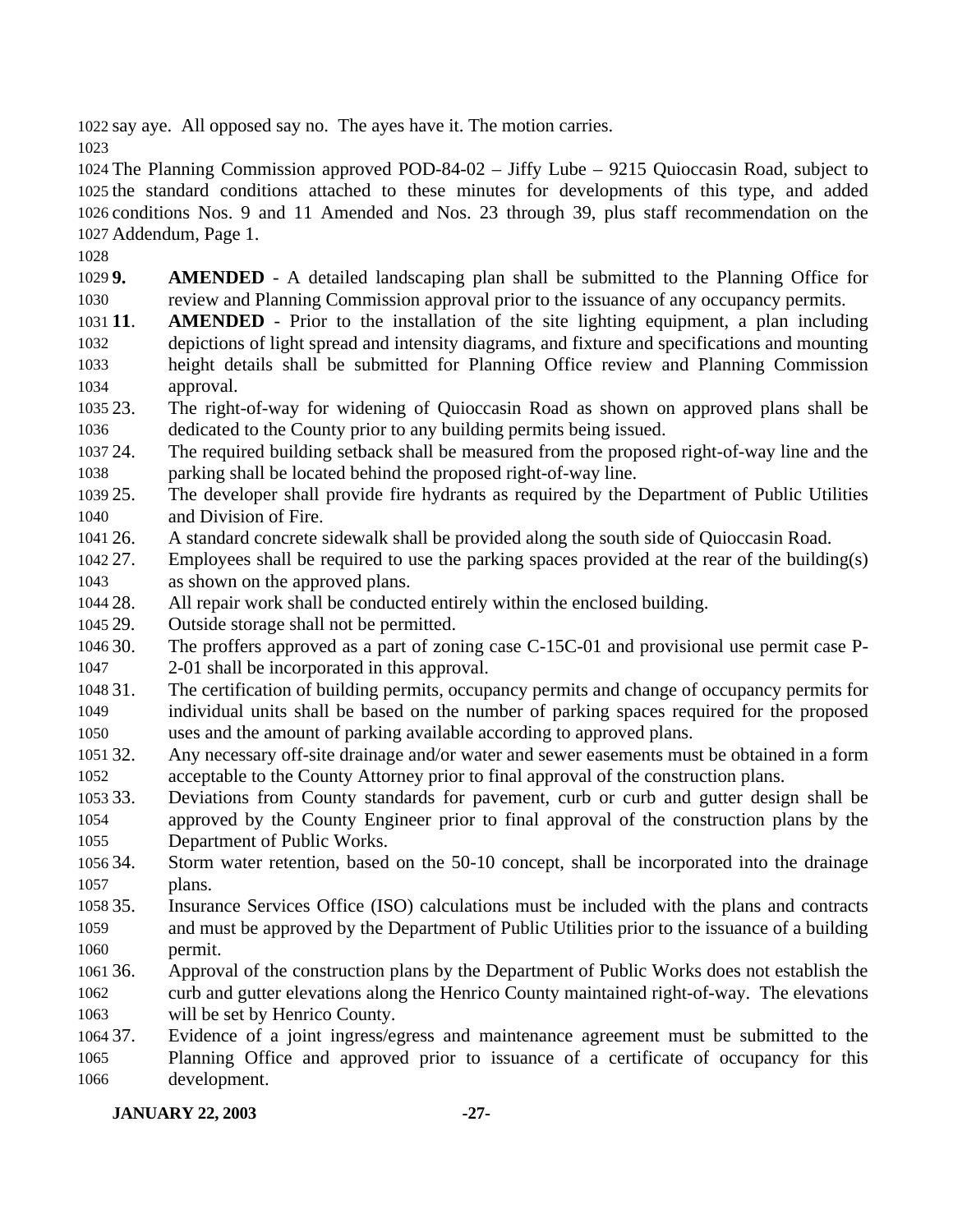38. The location of all existing and proposed utility and mechanical equipment (including HVAC units, electric meters, junction and accessory boxes, transformers, and generators) shall be identified on the landscape plans. All equipment shall be screened by such measures as determined appropriate by the Director of Planning or the Planning Commission at the time of plan approval**.**

 39. The easements for drainage and utilities as shown on approved plans shall be granted to the County in a form acceptable to the County Attorney prior to any occupancy permits being issued. The easement plats and any other required information shall be submitted to the County Real Property Agent at least sixty (60) days prior to requesting occupancy permits.

#### **PLAN OF DEVELOPMENT**

POD-01-03 Strasser Car Wash – Pump Road **Balzer & Associates, Inc. for M. James and Joan M. Wallace and Trafco, LLC:** Request for approval of a plan of development, as required by Chapter 24, Section 24-106 of the Henrico County Code, to construct a one-story, 1,800 square foot car wash. The 1.00 acre site is located on the western line of Pump Road, approximately 280 feet north of the intersection of Church Road and Pump Road on parcel 739-755-3445. The zoning is B-3, Business District. County water and sewer. **(Three Chopt)**

Mr. Marlles - The staff report will be given by Michael Cooper.

1082 Mr. Jernigan - Is there any opposition to POD-01-03? No opposition. Good morning, Mr.

Cooper.

 Mr. Cooper - Good morning, again, members of the Commission. You are being handed out a revised site map showing the correct proposed location for John Rolfe Parkway and the realignment of Pump Road. The previous site map you had received had the incorrect location of that. This plan is for a one-story, 18,000 sq. ft. car wash. As described to staff by the applicant, the car wash is an automatic touch-free system and it is one of the newest models on the market. The exterior of the building is red brick and has a green standing seam metal roof. While reviewing the plans, staff had concern for noise from the proposed development and its impact on the adjacent residential district. The applicant has worked with staff to insure that noise levels will be at a minimum. First, the applicant has maintained a 35-foot transitional buffer along the northern property line, adjacent to the neighborhood, and has agreed to landscape the buffer beyond the normal code requirements in order to provide a substantial visual and audible screen. Second, the applicant has agreed to an all brick building which will better contain the noise within the building. As well, no windows are proposed on the side of the building facing the neighborhood, which will further minimize visual and audible impacts. Finally, the owner has agreed to provide sound suppression equipment on various components of the car wash system where possible. Additionally, there are six vacuums proposed on the north side of the building. The vacuums are approximately 65 feet from the northern property line with 35 feet of that 65 feet being the required 35-foot transitional buffer. Again, with the applicant agreeing to provide dense evergreen landscaping in this buffer,

**JANUARY 22, 2003 -28-**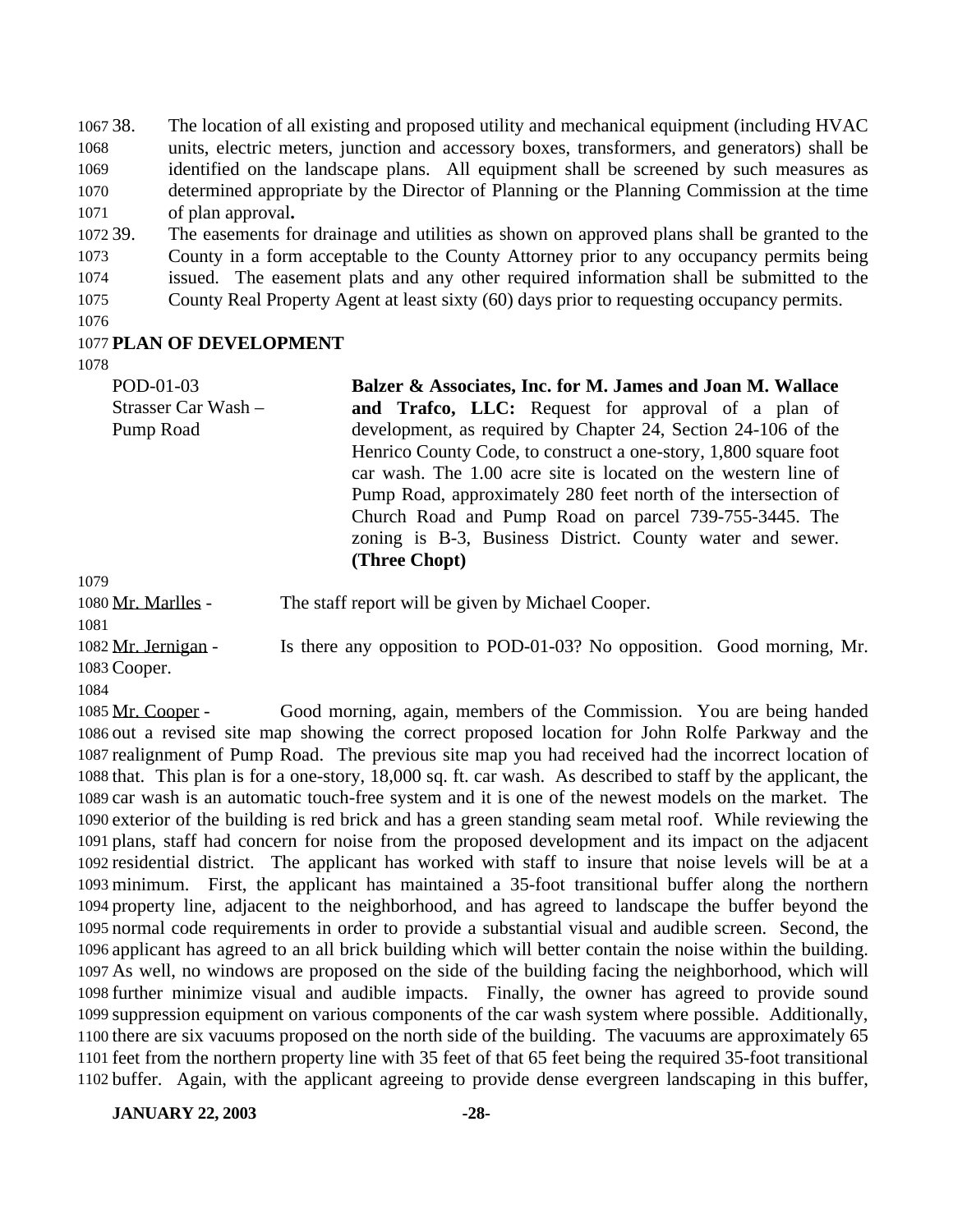staff feels the distance between the vacuums and the property line is sufficient. Furthermore, staff has recommended that the applicant meet with and work with the adjacent neighborhood prior to submitting a landscape plan to the County. In general, staff feels that this plan will provide an attractive car wash and with the cooperation of the applicant will be substantially screened from the adjacent neighborhood. With that, staff can recommend approval. The applicant and his engineer are here today if you have any questions for them, and I'd be happy to answer any questions as well. 

 Mr. Jernigan - Are there any questions for Mr. Cooper from the Commission? Mr. Vanarsdall - There wasn't any opposition, was it? 1114 Mr. Jernigan - No, sir. Mr. Taylor - I have a question that I would like to ask Mr. Cooper, if we ask the applicant, or if you have it, if we can present the elevation, the colored elevation that we looked at this morning, so that the other members of the Commission can benefit from it. 

1120 Mr. Cooper - Sure, that is fine. And just for the record, I know that two adjacent homeowners are here. I don't know if they have anything to say, but they are in the audience today. 

 Mr. Taylor - If you would, what I'd like you to do is describe the colors with the elevation drawing, so the neighbors can see what it is and so the members of the Commission can see what it is, and, this particular location is sensitive because it is going to be across from John Rolfe Parkway, but there will be a park basically across Pump Road established as a part of the construction of John Rolfe Parkway, so this is sensitive in that it is going to be close to the park, by the neighborhood, and there are presently two service stations right in the general locality. But I think that the elevation matches and has been agreed to by the community. Has the community seen the colored elevations? 

 Mr. Cooper - I can't speak to that. When I spoke to Mrs. Hertenstein, I did refer the colors to her, but I did not have a colored rendering at the time. 

 Mr. Taylor - Is Mrs. Hertenstein in the audience? Ma'am, if you would, would you like to, you have some time, if you'd like, to address the project. We'd be happy to hear from you, maybe not at this particular time. I do want to see if you agree with the elevations and the colors, and then, do we have a landscaping plan?

 Mr. Cooper - We don't have a landscape plan yet. There has been no landscape plan submitted with this plan of development. We have asked that the applicant meet with the neighbors to develop a landscape plan or to work with them on that prior to submitting it.

 Mr. Taylor - All right. Then, what I would like to do, Mr. Chairman, is hear from the neighbors.

1146 Mr. Jernigan - Do you want to hear from the applicant first?

**JANUARY 22, 2003 -29-**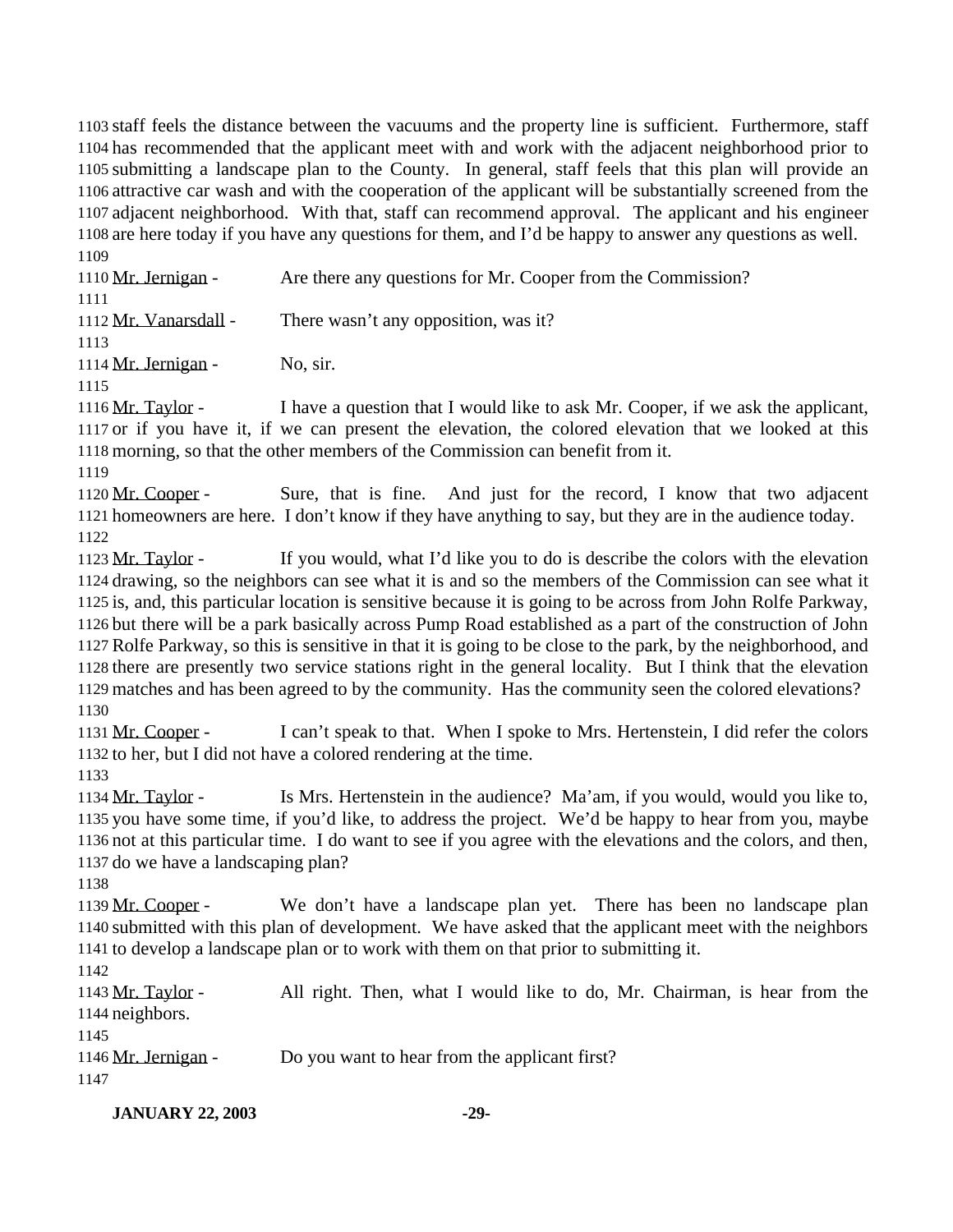| 1148 Mr. Taylor -                                   | I am not sure the applicant cares to make any comments.            |
|-----------------------------------------------------|--------------------------------------------------------------------|
| 1149                                                |                                                                    |
| 1150 Mr. Vanarsdall -                               | We don't need to hear from the applicant if you don't want to.     |
| 1151                                                |                                                                    |
| 1152 Mr. Jernigan -                                 | OK. Thank you, Mr. Cooper.                                         |
| 1153                                                |                                                                    |
| $1154$ $M_{\odot}$ T <sub>ort</sub> l <sub>on</sub> | It might be better if we hear from Mrs. Hortonatein first, and the |

1154 Mr. Taylor - It might be better if we hear from Mrs. Hertenstein first, and then if there are any comments, we will ask the applicant to address them. Mr. Strauss is right there in the front row. Good morning, Mrs. Hertenstein.

 Mrs. Hertenstein - Good morning. Jody Hertenstein. I own the property at 11705 Timbermill Lane. To start off with, when we did the notice in the mail last Saturday, or the Saturday before last, we all were quite surprised to see that the current house behind our property was being proposed to be demolished and a car wash going into that area. I, myself, did not realize that it was B-3. I had been to the John Rolfe Parkway zoning meeting, since I owned the house over the last two years, and I knew it was business zoned, but just didn't realize what effect that would have on my property. So, it is all rather new. It, was, of course, upsetting to see that a home with trees and the birds and the squirrels that we all love so much in the neighborhood, and that property would be developed into whether it is a car wash or really any development back there. Now, the neighbors and I got together, all upset and understanding a little bit more about the development and what it meant. I did call Mr. Cooper and met with him last week. He was very informative and was able to bring me up to speed on what the zoning and, no, we can't change the zoning, etc. etc., and he spent a good deal of time with me reviewing the plans, reviewing all of the additional and all of what Mr. Strasser was willing to do to take the neighborhood into consideration and to make it a little easier on all of us because of that transition. Our big concern, of course, is the noise and the lighting. Mr. Cooper has assured us that with the zoning, lighting wouldn't be an issue as maybe the noise, and Mr. Strasser did say that he would be buffering that as much as possible. We were very concerned about the vacuums being on the side of where our houses are, and I don't know if there is really anything that they can do about that, but yet he has offered to do some screening, additional screening. And we don't know what the landscape plan for that is, and, of course, as Mr. Cooper mentioned, we would like to be involved with that. One of the concerns that we have, also in the neighborhood, was the traffic. With the amount of traffic at that intersection currently coming out of our subdivision, or even to the light, to add more congestion to that would not be of benefit. To wrap it all up, we know it is B-3 and there is really not much that we can do about a business going in there, and it is our hope that we work together with Mr. Strasser and, of course, with Mike and the Commission and just try to make it the best that we can.

 Mr. Taylor - Now, the one thing that I want to mention with regard to John Rolfe Parkway, while that is scheduled for construction, during construction will reroute a lot of traffic along Pump Road, but eventually Pump Road will become less used because most of the traffic that flows along there will flow along John Rolfe Parkway. So the traffic along Pump Road will be mostly neighbors, neighborhood traffic not the through traffic that you have now. Is that your summary from going to the meetings that we have had on the John Rolfe Parkway?

Mrs. Hertenstein - Yes. From what I understand, though, the road will not be finished, that

**JANUARY 22, 2003 -30-**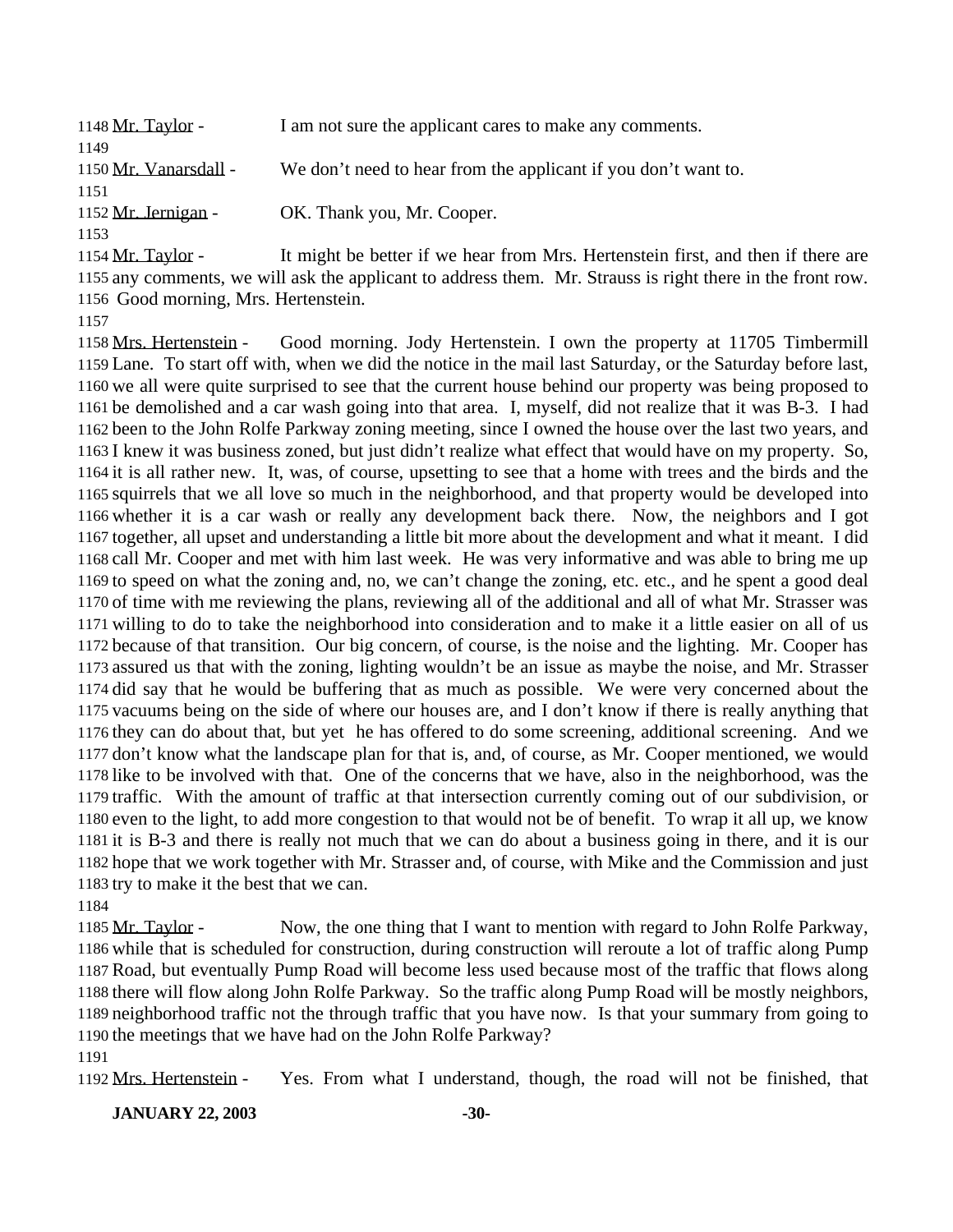section, for…beginning 2005?

 Mr. Taylor - Well, I think their construction of the whole road is three years, but I have not seen any schedule of what segments will be developed in what sequence, but there will be traffic along Pump Road until that is completed, and that is probably two or three years. But when that is completed, the traffic on Pump Road will be significantly reduced. Right across from that particular area adjacent to Timbermill will be kind of a cut-off triangular section of land that is being considered, will be a County parcel, and that is being considered to either be a buffer along John Rolfe Parkway or as some kind of a park, so in the future, you will have the opportunity to look forward to the fact that there might be a little park there. But traffic, at any rate, will along Pump be reduced. And you will just have to be patient on that, but it will become a residential road along there.

 Of concern, and I have talked to Mr. Strasser a little bit, is the 35 foot buffer between your back fence and his development, which will be parking, and then the vacuums, but we will talk to him in a second. But, generally speaking, I am not sure that those are very loud, and there is a large distance…how far is your house from the back property line that you will share with Mr. Strasser. Do you know?

1212 Mrs. Hertenstein - The house or the property? 1214 Mr. Taylor - The house. 1216 Mrs. Hertenstein - Sixty to 70 feet. Mr. Taylor - Sixty to 70 foot backyard? OK. So, basically, if you take that backyard and you take the buffer that you have, you will be about 100 feet away from the end of his buffer, and then there is another 40 feet before you get to his building. So, you have 150 feet in there in terms of distance. Mrs. Hertenstein - My garden is right there, though on the line. I mean the house, yes, I understand, but it is still livable space. Mr. Taylor - Yes, I understand that. But there will be a considerable distance in there and I don't know what buffers are in there, but we are going to talk about that with Mr. Strasser. That is all that I have. Mrs. Hertenstein - Thank you. Mr. Jernigan - Thank you, ma'am. Mr. Taylor, is the landscaping plan included in this POD? 1233  $Mr. Taylor -$  No, it is not. 1235 Mr. Jernigan- Is it amended? 1237 Ms. Ware - Are No. 9 and No. 11 Amended on there?

**JANUARY 22, 2003 -31-**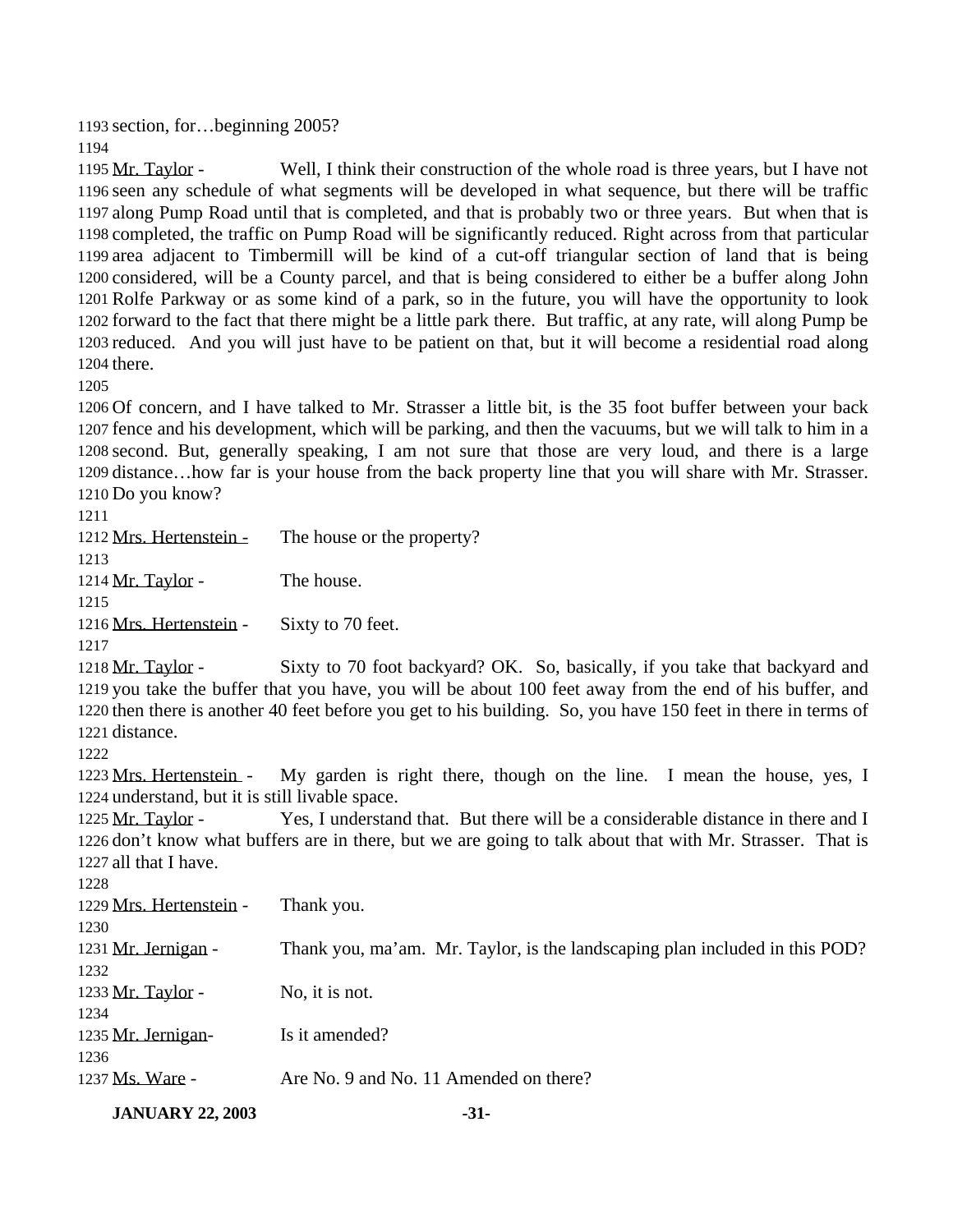1239 Mr. Taylor - No. Not yet. But one of the things we can do is add No. 9 and No. 11 Amended.

Ms. Ware - There seems to be a concern.

 Mr. Vanarsdall - I think you should tell the lady that she would have another chance when it comes back for landscaping.

1247 Ms. Ware - If we amend those?

 Mr. Vanarsdall - We have what we call No. 9 and No. 11 Amended, and that means that it will come back here again for landscaping, and he is going to add that, too, and lighting.

Mr. Jernigan - All right. Mr. Taylor

1254 Mr. Taylor - I would like to hear from Mr. Strasser now if I may. If you would come to the podium to describe to us what he really plans in there. And, Mr. Chairman, if you would explain the time limits to Mr. Strasser. I don't think he will be up there 10 minutes, but I am not sure.

 Mr. Jernigan- Well, first there was no opposition, but then Mrs. Hertenstein spoke, but there is 10 minutes, but I don't think you will use that much.

 Mr. Strasser - Good morning. My name is Frank Strasser and I live at 14441 Gildenborough Drive, Midlothian, VA. I am a southsider. What I am planning here is a 40 foot brick building. First, let me talk about the length of the building. A typical car wash in this market is 32 to 35 feet, and I have decided to build a bigger building and make it out of brick for one reason, and that is to keep the noise inside the building. When I first talked to the Planning Department maybe six months ago, my thought was to bring in a modular metal building, and I got the finger shake in my face, saying you probably don't want to do that. So I amended my plan, made the building bigger, and decided to use all brick and a metal roof. Obviously, it is a lot more expensive, but I went into this process thinking "What would I like if I was the neighbor next door?" I guess the other thing is, regarding the 35-foot transitional buffer, the way I understand the ordinance is, I could either put a 35-foot transitional buffer in or reduce that, at least ask for a reduction and put additional screening. And again, I thought, what would I like if I was the neighbor, the bigger distance was what I thought a neighbor would like. So, we have maintained that 35-foot transitional buffer and moved the building as far as we could to the gas station, the other B-3 zoned property next door. That is it. If you have any questions on the development, I will be glad to answer them, but we did try to take a pro-neighbor approach to this project, understanding that it was B-3 unconditional.

1278 Mr. Taylor - Thank you, Mr. Strasser. What I would like to ask is along the property line between your property and Timbermill, is that fenced now or will it be fenced in the future?

 1281 Mr. Strasser - It is fenced now. 

**JANUARY 22, 2003 -32-**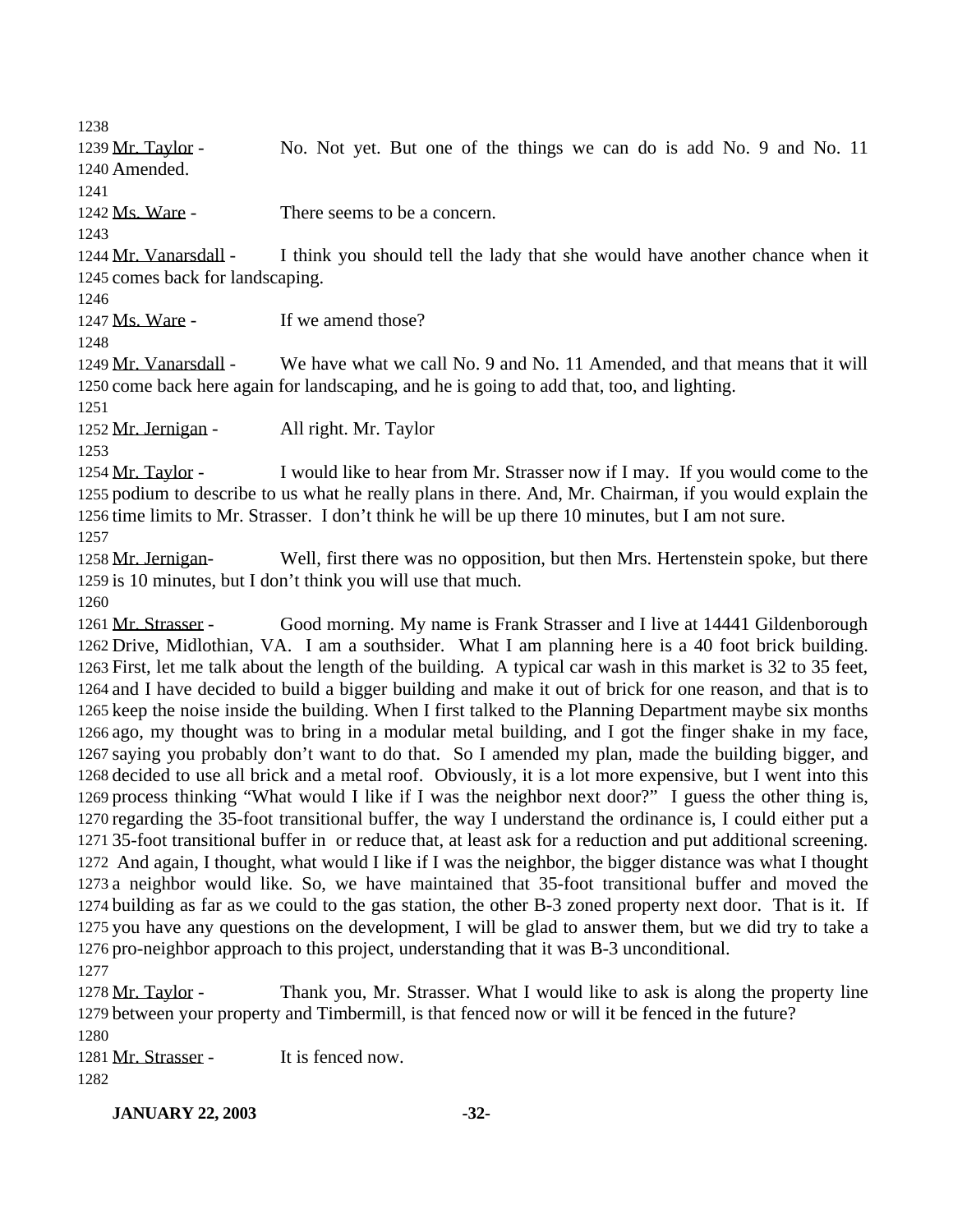| 1283 Mr. Taylor -<br>1284                                                       | Is that a solid stockade type fence.                                                                                                                                                                                                                                                                                                                                                                                                                                                                                                                                                                                                                                                                                                                                                                                                                                                                                                                                                                                                                                                   |
|---------------------------------------------------------------------------------|----------------------------------------------------------------------------------------------------------------------------------------------------------------------------------------------------------------------------------------------------------------------------------------------------------------------------------------------------------------------------------------------------------------------------------------------------------------------------------------------------------------------------------------------------------------------------------------------------------------------------------------------------------------------------------------------------------------------------------------------------------------------------------------------------------------------------------------------------------------------------------------------------------------------------------------------------------------------------------------------------------------------------------------------------------------------------------------|
| 1285 Mr. Strasser -<br>1286                                                     | Yes, sir.                                                                                                                                                                                                                                                                                                                                                                                                                                                                                                                                                                                                                                                                                                                                                                                                                                                                                                                                                                                                                                                                              |
| 1287 Mr. Taylor -<br>1288                                                       | That belongs to the Timbermill people?                                                                                                                                                                                                                                                                                                                                                                                                                                                                                                                                                                                                                                                                                                                                                                                                                                                                                                                                                                                                                                                 |
| 1289 Mr. Strasser -<br>1290                                                     | Yes, sir.                                                                                                                                                                                                                                                                                                                                                                                                                                                                                                                                                                                                                                                                                                                                                                                                                                                                                                                                                                                                                                                                              |
| 1291 Mr. Taylor -<br>1292                                                       | And it is in good repair?                                                                                                                                                                                                                                                                                                                                                                                                                                                                                                                                                                                                                                                                                                                                                                                                                                                                                                                                                                                                                                                              |
| 1293 Mr. Strasser -<br>1294                                                     | Yes, sir.                                                                                                                                                                                                                                                                                                                                                                                                                                                                                                                                                                                                                                                                                                                                                                                                                                                                                                                                                                                                                                                                              |
| 1295 Mr. Taylor -<br>1296                                                       | How high would you think that would be?                                                                                                                                                                                                                                                                                                                                                                                                                                                                                                                                                                                                                                                                                                                                                                                                                                                                                                                                                                                                                                                |
| 1297 Mr. Strasser -<br>1298 fence<br>1299                                       | Some are six feet. Some are maybe five feet. I believe there is a wooden                                                                                                                                                                                                                                                                                                                                                                                                                                                                                                                                                                                                                                                                                                                                                                                                                                                                                                                                                                                                               |
| 1300 Mr. Taylor -                                                               | The fence along there, are you planning to replace that fence, or do anything to<br>1301 that, to the fences as they exist, given that they are all different.                                                                                                                                                                                                                                                                                                                                                                                                                                                                                                                                                                                                                                                                                                                                                                                                                                                                                                                         |
| 1302<br>1303 Mr. Strasser -<br>1304                                             | The first two property owners have fences.                                                                                                                                                                                                                                                                                                                                                                                                                                                                                                                                                                                                                                                                                                                                                                                                                                                                                                                                                                                                                                             |
| 1305 Mr. Taylor -<br>1306 facility?                                             | And those would really be the closest to the sound emanating portion of this                                                                                                                                                                                                                                                                                                                                                                                                                                                                                                                                                                                                                                                                                                                                                                                                                                                                                                                                                                                                           |
| 1307<br>1308 Mr. Strasser -                                                     | We had a survey. Is that correct, Aaron, that there are only two fences on two<br>1309 property lines? Yes, that is what I thought. It appears that there are four fences from Pump Road.                                                                                                                                                                                                                                                                                                                                                                                                                                                                                                                                                                                                                                                                                                                                                                                                                                                                                              |
| 1310<br>1311 Mr. Taylor -<br>1315                                               | All right, let me ask you a direct question then, because I presume that those<br>1312 fences belong to different residents, and they are all different. Do you have any plans to put<br>1313 landscaping along that line of trees, sound absorbing trees like Leyland Cypress or something?<br>1314 Would you be willing to do that? Have you considered that?                                                                                                                                                                                                                                                                                                                                                                                                                                                                                                                                                                                                                                                                                                                        |
| 1316 Mr. Strasser -<br>1326 the placement of the trees and bushes, etc.<br>1327 | Yes. I have considered it, and really when I considered it was when we made<br>1317 the decision to go with the 35-foot transitional buffer. As I understand the Code, I could do that, or I<br>1318 could make it 15 or 20 feet and put in, whether it be a fence or additional screening, at the time we<br>1319 elected to do the 35 feet. Now, having said that, I will absolutely put some landscaping there.<br>1320 Understand something please. This is going to be my livelihood and I am going to own and operate<br>1321 this. This is going to be my full-time job. I am building a nice building and it makes sense to have a<br>1322 nice landscaping there, too. On the same hand, I don't want to be obligated – it comes down to<br>1323 dollars and cents – and I don't want to be obligated to put in some screening above and beyond what<br>1324 I have to do. Again, the thought was to maintain the 35-foot transitional buffer. I am willing to sit<br>1325 down with the residents, though, with the landscape plan and work with them to see where they want |

## **JANUARY 22, 2003 -33-**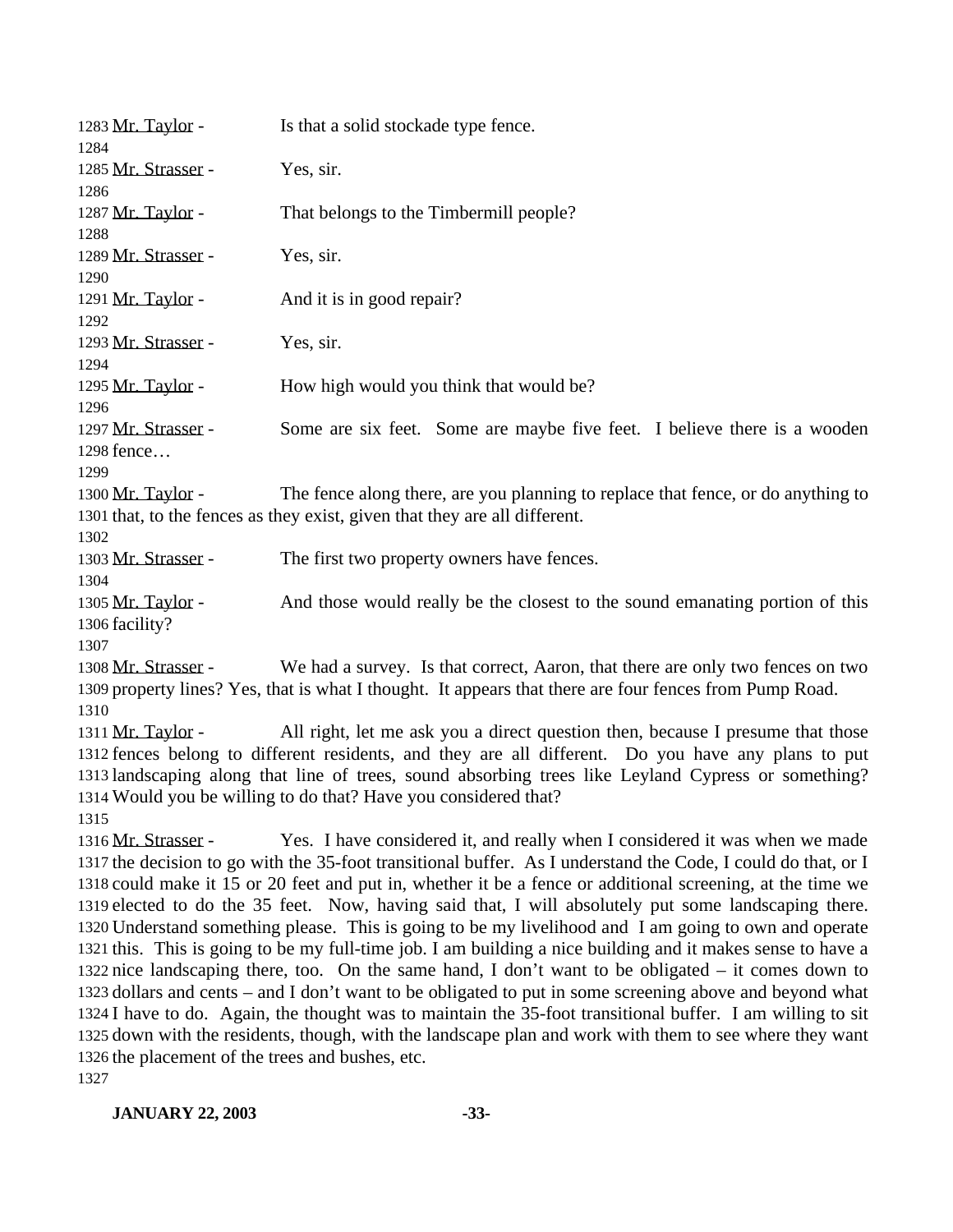Mr. Taylor - Would you be willing to do that as this progresses over a period of time? 

 Mr. Strasser - Yes. One of our next pieces in this process will be to do a landscape plan, and I will be glad to sit down with the residents.

1333 Mr. Taylor- Do you know at this time, sir, what type of noise might emanate from that car wash, car vacuuming activity? Would you characterize it very noisy, moderately noisy or not noisy at all?

 Mr. Strasser - Moderately noisy. The site plan shows six vacuums, three islands each having two. Initially I am just going to put three vacuums in. I am not sure if there is a need for six. There are two gas stations next door. They both have vacuums. They both have air pumps. I have elected not to put an air pump out there because of the noise the compressor makes. I am just putting vacuums in. And, again, as we pointed out, those vacuums are 150 feet from the back of their residence, and to answer your question, no. I think it is moderately noisy.

 Mr. Taylor - The vacuum operation, the vacuums themselves are buffered, I think, from sound. They don't make all that much noise, as I go from my experience in using them, but you would be willing to work with the neighbors to perhaps, if necessary, buffer that noise if it became onerous and you could stay in touch with them.

| I<br>v<br>× | ×<br>۰, |
|-------------|---------|

| 1349 Mr. Strasser - | Absolutely.                                         |
|---------------------|-----------------------------------------------------|
| 1350                |                                                     |
| 1351 Mr. Taylor-    | OK.                                                 |
| 1352                |                                                     |
| 1353 Mr. Jernigan-  | Thank you, sir.                                     |
| 1354                |                                                     |
| 1355 Mr. Taylor-    | No, I don't have any other questions, Mr. Chairman. |
| 1356 Mr. Jernigan - | Thank you, Mr. Strasser.                            |
| 1357                |                                                     |

 Mr. Taylor - Let me go back to Mrs. Hertenstein and just quickly, from my discussion of the issues with Mr. Strasser, I am satisfied that he is willing to do what he can to work with you over a long period of time, and take a look at what type of noise you are actually experiencing, and he can work with you and see what we can do. I will add No. 9 and 11 Amended to conditions that will assure that we have a landscaping plan and we watch that on a continuing basis.

Mr. Jernigan - Ma'am, if you are going to comment, you have to come up front.

1366 Mr. Taylor - And then so we can get this on the record and we can remember it long after we leave this meeting.

 Mrs. Jody Hertenstein - Again, Jody Hertenstein, 11705 Timbermill Lane. I just heard Mr. Strasser say that he would be willing to meet the minimum requirements of landscaping and prior to that I heard Mr. Cooper say that Mr. Strasser told him that he would be willing to go above and beyond the minimum requirements of landscaping. I just would like to get that clarified if we could.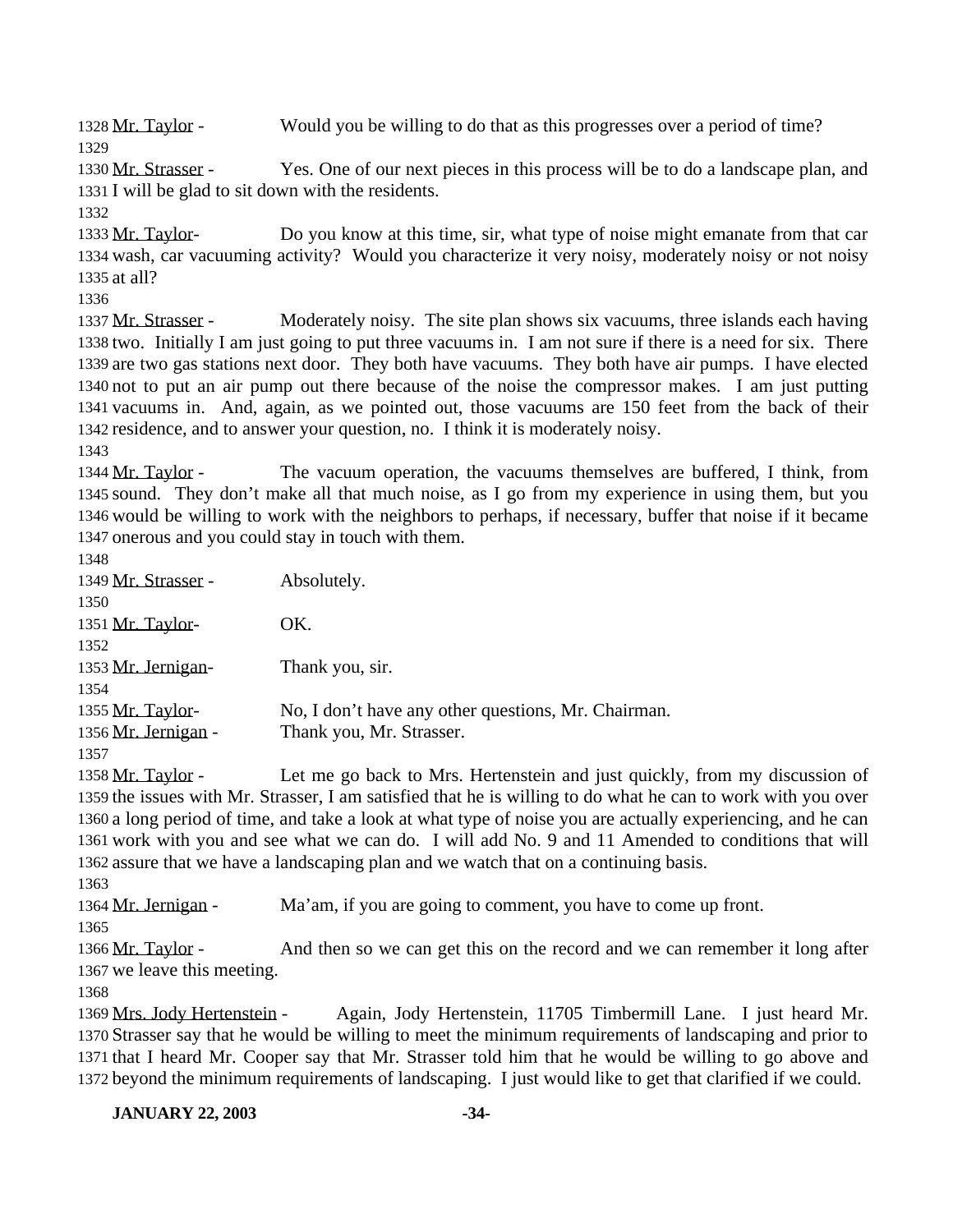Mr. Jernigan - Mrs. Hertenstein, what Mr. Taylor is going to do is he is going to amend No. 9 and 11 in this case, which means that the landscaping and the lighting plan will come back before this Commission again for approval, so in that time you will have to sit down together with Mr. Strasser and work it out before it comes back here.

1379 Mr. Cooper - I just want to clarify that when the initial concern from the neighbors had come about, I had spoken with Aaron Breed, who is the engineer with Balzer and Associates, for this project, discussed with him and asked at that time if he thought that there would be any issues with landscaping, making sure that it was a dense landscaping to ensure that it is the best visual and audible screening, and he said he didn't believe that there would be any problem with that. I just wanted to clarify where I was coming from on that.

1386 Mr. Jernigan - Thank you, Mr. Cooper. 

 Mr. Taylor - Thank you, Mr. Cooper and Mrs. Hertenstein. I think we can assure that working together between the neighbors and Mr. Strasser that we can work the noise level to everybody's satisfaction. So, with that, Mr. Chairman, I move approval of POD-01-03, Strasser Car Wash, subject to the annotations on the plans, the standard conditions for developments of this type and the following conditions, Nos. 9 and 11 Amended and 23 through 33.

1394 Mr. Jernigan - I will second it. We have a motion on the floor by Mr. Taylor, seconded by Mr. Jernigan. All in favor say aye. All opposed say no. The motion passes.

 The Planning Commission approved POD-01-03, Strasser Car Wash – Pump Road, subject to the annotations on the plans, the standard conditions for developments of this type, and the following additional conditions:

 9. **AMENDED** - A detailed landscaping plan shall be submitted to the Planning Office for review and Planning Commission approval prior to the issuance of any occupancy permits.

- 11. **AMENDED** Prior to the installation of the site lighting equipment, a plan including depictions of light spread and intensity diagrams, and fixture and specifications and mounting height details shall be submitted for Planning Office review and Planning Commission approval.
- 23. The easements for drainage and utilities as shown on approved plans shall be granted to the County in a form acceptable to the County Attorney prior to any occupancy permits being issued. The easement plats and any other required information shall be submitted to the

County Real Property Agent at least sixty (60) days prior to requesting occupancy permits.

- 24. The developer shall provide fire hydrants as required by the Department of Public Utilities and Division of Fire.
- 25. Any necessary off-site drainage and/or water and sewer easements must be obtained in a form acceptable to the County Attorney prior to final approval of the construction plans.

 26. Deviations from County standards for pavement, curb or curb and gutter design shall be approved by the County Engineer prior to final approval of the construction plans by the

**JANUARY 22, 2003 -35-**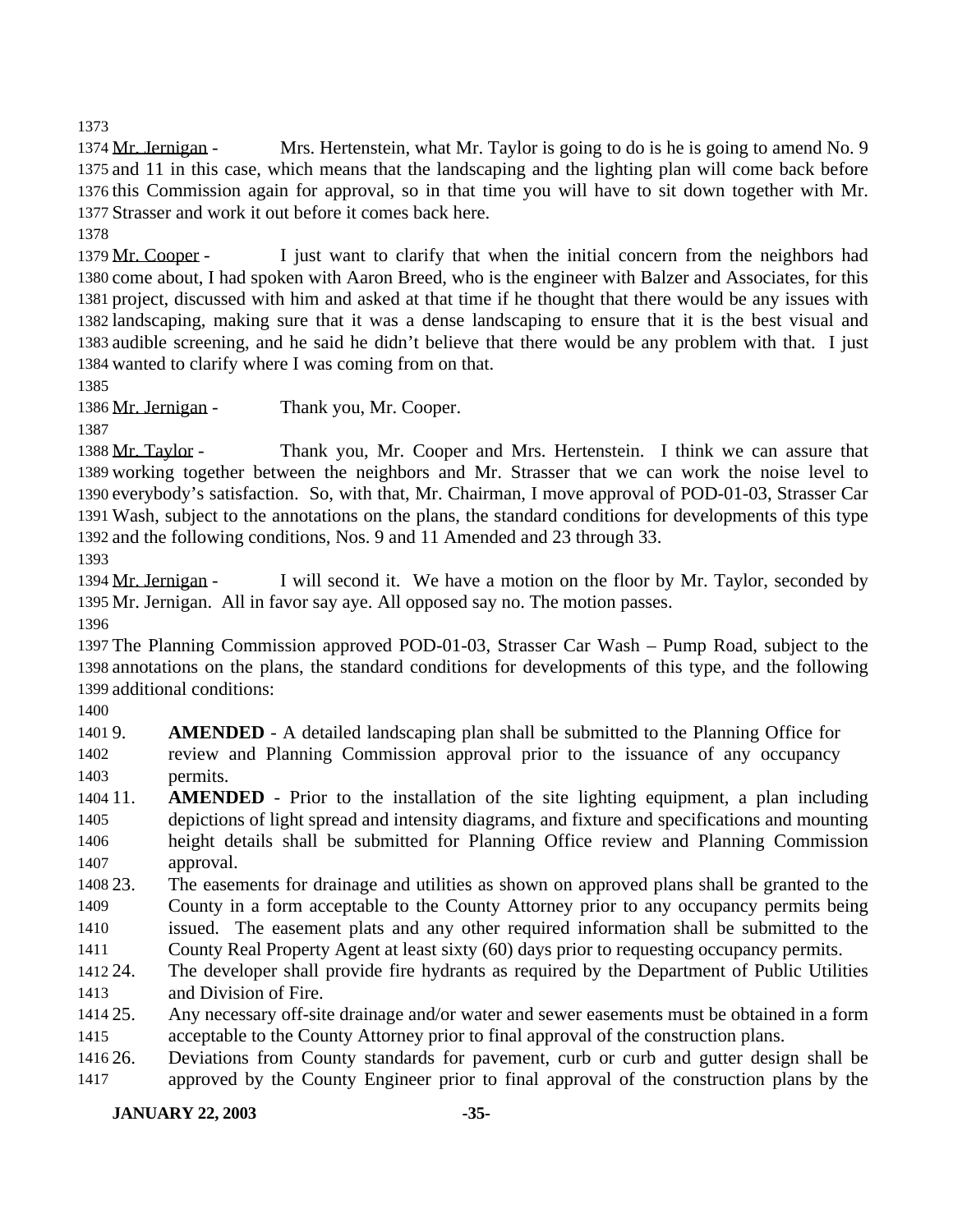Department of Public Works.

 27. Insurance Services Office (ISO) calculations must be included with the plans and contracts and must be approved by the Department of Public Utilities prior to the issuance of a building permit.

 28. Approval of the construction plans by the Department of Public Works does not establish the curb and gutter elevations along the Henrico County maintained right-of-way. The elevations will be set by Henrico County.

- 29. The owner or manager on duty shall be responsible for temporarily closing the car facility when the on-site stacking space is inadequate to serve customer demand to prevent a backup of vehicles onto the public right-of-way. The owner shall arrange with the Traffic Engineer to provide standard traffic control signs to notify customers that stopping or standing on the public right-of-way shall not be permitted near the entrances to the car wash facility.
- 30. Evidence of a joint ingress/egress and maintenance agreement must be submitted to the Planning Office and approved prior to issuance of a certificate of occupancy for this development.
- 31. The location of all existing and proposed utility and mechanical equipment (including HVAC units, electric meters, junction and accessory boxes, transformers, and generators) shall be identified on the landscape plans. All equipment shall be screened by such measures as determined appropriate by the Director of Planning or the Planning Commission at the time of plan approval**.**
- 32. The right-of-way for widening of Pump Road as shown on approved plans shall be dedicated to the County prior to any occupancy permits being issued. The right-of-way dedication plat and any other required information shall be submitted to the County Real Property Agent at least sixty (60) days prior to requesting occupancy permits.
- 33. The required building setback shall be measured from the proposed right-of-way line and the parking shall be located behind the proposed right-of-way line.

# **PLAN OF DEVELOPMENT & LIGHTING PLAN**

| POD-3-03                     | CEI Engineering Associates, Inc. for Sam's Real Estate            |
|------------------------------|-------------------------------------------------------------------|
| Sam's Club Fueling Station – | <b>Trust:</b> Request for approval of a plan of development and   |
| 9440 W. Broad Street         | lighting plan as required by Chapter 24, Section 24-106 of the    |
| $(POD-46-91$ Revised)        | Henrico County Code to construct a fuel facility located adjacent |
|                              | to the existing Sam's Club building. The 19.153-acre site is      |
|                              | located on the northern line of W. Broad Street (U.S. Route 250)  |
|                              | approximately, 1,000 feet east of Old Springfield Road on parcel  |
|                              | 757-758-0701. The zoning is B-2, Business District. County        |
|                              | water and sewer. (Brookland)                                      |
| 1447                         |                                                                   |
| 1448                         |                                                                   |
|                              |                                                                   |

| 1449 Mr. Marlles - | The staff report will be given by Mr. Cooper. |
|--------------------|-----------------------------------------------|
|--------------------|-----------------------------------------------|

 1451 Mr. Jernigan - Is there any opposition to POD-3-03? No opposition. You may proceed, Mr. Cooper.

**JANUARY 22, 2003 -36-**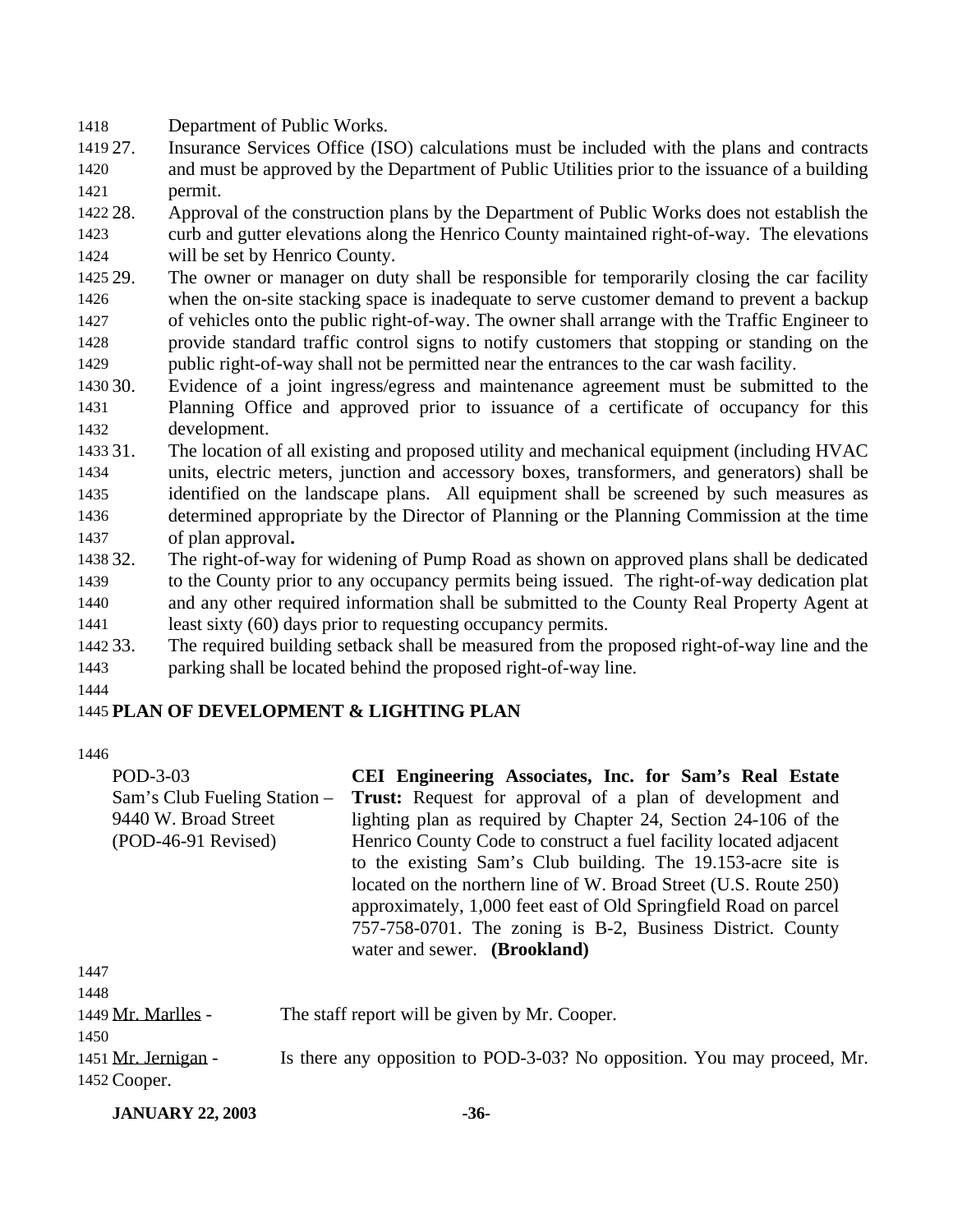Mr. Cooper - OK. This is a plan for a fuel facility to be located on the existing Sam's Club site. The plan calls for six fuel pumps located under a 5,454 sq. ft. canopy. A 99-sq. ft. mechanical building is also proposed. Both the canopy columns and the mechanical room will be brick and will match the color of the existing Sam's Club Building. The site will provide fuel service only to Sam's Club members and will operate under the same business hours as the store. The lighting plan is also before you today for approval. You should have recently received a revised lighting plan. The applicant has reduced the light levels for this site to meet police concerns for uniform lighting throughout the entire site. The light levels fall well within the normal requirements for the lighting requirements for gas stations, and will have no impact on the adjacent properties. Additionally, the light levels will be reduced significantly during non-business hours, almost zero foot candles at canopy edge during these times. Staff is recommending approval of this plan of development and the lighting plan. The applicant's representative is here today to answer any questions you may have, and I will also be happy to answer any questions.

1468 Mr. Jernigan - Are there any questions for Mr. Cooper from the Commission? 1470 Mr. Vanarsdall - Mr. Cooper, I believe you told me the hours of operation were 8:00 p.m. they close? Mr. Cooper - I would refer to the applicant's representative. I am not 100% positive on the store hours. 1476 Mr. Vanarsdall - But it is not abnormal hours, and you said that refueling will be the same as the hours of Sam's. Mr. Cooper - It is my understanding that that is how it will work, sir. Mr. Vanarsdall - Thank you. 1483 Mr. Jernigan - Any more questions? Thank you, Mr. Cooper. 1485 Mr. Vanarsdall - Mr. Chairman, I don't need to hear from the applicant except I would like to know the hours of operation. I should know. I am a member, but I don't get there at the last minute, so I don't know when they close. Mr. Jernigan- Well, if he is going to state that, he is going to have to come to the podium. Mr. Basaam - Good morning, Mr. Chairman, and members of the Commission. My name is 1492 Basaam Ziada. I live at 723 North 46<sup>th</sup> Avenue, Fayetteville, Arkansas and I am representing Sam's Club here. The hours of operation will be one hour before and one hour after the store closes. Mr. Vanarsdall - OK. So what is that? Mr. Basaam - I believe the hours differ. For business I believe the store opens at 7:00 a.m.,

**JANUARY 22, 2003 -37-**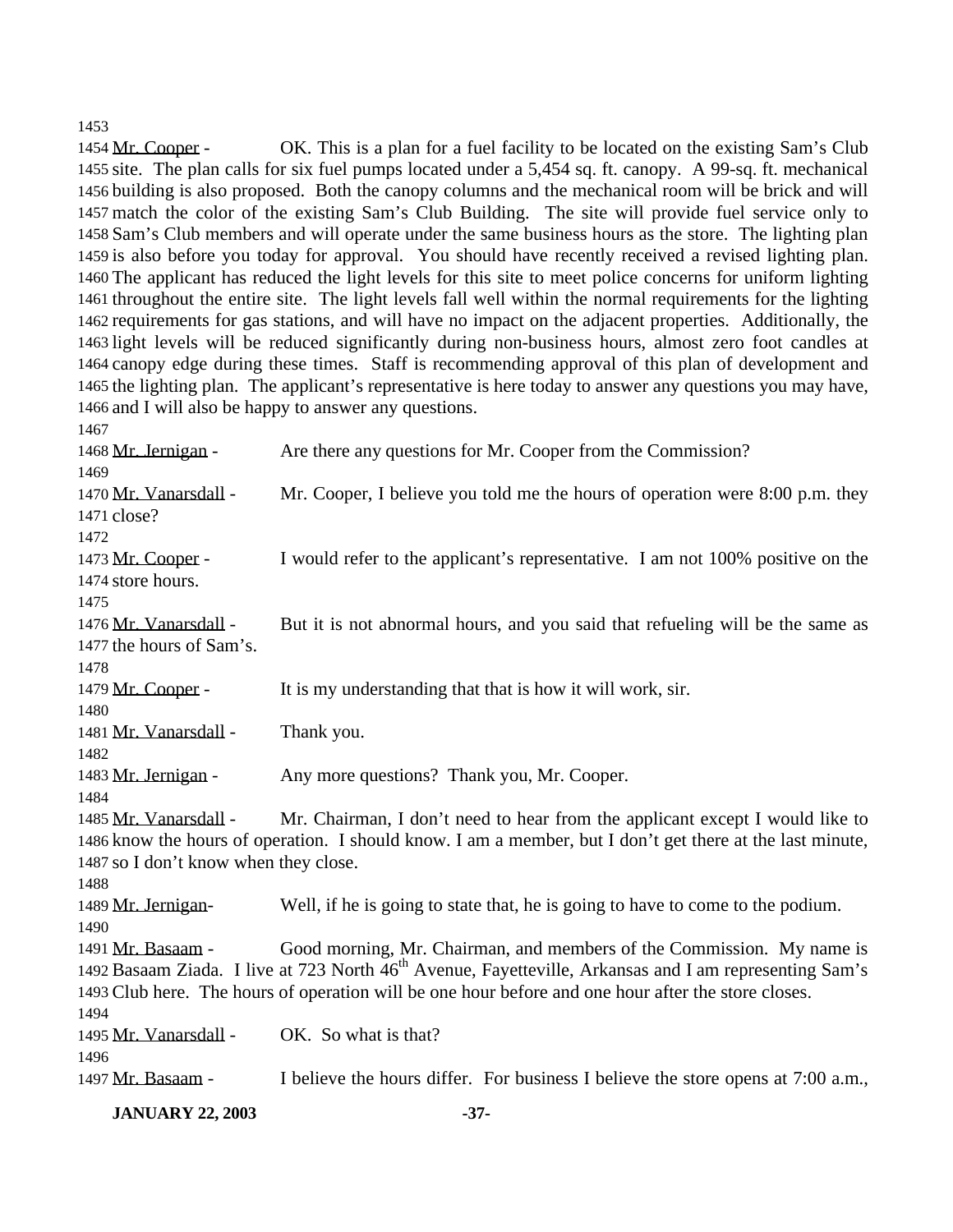|                       |                              | 1498 for regular members, it opens at 8:30 a.m. and 8:30 p.m. closes.                                          |
|-----------------------|------------------------------|----------------------------------------------------------------------------------------------------------------|
| 1499                  |                              |                                                                                                                |
| 1500 Mr. Vanarsdall - |                              | When do you close?                                                                                             |
| 1501                  |                              |                                                                                                                |
| 1502 Mr. Basaam -     |                              | At 8:30 p.m.                                                                                                   |
| 1503                  |                              |                                                                                                                |
| 1504 Mr. Vanarsdall - |                              | So this fueling will be open until 9:30 p.m.                                                                   |
| 1505                  |                              |                                                                                                                |
| 1506 Mr. Basaam -     |                              | That is correct.                                                                                               |
| 1507                  |                              |                                                                                                                |
| 1508 Mr. Vanarsdall - |                              | OK. And then if you ever change the hours in your store, it changes over here,                                 |
| 1509 too.             |                              |                                                                                                                |
| 1510                  |                              |                                                                                                                |
| 1511 Mr. Basaam-      |                              | I believe so.                                                                                                  |
| 1512                  |                              |                                                                                                                |
| 1513 Mr. Vanarsdall - |                              | OK. Thank you. That is all the questions I have, Mr. Chairman.                                                 |
| 1514                  |                              |                                                                                                                |
| 1515 Mr. Jernigan-    |                              | Any more questions? All right, Mr. Vanarsdall.                                                                 |
| 1516                  |                              |                                                                                                                |
| 1517 Mr. Vanarsdall - |                              | I recommend approval of POD-3-03, Sam's Club Fueling Station – 9440 W.                                         |
|                       |                              | 1518 Broad Street (POD-46-91 Revised), subject to the standard conditions for developments of this type        |
|                       |                              | 1519 and added conditions Nos. 11B, which takes in the lighting, and No. 23 through 33, but I want to          |
|                       |                              | 1520 delete No. 33, which is on the Addendum. The reason for that is that before I talked to Leslie News       |
|                       |                              | 1521 on this, the lighting fixtures shall not exceed the height of 20 feet. That is a standard condition under |
|                       |                              | 1522 B-2, which is what this is, so we have deleted that on the Addendum. Just delete the whole thing,         |
|                       |                              | 1523 and they know what height they need, and what we were concerned about was the spillover in the            |
|                       | 1524 neighborhood behind it. |                                                                                                                |
|                       |                              |                                                                                                                |
| 1525                  |                              | Second.                                                                                                        |
| 1526 Mr. Archer -     |                              |                                                                                                                |
| 1527                  |                              |                                                                                                                |
| 1528 Mr. Jernigan -   |                              | We have a motion by Mr. Vanarsdall and a second by Mr. Archer. All in favor                                    |
|                       |                              | 1529 say aye. All opposed say no. The motion passes.                                                           |
| 1530                  |                              |                                                                                                                |
|                       |                              | 1531 The Planning Commission approved Plan of Development and Lighting Plan for POD-3-03, Sam's                |
|                       |                              | 1532 Club Fueling Station, 9440 W. Broad Street, (POD-46-91 Revised), subject to the standard                  |
|                       |                              | 1533 conditions attached to these minutes for developments of this type and the following additional           |
| 1534 conditions:      |                              |                                                                                                                |
| 1535                  |                              |                                                                                                                |
| 1536 11 <b>B</b> .    |                              | Prior to the approval of an electrical permit application and installation of the site lighting                |
| 1537                  |                              | equipment, a plan including light spread and intensity diagrams, and fixture specifications and                |
| 1538                  |                              | mounting heights details shall be revised as annotated on the staff plan and included with the                 |
| 1539                  |                              | construction plans for final signature.                                                                        |
| 1540 23.              |                              | The easements for drainage and utilities as shown on approved plans shall be granted to the                    |

 County in a form acceptable to the County Attorney prior to any occupancy permits being issued. The easement plats and any other required information shall be submitted to the

**JANUARY 22, 2003 -38-**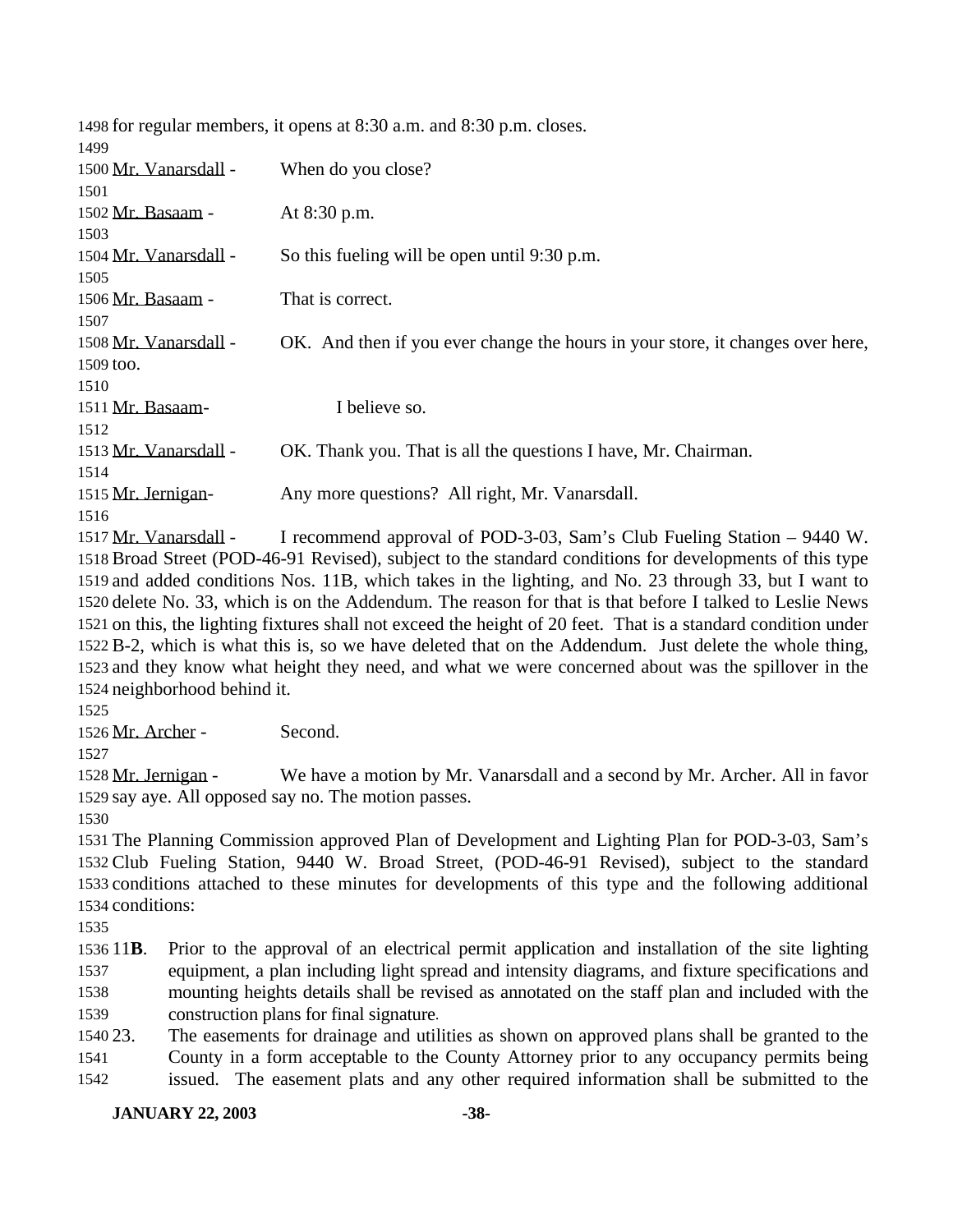- County Real Property Agent at least sixty (60) days prior to requesting occupancy permits.
- 24. The developer shall provide fire hydrants as required by the Department of Public Utilities and Division of Fire.
- 25. Outside storage shall not be permitted.
- 26. Any necessary off-site drainage and/or water and sewer easements must be obtained in a form acceptable to the County Attorney prior to final approval of the construction plans.
- 27. Deviations from County standards for pavement, curb or curb and gutter design shall be
- approved by the County Engineer prior to final approval of the construction plans by the Department of Public Works.
- 28. Insurance Services Office (ISO) calculations must be included with the plans and contracts and must be approved by the Department of Public Utilities prior to the issuance of a building permit.
- 29. Approval of the construction plans by the Department of Public Works does not establish the curb and gutter elevations along the Virginia Department of Transportation maintained right- of-way. The elevations will be set by the contractor and approved by the Virginia Department of Transportation.
- 30. The location of all existing and proposed utility and mechanical equipment (including HVAC units, electric meters, junction and accessory boxes, transformers, and generators) shall be identified on the landscape plans. All equipment shall be screened by such measures as determined appropriate by the Director of Planning or the Planning Commission at the time of plan approval**.**
- 31. No wrecked automobiles, nor automobiles incapable of being operated, shall be kept on the premises.
- 32. Bulk storage of fuel shall be underground.
- 

### **PLAN OF DEVELOPMENT & SPECIAL EXCEPTION**

| POD-4-03               | Balzer & Associates, Inc. for Sunstone Corporation and               |
|------------------------|----------------------------------------------------------------------|
| Hampton Inn @ Virginia | <b>Thomas Builders, Inc.:</b> Request for approval of a revised plan |
| <b>Center Station</b>  | of development and special exception as required by Chapter 24,      |
| (POD-41-02 Revised)    | Section 24-106 of the Henrico County Code to construct a four-       |
|                        | story, 72 room hotel. The 2.00-acre site is located on the south     |
|                        | line of Technology Park Drive, approximately 600 feet east of        |
|                        | Brook Road (U.S. Route 1) on part of parcels 784-768-5413,           |
|                        | 4001, 3829 and 0951. The zoning is M-1, Light Industrial             |
|                        | District and M-1C, Light Industrial District (Conditional).          |
|                        | County water and sewer. (Fairfield)                                  |

 Mr. Jernigan - Is there any opposition to POD-4-03, Hampton Inn @ Virginia Center Station? No opposition. Mr. McGarry, how are you this morning?

 Mr. McGarry -Good morning, Mr. Chairman, members of the Commission. There has been a change in the caption on your addendum. Both of the outstanding issues identified in your staff report have been resolved. First, the revised architecturals have been received and the building now meets the proffered height. Secondly, the master plan for the shopping center has also been received and the

#### **JANUARY 22, 2003 -39-**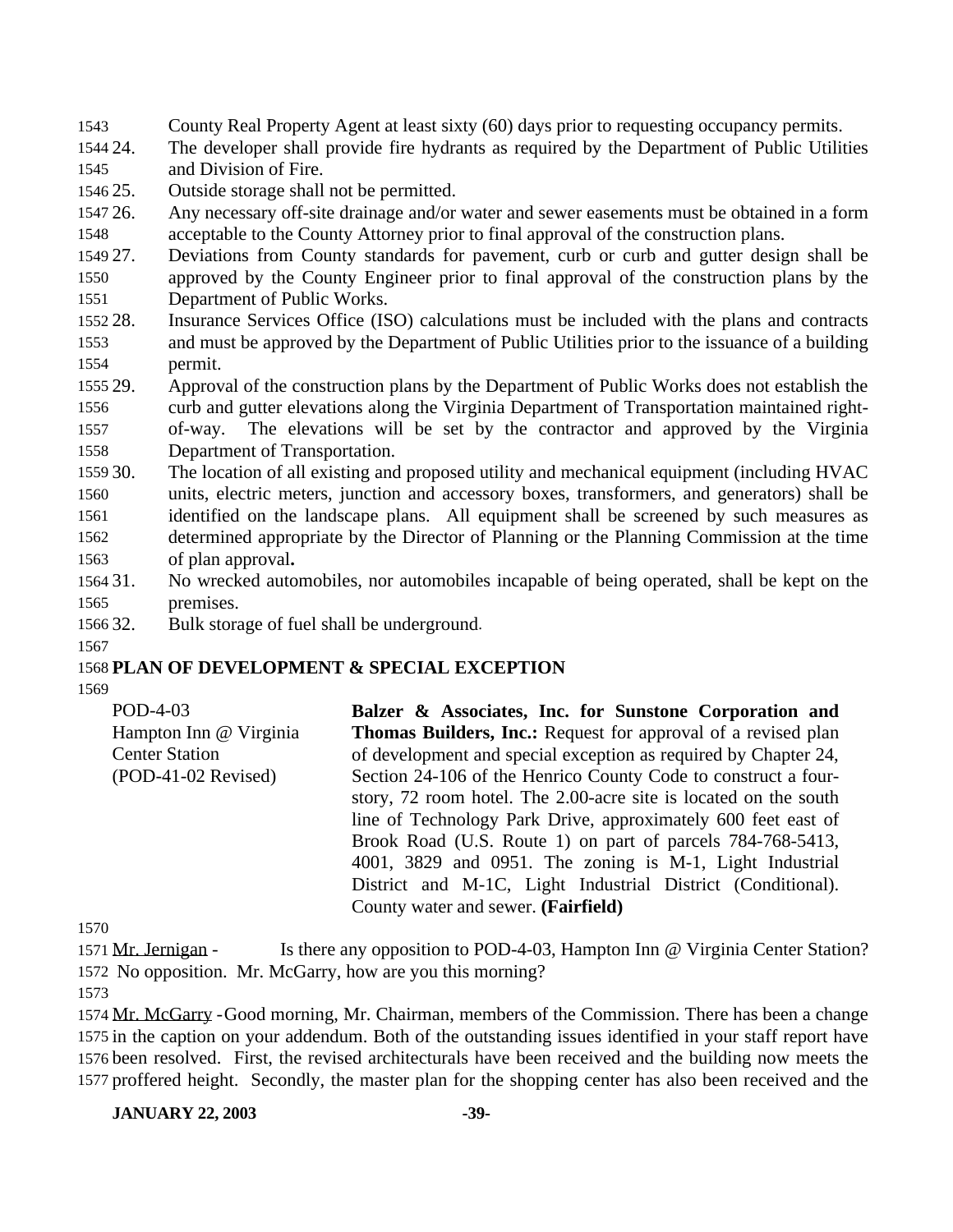shopping center statistics have been provided and their accuracy confirmed. Staff can recommend approval subject to the standard conditions for developments of this type and additional conditions Nos. 23 through 30. I'll be happy to answer any questions.

1582 Mr. Jernigan - Are there any questions for Mr. McGarry from the Commission? Thank you, sir. Mr. Archer.

 Mr. Archer - Without opposition, I will move approval of POD-4-03, Hampton Inn @ Virginia Center Station, subject to the revised master plan for the shopping center site, and subject to the revised caption on this morning's addendum and additional conditions Nos. 23 through 30.

Mr. Vanarsdall - Second.

 Mr. Jernigan - We have a motion by Mr. Archer and a second by Mr. Vanarsdall. All in favor say aye…all opposed say nay. The motion carries.

 Mr. McGarry -Mr. Chairman, excuse me. It has been pointed out that the special exception should also have a separate vote as well, the exception for four stories.

Mr. Jernigan - Okay.

 Mr. Archer - I don't guess it matters which one goes first, but, anyway, I move for the special exception.

1601 Mr. Taylor - Second.

1603 Mr. Jernigan - We have a motion by Mr. Archer and a second by Mr. Taylor for the special exception on height. All in favor say aye…all opposed say nay. The motion is passed.

 The Planning Commission approved POD-4-03, Hampton @ Virginia Center Station (POD-41-02 Revised) and the special exception, subject to the standard conditions attached to these minutes for developments of this type, the annotations on the plan and the following additional conditions: 

 23. The ground area covered by all the buildings shall not exceed in the aggregate 25 percent of the total site area.

 24. The developer shall provide fire hydrants as required by the Department of Public Utilities and Division of Fire.

- 25. The proffers approved as a part of zoning case C-24C-02 shall be incorporated in this approval.
- 26. Any necessary off-site drainage and/or water and sewer easements must be obtained in a form acceptable to the County Attorney prior to final approval of the construction plans.

 27. Deviations from County standards for pavement, curb or curb and gutter design shall be approved by the County Engineer prior to final approval of the construction plans by the Department of Public Works.

 28. Insurance Services Office (ISO) calculations must be included with the plans and contracts and must be approved by the Department of Public Utilities prior to the issuance of a building

## **JANUARY 22, 2003 -40-**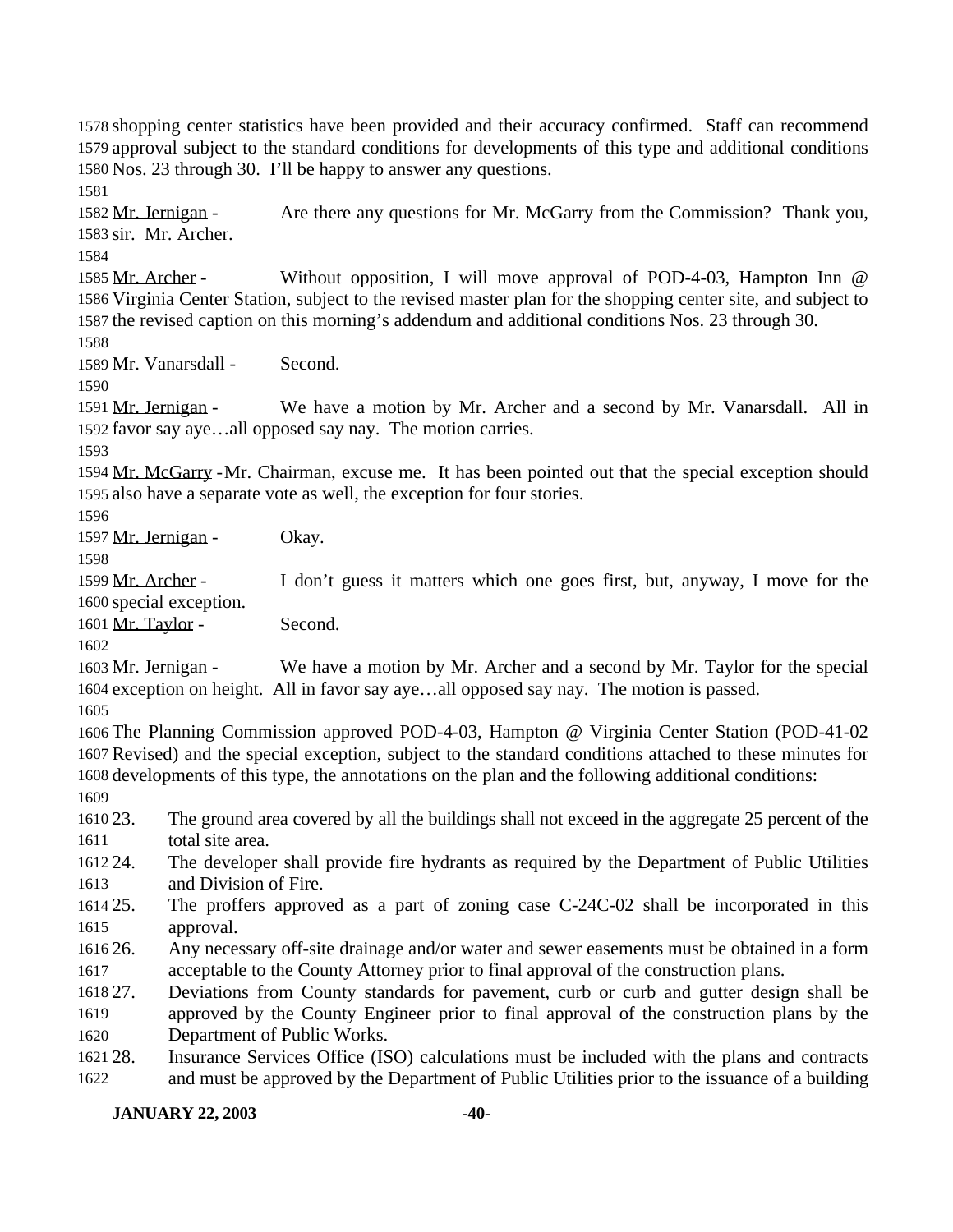permit. 29. Approval of the construction plans by the Department of Public Works does not establish the curb and gutter elevations along the Henrico County maintained right-of-way. The elevations will be set by Henrico County. 30. The location of all existing and proposed utility and mechanical equipment (including HVAC units, electric meters, junction and accessory boxes, transformers, and generators) shall be identified on the landscape plans. All equipment shall be screened by such measures as determined appropriate by the Director of Planning or the Planning Commission at the time of plan approval**.** 

#### **PLAN OF DEVELOPMENT & LIGHTING PLAN**

POD-9-03 Red Robin – Short Pump Town Center **Bohler Engineers, P.C. for Short Pump Town Center, LLC and Red Robin International:** Request for approval of a plan of development and lighting plan, as required by Chapter 24, Section 24-106 of the Henrico County Code, to construct a one-story, 6,349 square foot restaurant with outdoor dining in a regional shipping center. The 1.73-acre site is located on the north line of W. Broad Street (U. S. Route 250), approximately 880 feet west of its intersection with Lauderdale Drive on part of parcel 736-763-4932. The zoning is B-3C, Business District (Conditional) and WBSO, West Broad Street Overlay District. Private water and sewer. **(Three Chopt)**

1634 Mr. Jernigan - Is there anyone in the audience in opposition to POD-9-03, Red Robin – Short Pump Town Center? No opposition. You may proceed, Mr. Wilhite.

 Mr. Wilhite - Mr. Chairman, at the time the agenda was prepared, the staff had requested a revised lighting plan be submitted. The applicant has chosen to remove the lighting from the request for approval at this time, as listed on your addendum. With that, staff is in a position to recommend approval of the site plan with the annotations on the plan, the standard conditions and additional conditions Nos. 23 through 31. I'll be happy to answer any questions you may have.

| Are there any questions for Mr. Wilhite from Commission members?               |
|--------------------------------------------------------------------------------|
|                                                                                |
| I have a couple, Mr. Chairman.                                                 |
|                                                                                |
| Okay.                                                                          |
|                                                                                |
| Mr. Wilhite, the buffer adjacent to Broad Street, the planting buffer, what is |
|                                                                                |
|                                                                                |
| There is a 50-foot buffer that was required by proffer.                        |
|                                                                                |
| And that is in the Broad Street Overlay District?                              |
|                                                                                |
|                                                                                |

**JANUARY 22, 2003 -41-**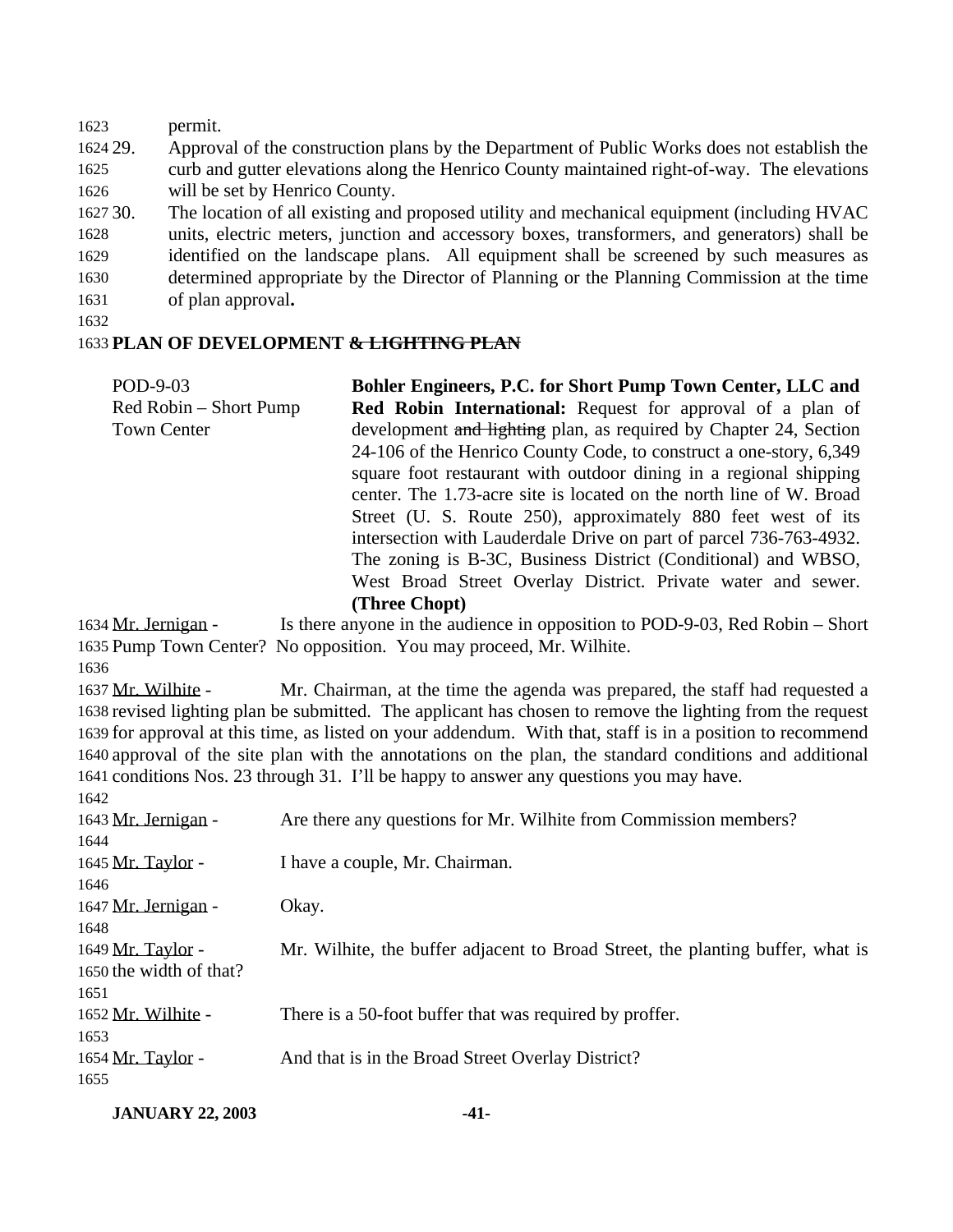1656 Mr. Wilhite - Yes, sir. 

 Mr. Taylor - What additional plans, if any, does Red Robin have to improve on the planting in there? I understand for the most part they will be needed planting and the normal plantings for the Short Pump Town Center. Are there any additional plans to improve that or increase it? 

1662 Mr. Wilhite - There was a landscape plan that came before the Planning Commission a few months ago that addressed all of the landscaping at Short Pump Town Center. It also addressed the 50-foot buffer along W. Broad Street. Red Robin will have its own separate landscape requirement. At that time when they submit it, they may choose to enhance that buffer as well as landscape the rest of the site. At this point, the landscape plan is not a part of the approval, and we are not sure if they will be adding any more landscaping within the buffer.

1669 Mr. Taylor - But it will come back to us for approval.

 Mr. Wilhite - They will have to submit it but it will be up to you whether or not you want it to come back before the Commission.

1674 Mr. Taylor - Is there anyone here representing Red Robin today? My concern for this is that is in the center of what will be three restaurant parcels. And of the three, it looks like that is one that could use some onsite island type landscaping to be consistent with the Broad Street Overlay District as well as the Short Pump Town Center. What I would like to do is, one way or another, get assurance with the landscaping plan, us taking another look at it that the plantings are substantially in accord with the neighbors and with the concepts that we've got for Short Pump Town Center. That's all I wanted to do was make sure that Nos. 9 and 11 comes back for approval. With that I will move approval of POD-9-03, Red Robin – Short Pump Town Center, subject to the standard conditions for developments of this type and additional conditions Nos. 23 through 31 and Nos. 9 and 11 amended. 

| 1684 Mr. Jernigan -   | And plus staff's recommendation on the addendum.                          |
|-----------------------|---------------------------------------------------------------------------|
| 1685                  |                                                                           |
| 1686 Mr. Taylor -     | Oh, plus the staff's recommendation on the addendum.                      |
| 1687                  |                                                                           |
| 1688 Mr. Wilhite -    | There is no addendum item.                                                |
| 1689                  |                                                                           |
| 1690 Mr. Vanarsdall - | We are not approving the lighting plan, correct?                          |
| 1691                  |                                                                           |
| 1692 Mr. Wilhite -    | No, we are not approving the lighting plan. It will come back separately. |
| 1693                  |                                                                           |
| 1694 Mr. Jernigan -   | All right, we have a motion on the floor from Mr. Taylor, do we have a    |
| 1695 second?          |                                                                           |
| 1696                  |                                                                           |
| 1697 Mr. Archer -     | Second, Mr. Chairman.                                                     |
| 1698                  |                                                                           |
| 1699 Mr. Jernigan-    | The motion was made by Mr. Taylor and seconded by Mr. Archer. All in      |
|                       | 1700 favor say ayeall opposed say nay. The motion passes.                 |

**JANUARY 22, 2003 -42-**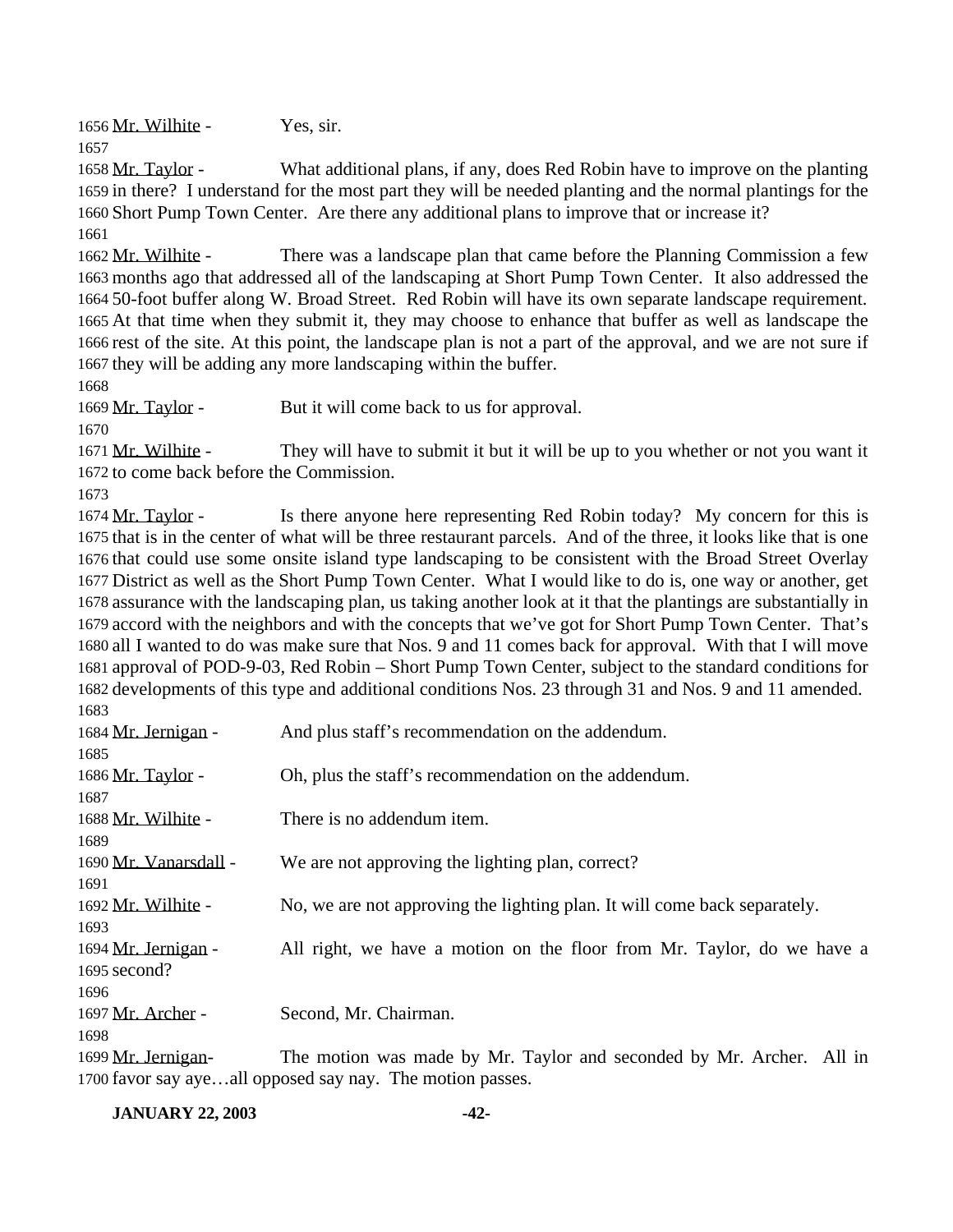The Planning Commission approved POD-9-03, Red Robin – Short Pump Town Center, subject to the standard conditions attached to these minutes for developments of this type, the annotations on the plan and the following additional conditions:

 9. **AMENDED** - A detailed landscaping plan shall be submitted to the Planning Office for review and Planning Commission approval prior to the issuance of any occupancy permits.

- 11. **AMENDED** Prior to the installation of the site lighting equipment, a plan including depictions of light spread and intensity diagrams, and fixture and specifications and mounting height details shall be submitted for Planning Office review and Planning Commission approval.
- 23. The developer shall provide fire hydrants as required by the Department of Public

Utilities and Division of Fire.

24. Outside storage shall not be permitted.

25. The proffers approved as a part of zoning case C-29C-98 shall be incorporated in this

approval.

 26. The developer shall install an adequate restaurant ventilating and exhaust system to minimize smoke, odors, and grease vapors. The plans and specifications shall be

included with the building permit application for review and approval. If, in the opinion

of the County, the type system provided is not effective, the Commission retains the

rights to review and direct the type of system to be used.

27. Deviations from County standards for pavement, curb or curb and gutter design shall be

approved by the County Engineer prior to final approval of the construction plans by the

Department of Public Works.

28. Insurance Services Office (ISO) calculations must be included with the plans and

contracts and must be approved by the Department of Public Utilities prior to the issuance

of a building permit.

**JANUARY 22, 2003 -43-** 29. The location of all existing and proposed utility and mechanical equipment (including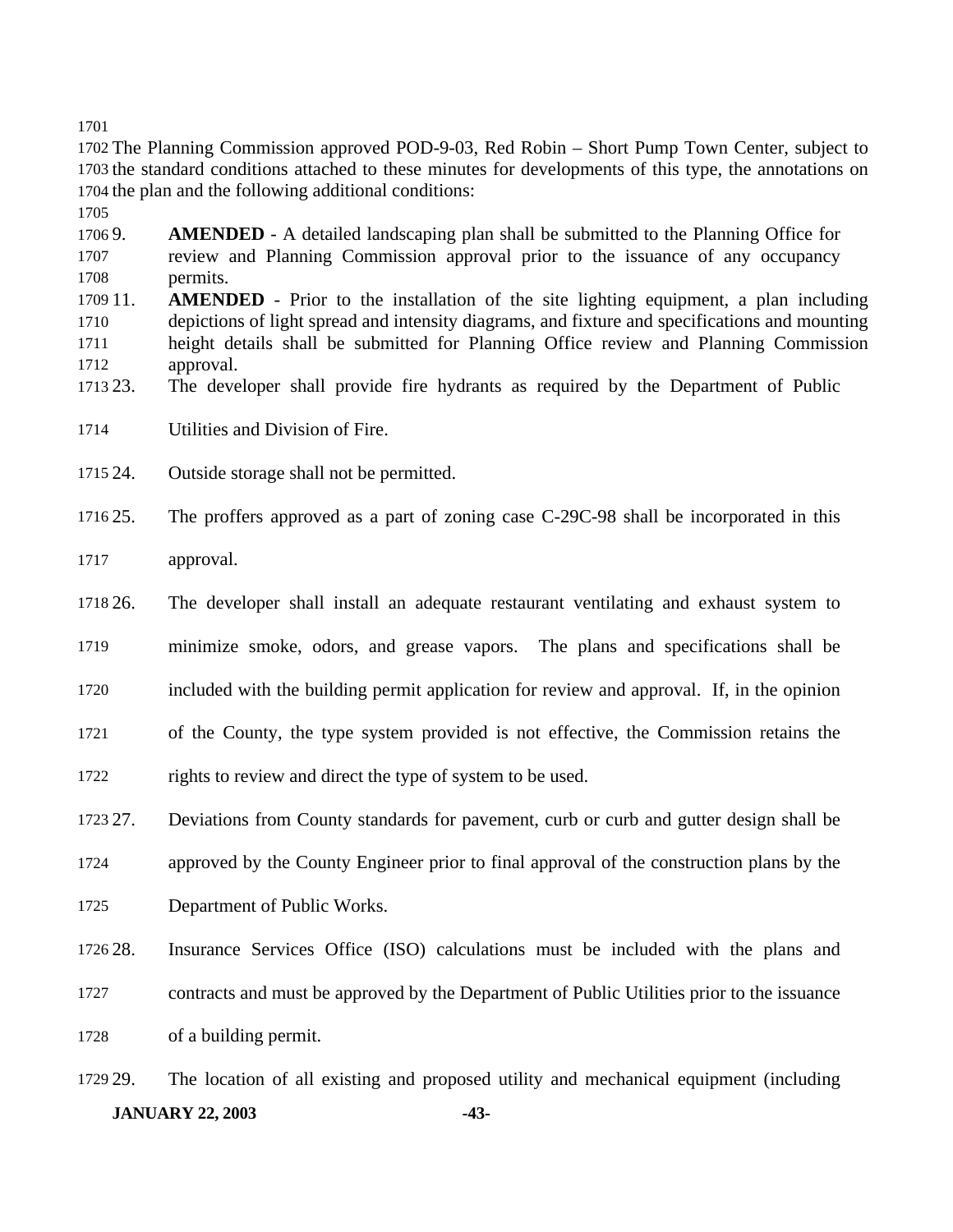| 1730             | HVAC units, electric meters, junction and accessory boxes, transformers, and generators)     |
|------------------|----------------------------------------------------------------------------------------------|
| 1731             | shall be identified on the landscape plans. All equipment shall be screened by such          |
| 1732             | measures as determined appropriate by the Director of Planning or the Planning               |
| 1733             | Commission at the time of plan approval.                                                     |
| 1734 30.         | The ground area covered by all the buildings shall not exceed in the aggregate 25 percent of |
| 1735             | the total site area.                                                                         |
| 1736 31.<br>1737 | No merchandise shall be displayed or stored outside of the building(s) or on sidewalk(s).    |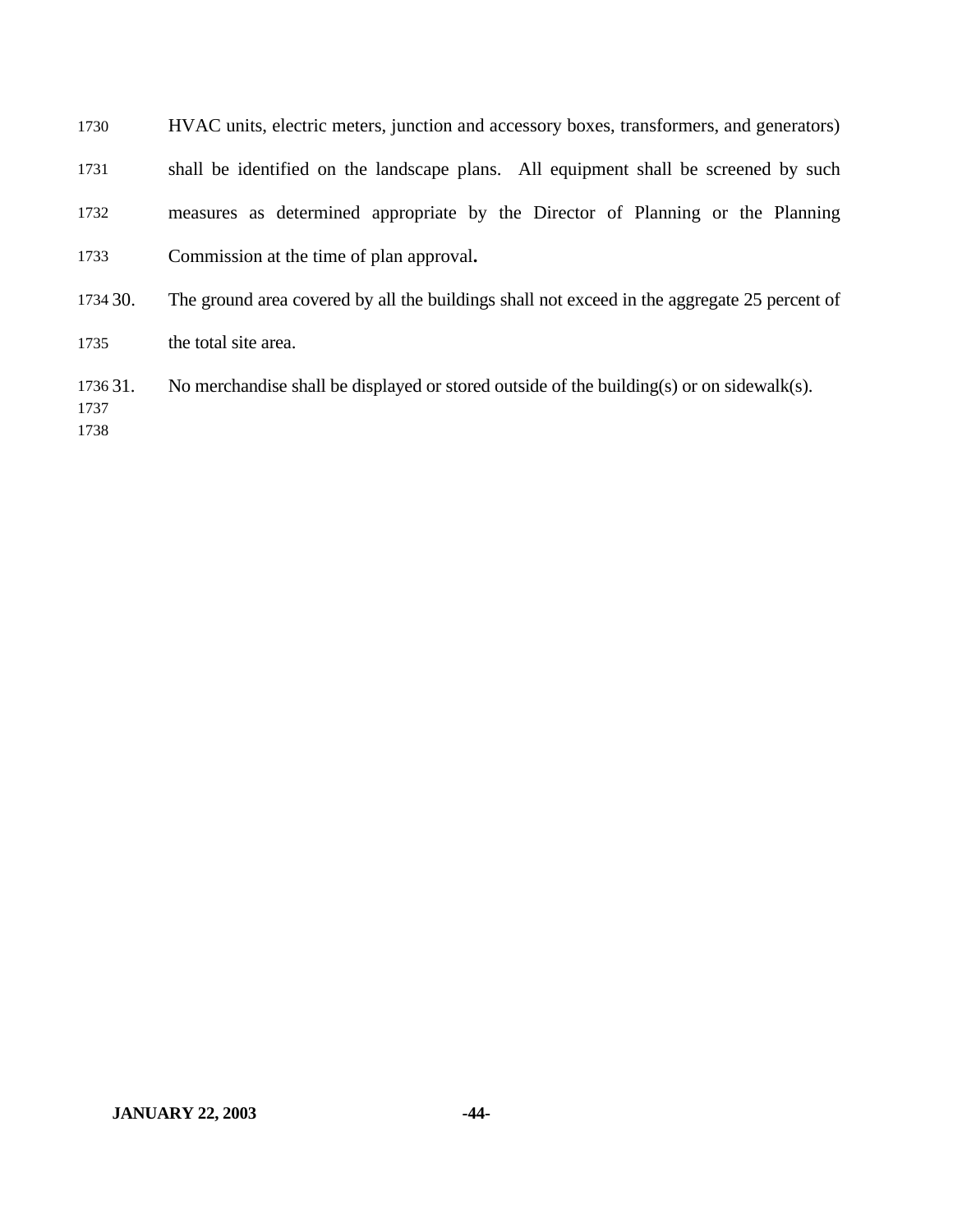#### **PLAN OF DEVELOPMENT**

POD-11-03 Spring Arbor Assisted Living **Draper Aden Associates for Crown Petroleum Corporation and HHHunt Assisted Living, Inc.:** Request for approval of a plan of development, as required by Chapter 24, Section 24-106 of the Henrico County Code, to construct 72 one-story, assisted living units for a total of 55,904.2 square feet. The 5.478-acre site is located on the southeast corner of the intersection of Ridgefield Parkway and Flintwood Drive on parcel 745-751-3992. The zoning is R-6C, General Residence District (Conditional). County water and sewer. **(Tuckahoe)**

 Mr. Jernigan - Is there anyone in the audience in opposition to POD-11-03, Spring Arbor Assisted Living? We have opposition. Mr. Strauss, you may proceed. 

 Mr. Strauss - Thank you, Mr. Chairman and members of the Commission. Staff has received the revised plan as requested and a copy of the revised annotated staff plan has been distributed to you in this morning's addendum. You may note on this morning's addendum that the applicant is seeking approval of 74 assisted living units. The plan was originally submitted for approval of 72 units, but upon review of the floor plans it was determined that there were actually 74 units in this development. This should not pose a problem as the rezoning was approved for up to 80 units and the applicant has provided sufficient parking to support that proposal. As this project was a subject of a recent rezoning, the proposed development is controlled by proffers for such things as architectural treatment, maximum building height, landscaping and screening and even the hours which construction activity is permitted. The applicant has also proffered that this project be developed substantially consistent with the layout submitted at the time of the rezoning.

 Staff has met with the neighborhood and has completed its review of the revised plan. We can now recommend approval of the plans that in your addendum along with the conditions. And, to be brief, the plan also includes a right-turn lane which was added to Ridgefield Road. The plan now meets the requirements for approval. And I will be happy to answer questions you may have. And the applicant is also represented here today by Draper Aden.

| 1759                |                                                                         |
|---------------------|-------------------------------------------------------------------------|
| 1760 Mr. Jernigan - | Thank you, Mr. Strauss. Are there any questions of Mr. Strauss from the |
| 1761 Commission?    |                                                                         |
| 1762                |                                                                         |
| 1763 Mrs. Ware -    | I have none at this time.                                               |
| 1764                |                                                                         |
| 1765 Mr. Jernigan - | Could we hear from the applicant please. Good morning.                  |
| 1766                |                                                                         |
| 1767 Mr. Shust -    | I'm Chris Shust with Draper Aden                                        |
| 1768                |                                                                         |
| 1769 Mr. Jernigan - | What's your last name, sir?                                             |
| 1770                |                                                                         |
| 1771 Mr. Shust -    | Shust.                                                                  |
| 1772                |                                                                         |

**JANUARY 22, 2003 -45-**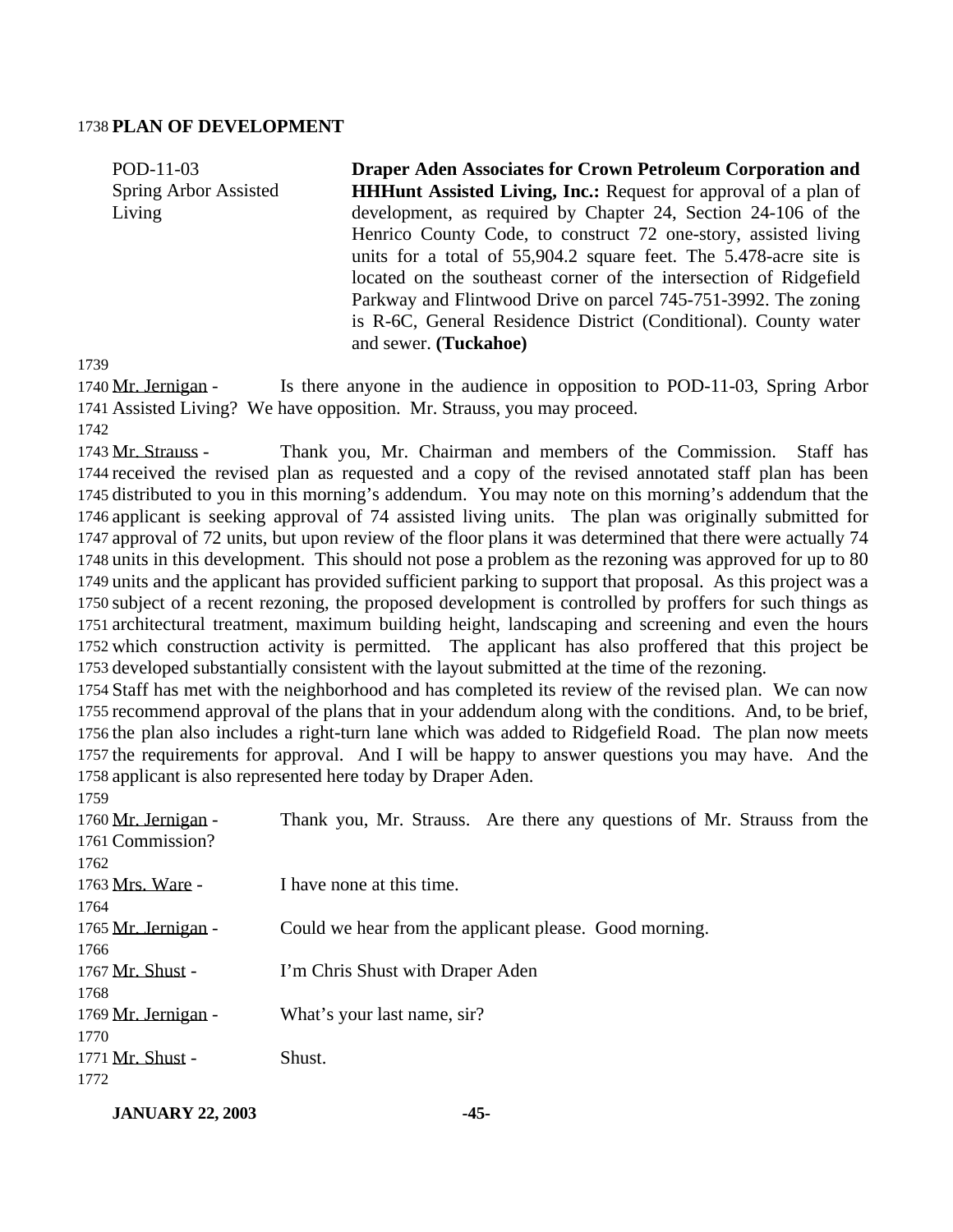| 1773 Mr. Cook -     | And I am Bo Cook with the applicant, HHHunt Assisted Living, Inc.           |
|---------------------|-----------------------------------------------------------------------------|
| 1774                |                                                                             |
| 1775 Mr. Jernigan - | All right, gentlemen, the 10-minute rule is in affect. You have 10 minutes. |
| 1776                |                                                                             |
| 1777 Mrs. Ware -    | Or would you like to save it for rebuttal after the opposition?             |
| 1778                |                                                                             |
| 1779 Mr. Shust -    | Yes, we would like to save it for rebuttal because based on<br>staff        |
|                     | 1780 recommendation we have no further comment then that. Thank you.        |
| 1781                |                                                                             |
| 1782 Mr. Jernigan - | Ma'am, could you come down please. Good morning.                            |

1784 Ms. Moran - I'm Jane Moran and I live in Stony Run and I presume the train has already left the station and I did not get involved when it was being zoned. I haven't done any research, I do live in Stony Run, 2205 Rockwater Terrace, and I'm disappointed about a building going in there. I may not have all of my facts straight but I do know within approximately a four-mile radius this 1788 would be either the  $11<sup>th</sup>$  or 12 maybe more assisted living and nursery home facilities in the area. You have St. Mary's Woods on Gaskins. You have Brighten Gardens. You have Georgia Williams, which for some reason that facility retirement home, or whatever you want to call it, apparently doesn't seem to be a go. You got Ginter West and Gayton Terrace and Beth Shalom, Our Lady of Hope, Cedarfield, University Place and those are only the ones that I am aware of. So, as I said, this 1793 would be the  $11<sup>th</sup>$  or  $12<sup>th</sup>$  assisted living facility within a four-mile radius and that seems excessive to me.

 Also, I do not really feel that overbuilding is progressive. I brought a townhouse in Stony Run about nine years ago and I'm just really disappointed about the way the west end is being developed. We have got a tremendous amount of traffic. Also, I believe the west end is being ruined by mixing commercial and residential. Also up at the corner of, just to bring up a different subject other than the assisted living place that they are talking about building, right up from the corner from us, at Short Pump and Ridgefield, apparently are huge condo complexes being built. I've tried calling that telephone number and nobody ever answers the phone. But, anyway, my point is within about a block radius there you are going to have, between the assisted living place if it goes through, plus the ranch condos that's being built, you are going to have, what, between 300 and 400 people dumping into a one block area in terms of cars and this sort of thing. And I'm just not happy about it, and I'm getting in on my objection late, I know, so I 'm sure my being here is going to serve no purpose. 

 I was listening to the comment about the lady and the car wash and I haven't been keeping up with all of this, which I should have been, apparently. But, anyway, the comment was made to her that Pump Road is going to stay pretty much a residential road. I really don't see that at all. It's just hard to move around in that area. And I know in my particular complex of Stony Run, there's really basically two exits from the complex. One is onto Flintwood and the other one is down the hill out onto Ridgefield, which is a very dangerous exit from Stony Run because you have got a curve coming each way on Ridgefield. So, I usually go out by way of Flintwood and Ridgefield because there is a stop light there. So, I guess that's all I've got to say. I do not think all this overbuilding is progress at all. I think we are really ruining the west end and specifically, as far as the assisted living facility going up, which is what I am addressing myself, basically, to is…. I don't like the ideal of

**JANUARY 22, 2003 -46-**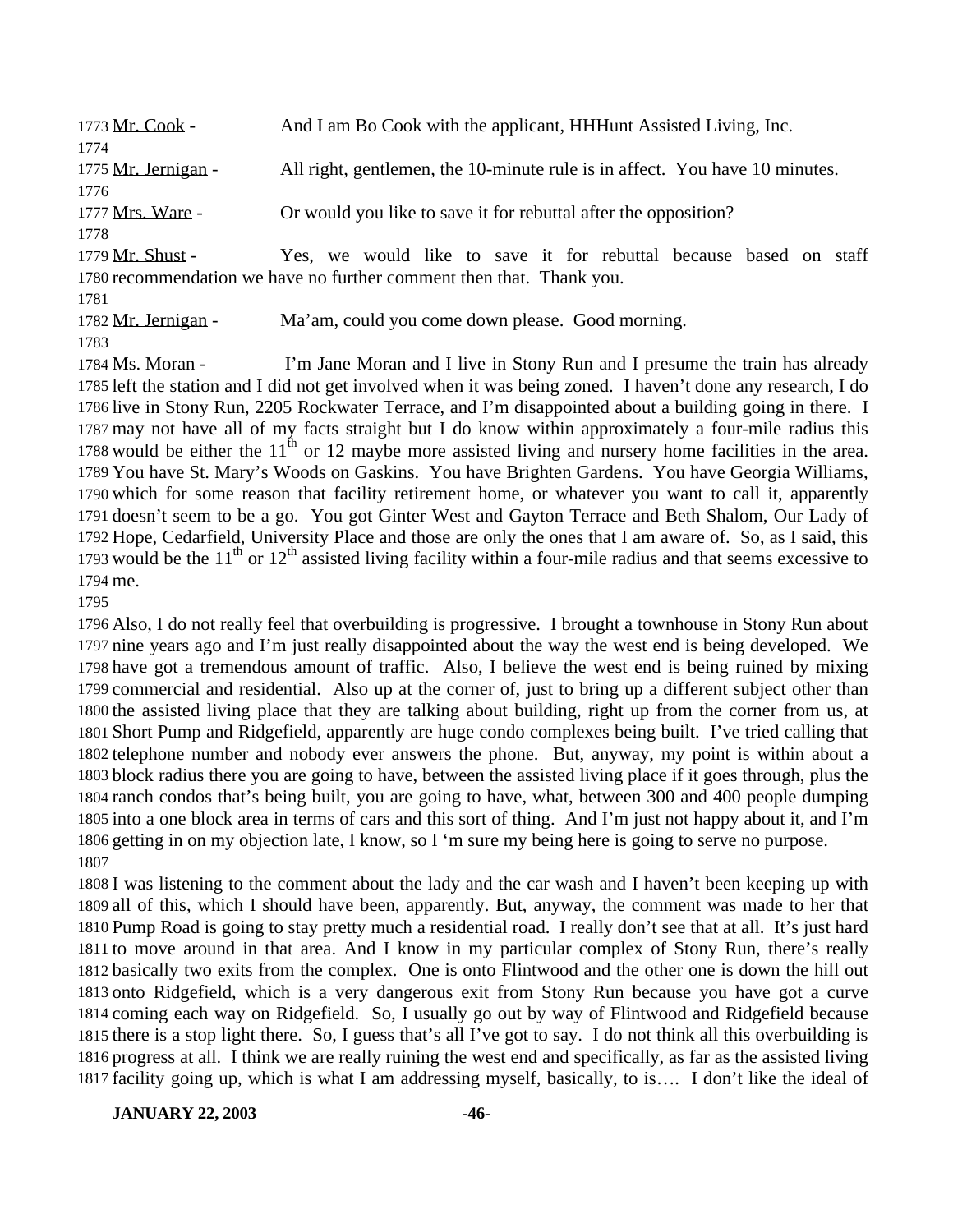having that many facilities of that sort. We need those types of facilities but it's just too much. You've got all of those facilities within a four-mile radius and I think that it is unnecessary. So, I'm really just here for emotional reasons because I understand the zoning has already been done but I think in terms of… If there is anyway to prevent that, I mean I wouldn't mind homes being built there. I'm not familiar with the zoning laws and terminology. I assume they are in their legal right to build an assisted living facility there but I'm not happy about it.

 Mrs. Ware - Can you show us, based on the map here, where you live or where your apartment is located?

 Ms. Moran - Well, I'm not good at map reading. Can you do it for me then (Speaking to Mr. Strauss)? Let's see. This is Ridgefield and this is Flintwood, so I would be like right in here, I guess (referring to the map). But the point is, I usually leave my complex by way of Flintwood because to go out the other exit is extremely dangerous. But there is a light at Flintwood. So, I take a left on Flintwood and then go up to Ridgefield and then either a left or a right. I knew that something was going to happen on that corner, obviously, anybody who owns land these days is trying to make a buck off of it. As I said, that's going to make at least 11 facilities of that nature within a, I'm going to call it a four-mile radius, I didn't you know really drive it off exactly, but that's approximately correct I think. I think it is unnecessary really. So, that's all I have to say and if I were y'all I would kind of slow down the road just a little bit because it is getting just too crowded out there with traffic. You can hardly move now.

 Mr. Jernigan - Ms. Doran, I'd like to say, first of all you should have come around for the zoning request….

1843 Ms. Moran - Absolutely, I'm not sure if it would have done any good.

1845 Mr. Jernigan - And I'm sure you realize that now, but it does falls in with the Land Use Map as to what to be done. When you take a four-mile radius in the west end you are talking about a lot of folks. There is a lot of density out there. They put those homes where you have the greatest concentration of people.

 Ms. Moran - I don't think all the old people in the city live in the west end. I don't think. 

1852 Mr. Jernigan - No they don't and they are going to get old if they are lucky. But, what I'm saying is you have the greatest density of people out there and those people will be needing those facilities. I'm from the Varina district.

1856 Ms. Moran - Would you like to move out to the west end yourself?

1858 Mr. Jernigan - Well, I hadn't really planned on it. My business is in the east end so I think I want to stay close to home.

1860 Ms. Moran - My guess is you won't.

1862 Mr. Jernigan - But, what I am saying is you wouldn't have that many out there because our

**JANUARY 22, 2003 -47-**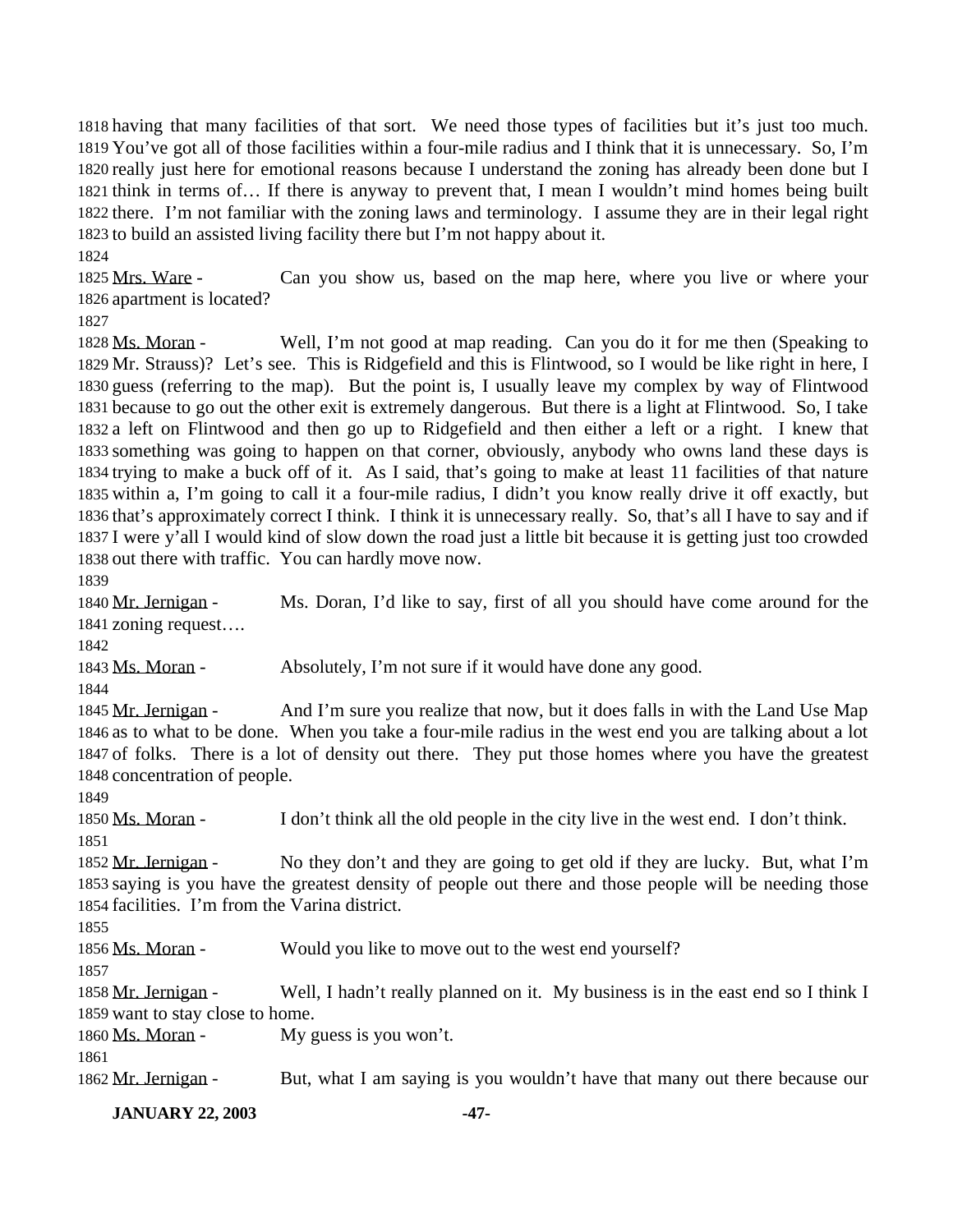concentration isn't as great as what it is here. The density in most of these areas is 3.4 homes per acre.

 Ms. Moran - We don't need 11 facilities in four miles I don't think. But, all of this discussion is beside the point, I realize, because the deed is done and the train has left. I don't see anybody, besides myself, here either objecting to it which makes me feel that lack of attendance, which I have also been guilty of, is one of the reasons what's going on in the west end is going on. 

 Mrs. Ware - Ms. Moran, I would like to mention to you – and I appreciate your concern and I'm sorry you weren't able to participate in the meeting we had when the rezoning was taking place. We had three very well attended meetings at the library….

1875 Ms. Moran - Good.

 Mrs. Ware - … and also at the Wimbley Civic Association and a lot of the issues that you are talking about right now have been discussed and one of the questions….

1880 Ms. Moran - Well, I do have an elderly parent out of town so I have been gone right much in the last six months.

 Mrs. Ware - Well, I know that notices were sent out to a wide area. And, like I said, I'm sorry you missed us, but the zoning that is taking place for this assisted living what's actually called the down zoning and it took this property from being a business zoning for a shopping center and brought it down to a residential zoning for this assisted living that we have.

Ms. Moran - I don't consider assisted living residential actually myself.

1890 Mrs. Ware - All right.

 Ms. Moran - But, that's okay. I mean I realize this is just an emotional statement I'm making and it's nothing I can do to stop the train. But, since you are the Planning Commission I think it would be a good idea to keep in mind in the future to slow it down in the west end because you can hardly move around there now. But, anyway, thanks for listening and have a nice day. 

| 1897 Mr. Jernigan -   | Thank you, Ms. Moran. We appreciate you coming by.   |
|-----------------------|------------------------------------------------------|
| 1898                  |                                                      |
| 1899 Mrs. Ware -      | Thank you.                                           |
| 1900                  |                                                      |
| 1901 Mr. Jernigan -   | Mrs. Ware. Would the applicant like to respond?      |
| 1902                  |                                                      |
| 1903 Mr. Vanarsdall - | I don't think he has any real rebuttal to that.      |
| 1904                  |                                                      |
| 1905 Mrs. Ware -      | Okay. Just wanted to give them a chance. Well, we ha |

had a meeting also on the plan of development and adjacent property owners and those in the area that were concerned attended that meeting and I believe this POD addresses all of the issues that came up in our meeting.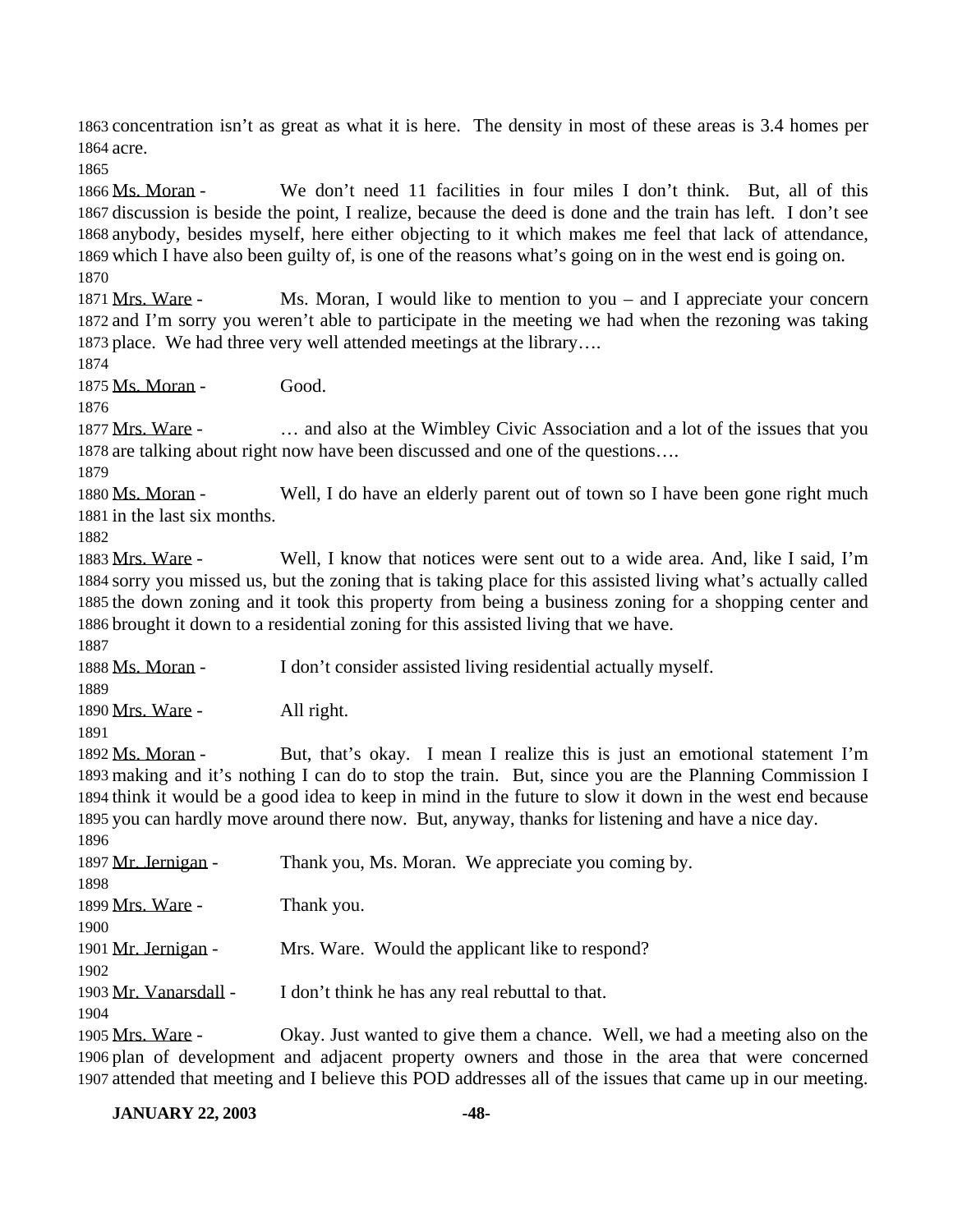The limits of clearing is going to be set and believe Mr. Cook is going to let us know when we are all going to go out to the woods and tag trees. Then with that, I recommend approval of POD-11-03, Spring Arbor Assisted Living, subject to the standard conditions for developments of this type, additional conditions Nos. 23 through 38 and Nos. 9 and 11 amended.

Mr. Vanarsdall - Second.

 Mr. Jernigan - The motion was made by Mrs. Ware and seconded by Mr. Vanarsdall. All in favor say aye…all opposed say nay. The motion passes.

 The Planning Commission approved POD-11-03, Spring Arbor Assisted Living, subject to the standard conditions attached to these minutes, the annotations on the plan and the following additional conditions:

 9. **AMENDED** - A detailed landscaping plan shall be submitted to the Planning Office for review and Planning Commission approval prior to the issuance of any occupancy permits.

- 11. **AMENDED** Prior to the installation of the site lighting equipment, a plan including depictions of light spread and intensity diagrams, and fixture and specifications and mounting height details shall be submitted for Planning Office review and Planning Commission approval.
- 23. The right-of-way required for Ridgefield Parkway and Flintwood Drive as shown on approved plans shall be dedicated to the County prior to any occupancy permits being issued.

24. The easements for drainage and utilities as shown on approved plans shall be granted to the

 County in a form acceptable to the County Attorney prior to any occupancy permits being issued. The easement plats and any other required information shall be submitted to the

County Real Property Agent at least sixty (60) days prior to requesting occupancy permits.

 25. The required building setback shall be measured from the proposed right-of-way line and the parking shall be located behind the proposed right-of-way line.

 26. The developer shall provide fire hydrants as required by the Department of Public Utilities and Division of Fire.

 27. A standard concrete sidewalk shall be provided along Ridgefield Parkway and Flintwood Drive.

 28. The developer shall install an adequate restaurant ventilating and exhaust system to minimize smoke, odors, and grease vapors. The plans and specifications shall be included with the building permit application for review and approval. If, in the opinion of the County, the type system provided is not effective, the Commission retains the rights to review and direct

- 1944 the type of system to be used.
- 29. Outside storage shall not be permitted.
- 30. The proffers approved as a part of zoning case **C-30C-02** shall be incorporated in this approval.

 31. Any necessary off-site drainage and/or water and sewer easements must be obtained in a form acceptable to the County Attorney prior to final approval of the construction plans.

 32. Deviations from County standards for pavement, curb or curb and gutter design shall be approved by the County Engineer prior to final approval of the construction plans by the Department of Public Works.

## **JANUARY 22, 2003 -49-**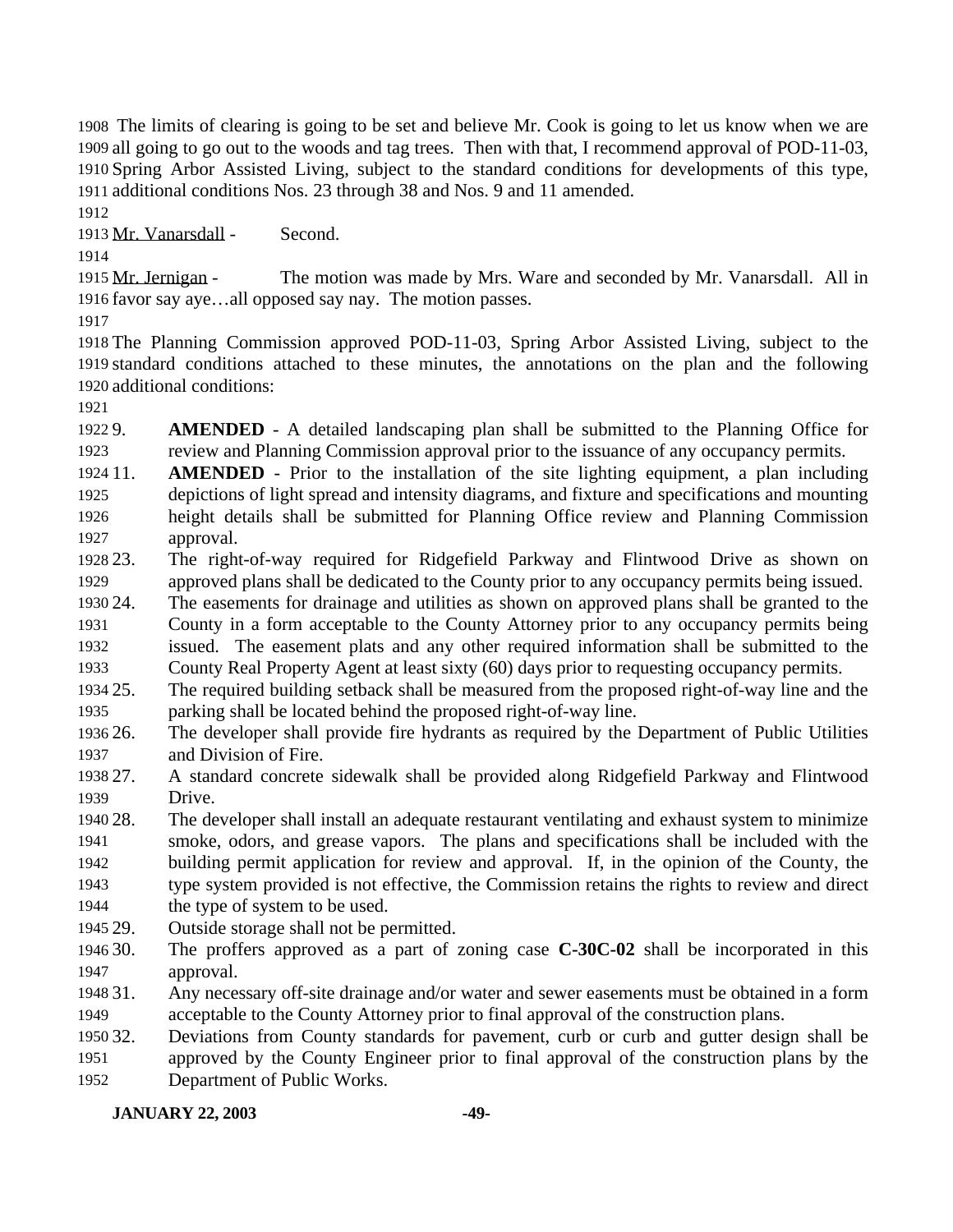33. Storm water retention, based on the 50-10 concept, shall be incorporated into the drainage plans.

 34. Insurance Services Office (ISO) calculations must be included with the plans and contracts and must be approved by the Department of Public Utilities prior to the issuance of a building permit.

 35. Approval of the construction plans by the Department of Public Works does not establish the curb and gutter elevations along the Henrico County maintained right-of-way. The elevations will be set by Henrico County.

 36. The location of all existing and proposed utility and mechanical equipment (including HVAC units, electric meters, junction and accessory boxes, transformers, and generators) shall be identified on the landscape plans. All equipment shall be screened by such measures as determined appropriate by the Director of Planning or the Planning Commission at the time of plan approval**.**

37. The owners shall not begin clearing of the site until the following conditions have been met:

- (a) The site engineer shall conspicuously illustrate on the plan of development or subdivision construction plan and the Erosion and Sediment Control Plan, the limits of the areas to be cleared and the methods of protecting the required buffer areas. The location of utility lines, drainage structures and easements shall be shown.
- (b) After the Erosion and Sediment Control Plan has been approved but prior to any clearing or grading operations of the site, the owner shall have the limits of clearing delineated with approved methods such as flagging, silt fencing or temporary fencing.
- (c) The site engineer shall certify in writing to the owner that the limits of clearing have been staked in accordance with the approved plans. A copy of this letter shall be sent to the Planning Office and the Department of Public Works.
- (d) The owner shall be responsible for the protection of the buffer areas and for replanting and/or supplemental planting and other necessary improvements to the buffer as may be appropriate or required to correct problems. The details shall be included on the landscape plans for approval.
-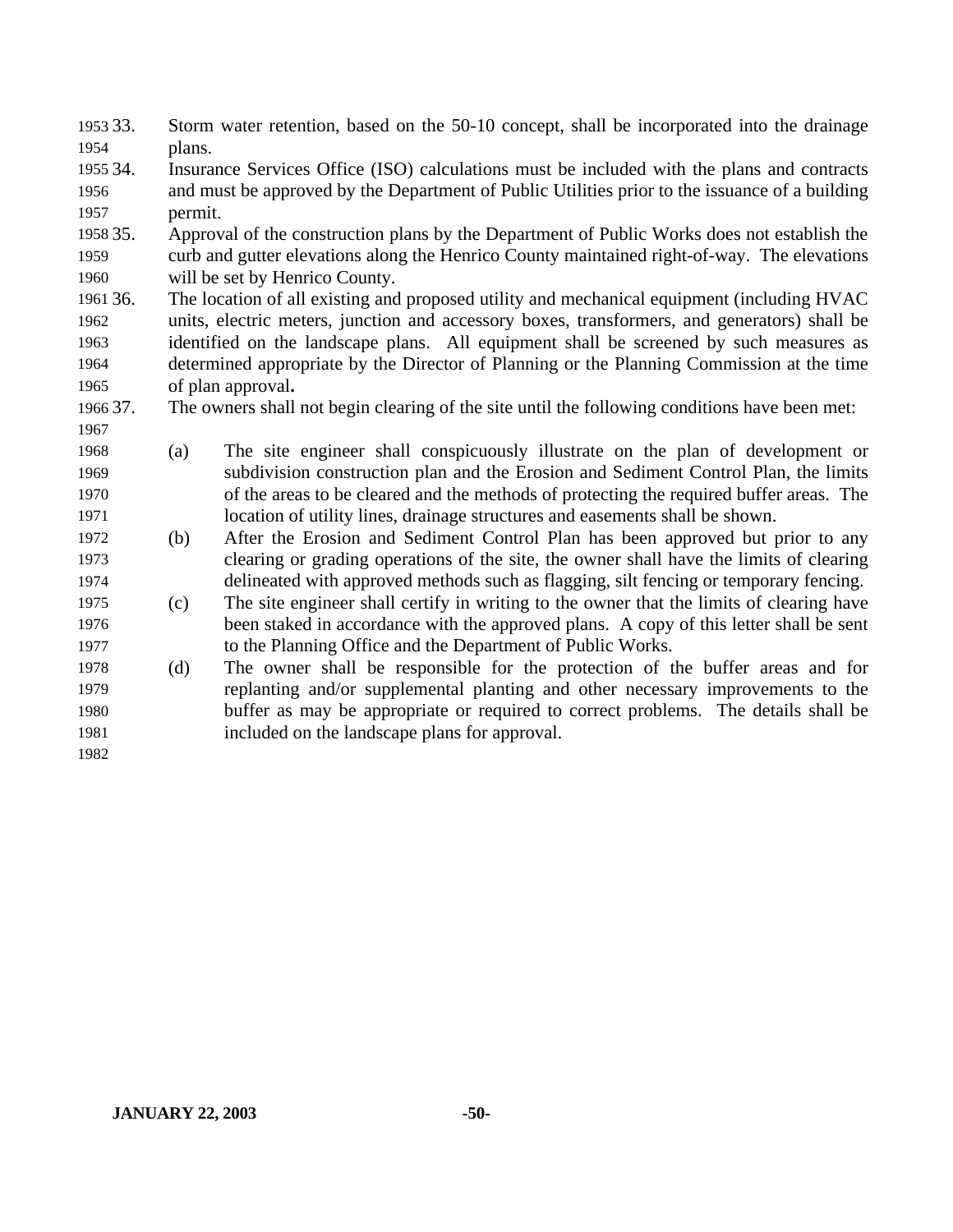#### **LANDSCAPE & LIGHTING PLAN & TRANSITIONAL BUFFER DEVIATION**

LP/POD-33-02 Kentucky Fried Chicken 2 in 1 – Patterson Avenue **Landmark Design for Tricon Global Restaurants, Inc.:** Request for approval of a landscape and lighting plan and transitional buffer deviation, as required by Chapter 24, Sections 24-106 and 24-106.2 of the Henrico County Code. The 0.94-acre site is located on the northeast corner of Patterson Avenue and Quail Lane on parcel 751-741-5673. The zoning is B-2C, Business District

 Mr. Jernigan - Is there anyone in the audience in opposition to LP/POD-33-02, Kentucky Fried Chicken? No opposition.

(Conditional). **(Tuckahoe)**

 Mr. Kennedy -Good morning, Mr. Chairman and members of the Commission. The plan before you would be approval of a transitional buffer deviation of only a foot and a half along the eastern property line, which separates this property from the business zoned property. It normally requires a 10-foot transitional buffer on the site. They are providing 10-foot transitional planting in that location and they are also providing a three-foot-high masonry panel wall at that location. Ordinarily, a deviation would be an administrative approval for that. You would be allowed to have an alternative for that, putting a fence or a wall would be an administrative alternative to reduce transitional buffer. However, because the buffer is only 10 feet wide the Code doesn't provide that alternative in this location. But they are meeting the planting requirement in the eight and a half feet that remains in addition to putting a three-foot-high masonry wall on that side. 

 Along the bounce perimeter property, there is a 35-foot transitional buffer to the rear adjacent to the residential property in addition to that they also have a proffered six-foot-high masonry wall in that location as well. Along the balance of the property, along the two street frontages, the applicant is meeting the 10-foot transitional buffer requirement even though it is not required. So, around the whole perimeter of this property there will be a 10-foot transitional buffer provided. This property was recently rezoned and it was significant upgrade from the existing building. It is a very old building it was built back in the 70's. The new building will be all brick meeting the County's design standards and we are very pleased with the progress we have made with KFC in this regard. The landscaping around the building will be irrigated. There is an irrigation plan provided in the POD just to document that. There is irrigation for all the landscaping. And as far as the lighting plan, light poles don't exceed 20 feet in height, which is a proffered condition and in addition all flat lens fixture and there are house guards on the residential side just to provide some additional protection of the residence. With that we can recommend approval of both the deviation and the landscape and lighting plan.

2014 Mr. Jernigan - Are there any questions for Mr. Kennedy by the Commission? All right. Mrs. Ware. We will have to have two motions. 

| 2016                |                                                          |
|---------------------|----------------------------------------------------------|
| 2017 Mrs. Ware -    | Right. One for the transitional buffer deviation, right? |
| 2018                |                                                          |
| 2019 Mr. Jernigan - | Yes, ma'am.                                              |

**JANUARY 22, 2003 -51-**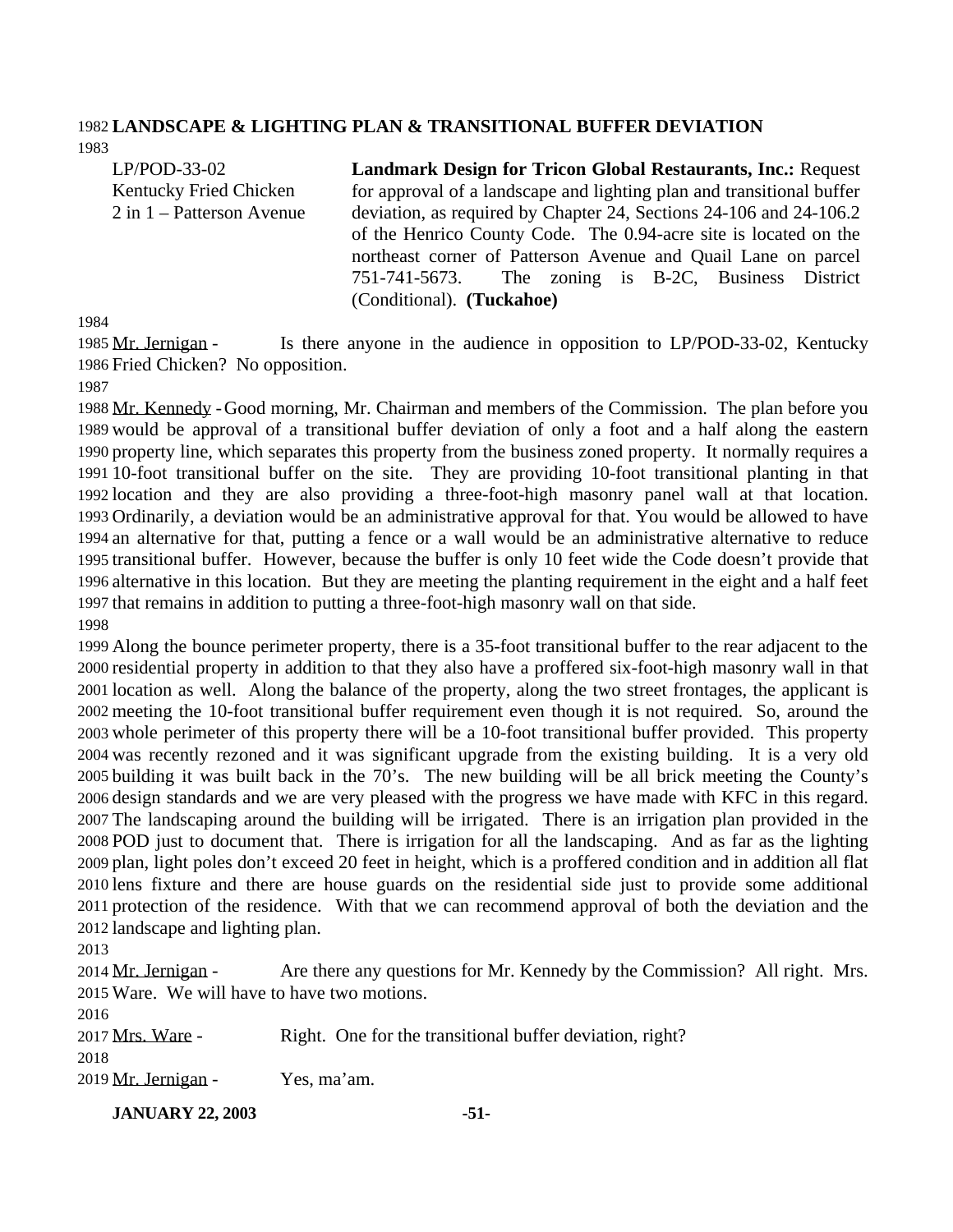Mrs. Ware - And thank you, Mr. Kennedy. I think this is going to be very nice. So, I guess I move to approve the transitional buffer deviation for LP/POD-33-02, Kentucky Fried Chicken. 

Mr. Vanarsdall - Second.

 Mr. Jernigan - The motion was made by Mrs. Ware and seconded by Mr. Vanarsdall. All in favor say aye…all opposed say nay. The motion passes.

 The motion was made by Mrs. Ware and seconded by Mr. Vanarsdall. All in favor say aye…all opposed say nay. The motion passes.

 Mrs. Ware - And I move to approve the landscape and lighting plan for LP/POD-33-02, Kentucky Fried Chicken, subject to the standard conditions for landscape and lighting plans. 

 The Planning Commission approved the transitional buffer deviation, landscape and lighting plan for LP/POD-33-02, Kentucky Fried Chicken 2 in 1 – Patterson Avenue, subject to the standard conditions attached to these minutes for landscape and lighting plans.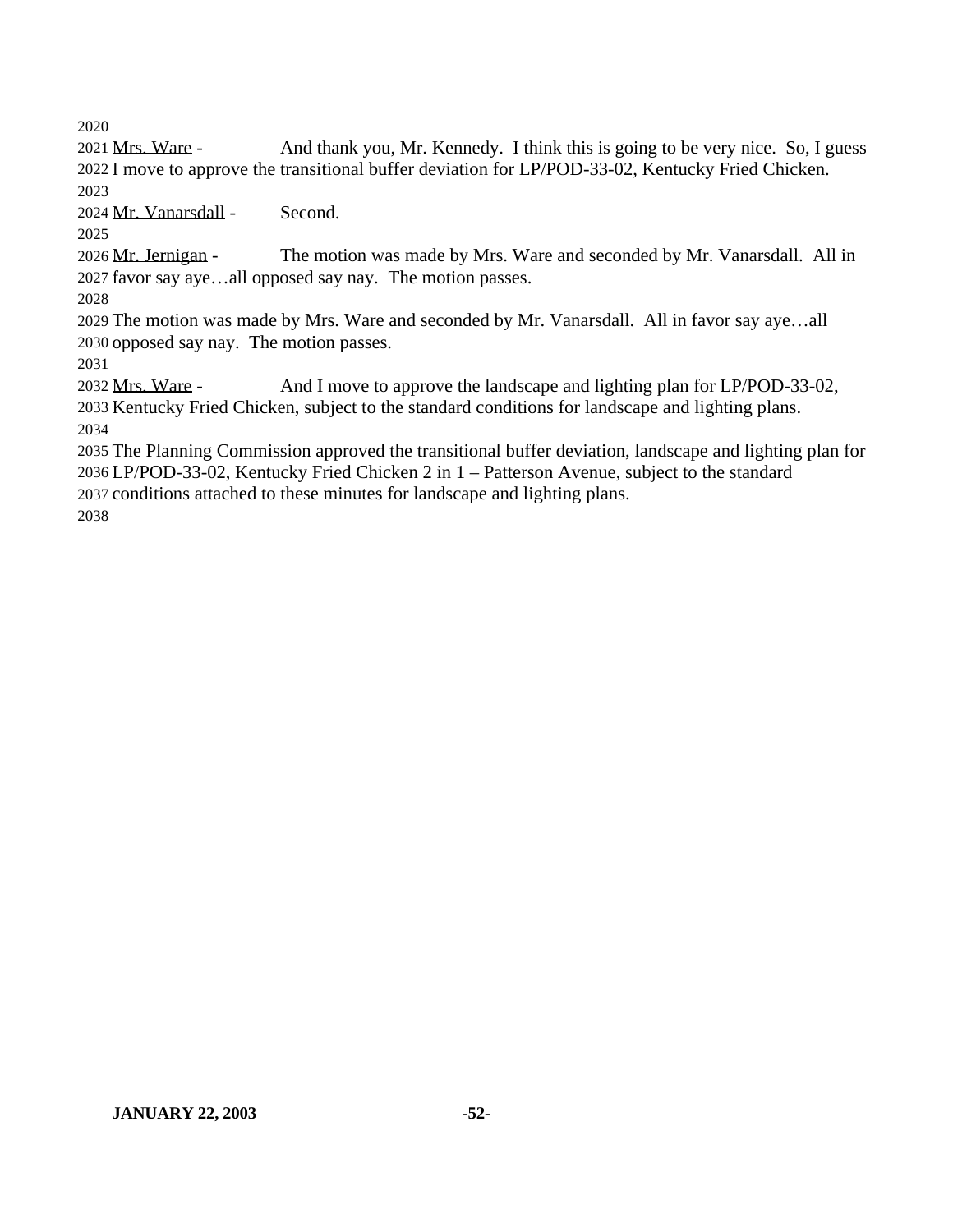### **SUBDIVISION ALTERNATIVE FENCE HEIGHT & LANDSCAPE PLAN**

Chatham Hills, Lot 16 5 Bridgeway Road **Ashley S. Cary:** Request for approval of an alternative fence height and landscape plan, as required by Chapter 24, Section 24- 95(l) of the Henrico County Code to construct a six-foot privacy fence within the front yard. The 1.13-site is located on the southeast corner of Bridgeway Road and River Road at 5 Bridgeway Road on parcel 763-731-8274. The zoning is R-1, One-Family Residence District. **(Tuckahoe)**

 Ms. Goggin - Good morning. There is a revised staff plan in your packet and a revised recommendation on page 6 of your addendum. This is the request of the Planning Commission to approve an alternative fence height in the front yard of a residential neighbor. 

 Mr. Jernigan - Ms. Goggin, excuse me. I didn't ask if there was any opposition. Is there anyone in the audience in opposition to the alternative fence height? I apologize. 

 Ms. Goggin - Oh, no my apology. As I said, this is a request of the Planning Commission to approve an alternative fence height in the front yard of a residential neighborhood, it's "R" district. You have seen these kind of applications before, just to go over it again. The Code permits a three and a half foot fence in the front yard of a residential district and the front yard is considered the shortest street distance and the area from the front of the house to that street. So, for example, from this part to this part (referring to map on screen) is considered the front yard of this house. Currently, the applicant has a three and a half foot fence in the front yard and requests a six-foot wooden fence per the revised plan because she has two small children that are three and six and she has two dogs and she lives on River Road and that's quite a busy road. The proposed fence would start at this northwestern corner and continue west down River Road and then at this northeast corner as it goes back on Bridgeway Road it would taper from six feet to three and a half feet. So, within a 50-foot distance it would go down and meet the Code and that's what we are asking for today. I have some pictures of the site. This is the northeast corner (referring to pictures). It's hard to see but there is a lot of existing vegetation and there's the three and a half foot fence, there. And this is the part that runs along River Road. As you can tell there is vegetation, existing oaks, and there is the existing fence over here that it would tie into.

 On the plan that submitted, the applicant indicated that they, Mr. and Mrs. Cary, are going to supplement the fence, the existing landscaping with Mountain Laurels, which do grow to be 15 feet in height. They are normally planted about four or four and a half feet off center and about five feet from the fence because roots and a wooden fence sometimes don't mix. So, they are going to go back and replant to fill in any gaps that may be in the vegetation. Mrs. Cary, the applicant is here if you have any questions of her and I'm happy to answer any questions you may have for me. 

Mr. Jernigan - Are there any questions of Mrs. Goggin by the Commission?

 Mrs. Ware - On this new addendum that we have, where you are showing the fence line turning the corner, where is the approximate location of where it would go back down to the three

**JANUARY 22, 2003 -53-**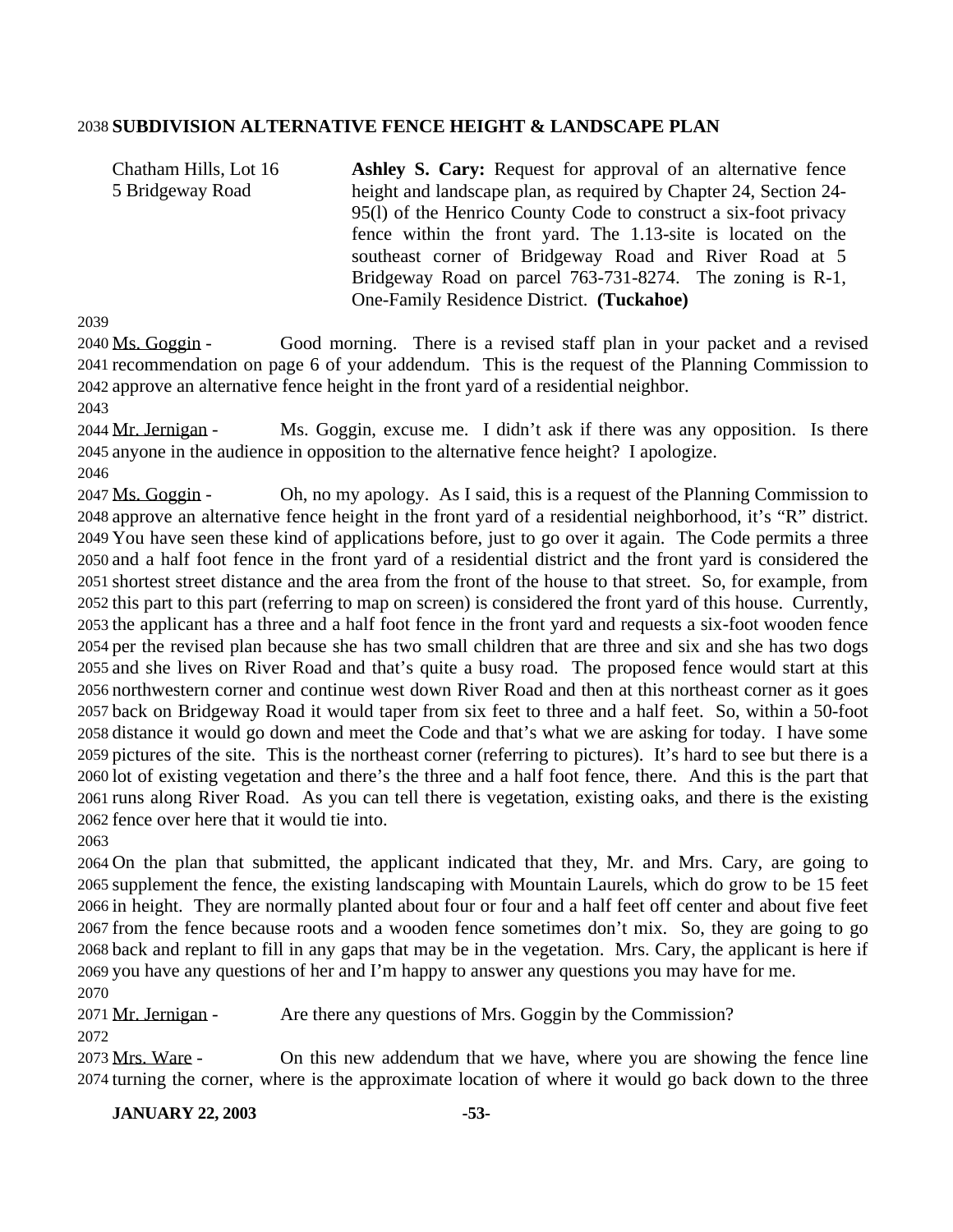and a half feet?

 Ms. Goggin - From this part (referring to map) from this northwest corner to the 102 distance on the plat, it's approximately 50 feet and the Cary's have assured me that they are going to taper the six feet down to three and a half feet within that range to be three and a half feet at that 102 indication.

### 

2082 Mrs. Ware - And you feel that the Mountain Laurels are appropriate planting for this site? 

 Ms. Goggin - I would like to defer that question to Jim Strauss or Leslie News since they are our resident landscape architects. I was told that they were okay but Jim or Leslie could probably expand on their appropriateness.

| 2087                |                                                           |
|---------------------|-----------------------------------------------------------|
| 2088 Ms. News -     | That's a naturalize plant.                                |
| 2089                |                                                           |
| 2090 Mrs. Ware -    | Okay. All right.                                          |
| 2091                |                                                           |
| 2092 Ms. Goggin -   | A naturalize plant.                                       |
| 2093                |                                                           |
| 2094 Mr. Jernigan - | Did you say she has dogs?                                 |
| 2095                |                                                           |
| 2096 Ms. Goggin -   | Yes, she has two dogs, two children and a very busy road. |
| 2097                |                                                           |

 Mrs. Ware - I understand your concern. I would have the same one. I think with the additional plantings it would look nice along there because what's existing there right now is pretty much what's been left to grow on its own. So, I think that will be fine. So, with that – Does anyone else have any questions or concerns?

 Mr. Taylor - If I might, I'd just like to express something about fences. I'm not opposed to the fences I think this is a great reason to have a fence but what is sprouting up along the areas here in Henrico are solid (stave) fences like you have here where there is just solid wood stave after wood stave and this is 200 feet of it. What this gives, all of the advantages you have stated to the owner, but to the drivers at times I think we are erecting tunnels without tops along some of our roads. And I wonder if instead of a solid fence here the applicant would consider having something that would achieve the screening out of animals and the protection of children but offering something that might have a few gaps in it so that as you drive down you can see a little bit of relief in the green behind it and it's just not driving along a couple of hundred feet of boring wood, solid, six-foot stave fence. And that's just my feeling from looking at what we are doing in terms of fences. We've got stretches of fences in Henrico County that are thousands of feet long and it just gets to be boring and they narrows everybody's view. End of speech.

 Mr. Jernigan - Are there any more questions for Ms. Goggin or statements? Thank you, ma'am.

 Mrs. Ware - I understand Mr. Taylor's concern but I also understand Mrs. Cary's and I also am aware that beyond her fence is a chain-link fence that goes up River Road. So, I do feel that with

**JANUARY 22, 2003 -54-**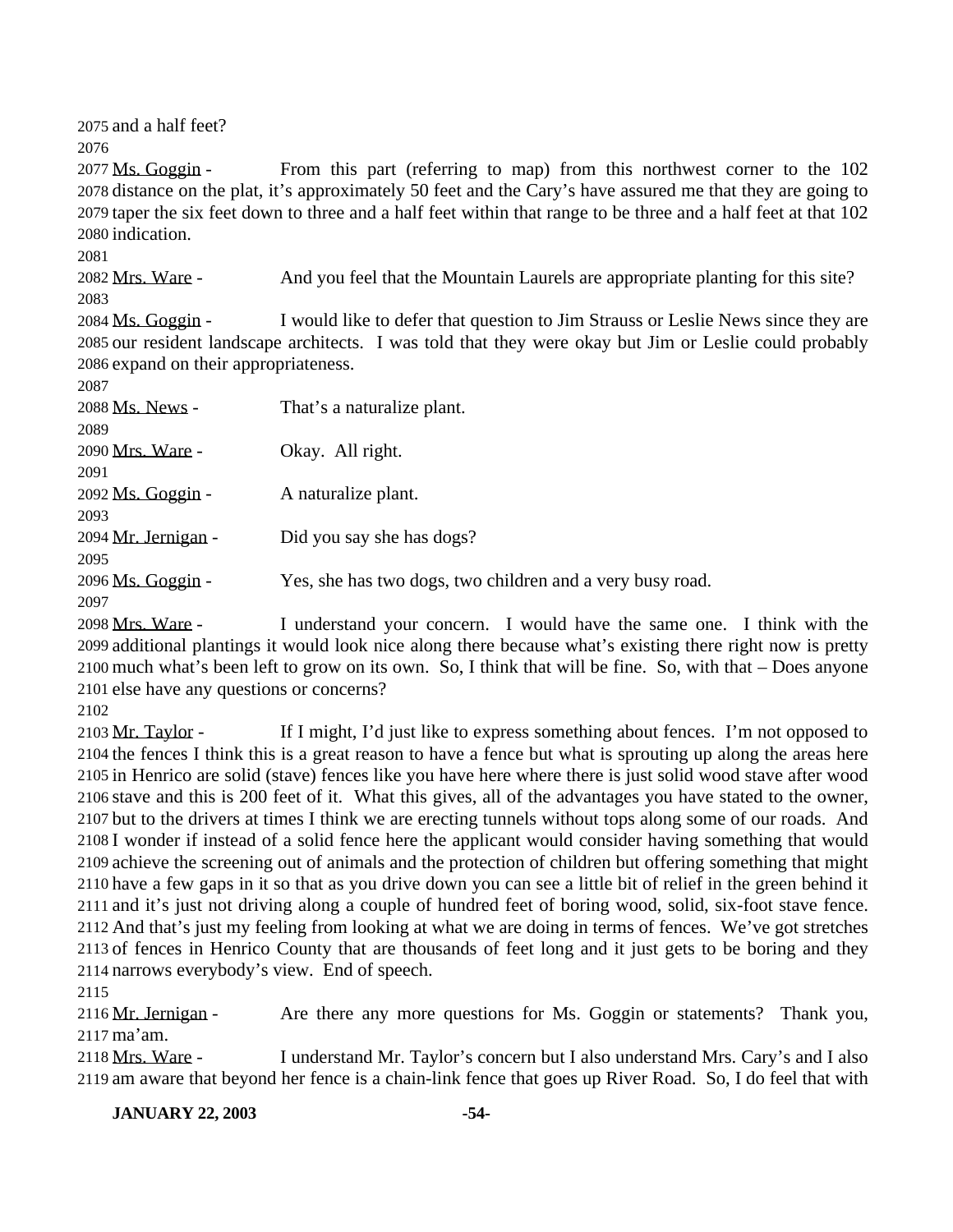the plantings in front of it and how most of the houses along River Road has some type of barrier fence in front of the house, that this would be okay for this particular location. So, therefore, I move approval of the subdivision alternative fence height and landscaping plan subject to the standard conditions for this type of plan and the following additional conditions. Nos. 1, 2, and 3 and the addendum.

Mr. Vanarsdall - Second.

 Mr. Jernigan - The motion was made by Mrs. Ware and seconded by Mr. Vanarsdall. All in favor say aye…all opposed say nay. The motion passes.

 The Planning Commission approved the alternative fence height and landscape plan for Chatham Hills, Lot 16-5 Bridgeway Road, subject to the standard conditions attached to these minutes for landscape plans and the following additional conditions.

1. Proper permits will be obtained prior to construction of the proposed fence.

2. All fences on the site shall be continuously and properly maintained in good repair by

property owners.

3. Trash and debris will not be allowed to accumulate along the fence.

 Mr. Marlles - Mr. Chairman, next we have the approval of minutes and then we have a public hearing.

## **APPROVAL OF MINUTES: December 18, 2002 Minutes**

2145 Mr. Taylor - I'll move approval of the December 18, 2002, minutes.

2147 Mr. Jernigan - Hold on. We have to see if there are any corrections. Are there any corrections on the December 18, 2002, minutes?

Mr. Vanarsdall - Mr. Archer always have some.

 Mr. Archer - On Page 31, Line 1188, insert the word "would you repeat." And on Page 32, Line 1244, I think the word should be "derived" instead of "arrived." And on Page 35, Line 1364, insert the word "effect" behind the word visual.

 Mr. Jernigan - Are there any more corrections to the minutes? Mr. Taylor you made a motion.

 $2159 \text{ Mr. Taylor}$  - I did, sir.

2161 Mr. Archer - I'll second the motion.

2163 Mr. Jernigan - We have a motion by Mr. Taylor to approve the minutes of December 18, 2002, and seconded by Mr. Archer. All in favor say aye…all opposed say nay. The motion passes.

**JANUARY 22, 2003 -55-**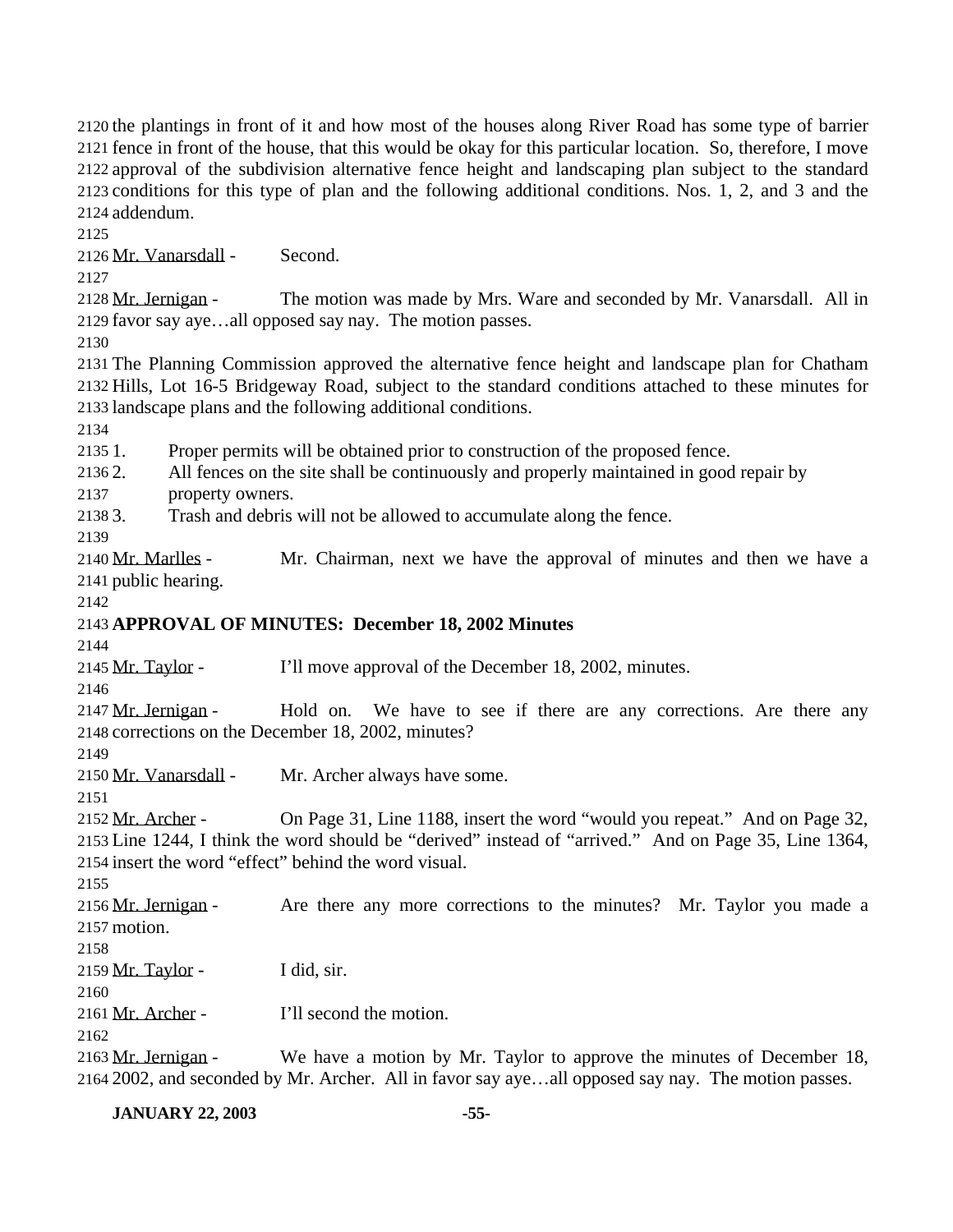Mr. Jernigan - Before we get started on this Public Hearing we are going to take a 10-minute break. The time is 11:06 a.m.

# **AT THIS TIME THE COMMISSION TOOK A BREAK**

 Mr. Jernigan - I would like to bring the meeting back to order. It is 11:19 a.m. Mr. Secretary, I believe we have a public hearing.

# **PUBLIC HEARING:**

 **Ordinance –** To Amend and Reordain Section 19-72 of the Code of the County of Henrico entitled "Form and Content," to add requirements for plat notations required under the Chesapeake Bay Preservation Act.

 **Ordinance –** To Amend and Reordain Section 24-3 of the Code of the County of Henrico entitled "Definitions," Subsection (d) of Section 24-106 entitled "Plans of Development (POD), Administrative and Schematic Site Plans," and Section 24-106.3 entitled "Chesapeake Bay Preservation," as required by amendments to State regulations promulgated under the Chesapeake Bay Preservation Act.

 Mr. Marlles - Mr. Chairman, at your last meeting we held a work session on two items that are before you today at public hearing. These are proposed amendments to the Zoning Ordinance as a result of changes that were made by the Chesapeake Bay Local Assistance Board to the Chesapeake Bay Regulations. As you may recall, local governments were required to revise their local Chesapeake Bay Regulations to comply with these new amendments as of March 1, 2003, and we are on schedule so far to do that. We do have Jeff Perry and Keith White from the Environmental Division of Public Works in our audience to answer any questions the Commission has. They are prepared to give the presentation that was given at the work session if the Commission would like to hear that again. I do know that we have Mr. Root from Homebuilders Association in the audience who may want to address these particular amendments. If you do have questions, again, Mr. Perry and Mr. White are in the audience. There was a revised set of amendments that were passed out to you, I guess a minute or two ago. Those were very minor changes, nothing substantial. And I would say I believe Mr. Perry mentioned it at his presentation during the work session but the changes that are being made are really only being made to comply with the amendments that were made by the Chesapeake Bay Local Assistance Board. There are no additional changes that are in these amendment; it's those that are necessary for us to come into compliance with the State Code. So, again, Mr. Perry is here and Mr. White is here if the Commission has any questions at this point. 

2204 Mr. Vanarsdall - Mr. Chairman, why don't we just take the.... I think what you are saying, since we had the work session, why don't we just take what we change and not go through the whole thing again?

2208 Mr. Jernigan - That's fine with me but first, for the record, let me ask. Is there any opposition to us passing the ordinance for the changes to the Chesapeake Bay Preservation Act?

# **JANUARY 22, 2003 -56-**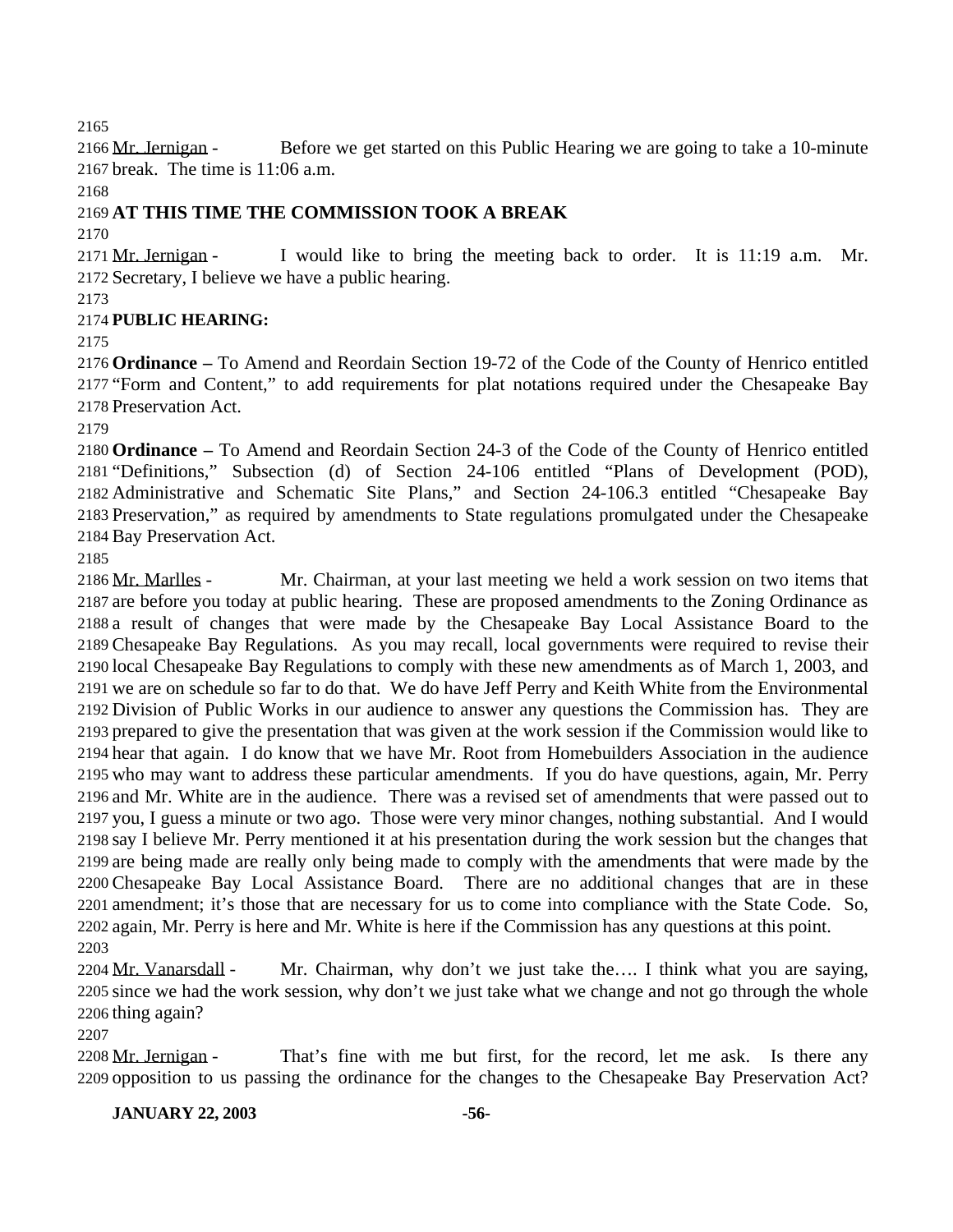Okay. We do have opposition. I just wanted to get that for the record. And, Mr. Vanarsdall, I agree, we know basically what it is. Mr. Root has some questions and I think what I would like to do is let him come up first, Jeff, and state his fact; and then you can address that rather than you coming up and going back and coming back up. Is that okay with you? 

| 22.14                 |                                                           |
|-----------------------|-----------------------------------------------------------|
| 2215 Mr. Perry -      | Yes.                                                      |
| 2216                  |                                                           |
| 2217 Mr. Jernigan -   | Okay. Come on up, sir.                                    |
| 2218                  |                                                           |
| 2219 Mr. Vanarsdall - | That's a good idea.                                       |
| 2220                  |                                                           |
| 2221 Mr. Archer -     | See, Mr. Chairman, now you know why we elected you Chair. |
| 2222                  |                                                           |
|                       |                                                           |

2223 Mr. Root - Good morning. My name is David Root with the Richmond Homebuilders Association. I guess just as a point of clarification, this really isn't opposition as you have already heard before this is… we have to do this. My question is more of a question and hopefully some clarification. The key thing that some of our members have questions about, in your definitions we have the definition that a "Resource Protection Area or RPA. That component of the Chesapeake Bay Preservation Area, comprised of sensitive lands adjacent to water bodies with perennial flow, that have an intrinsic water quality value due to the ecological and biological processes they perform or are sensitive to impacts which may result in significant degradation to the quality of state waters." Our question really is that we've got two things here that are fairly important to this definition and one of them is the word "adjacent" and the other is "perennial flow" and we really don't know what those are. Our desire for clarification is merely so that when my people go out to a piece property, they will understand what they are looking at the same as your people would know what they are looking at when they go out to that piece of property so we don't run into where we have a problem of he said she said type of situation. We would like everyone to be looking at the same thing and to understand what that is.

 We realize that this is not the format to go after the Chesapeake Bay Local Assistance Board. We've had those discussions. They have passed these regulations. They passed them with some of our objections. They have made some of the corrections we have asked them to make. However, I guess what I am looking for here is some sort of clarification on how the County is going to work through this or how they intend to interpret this.

2245 Mr. Jernigan - Are there any questions of Mr. Root by the Commission? All right. Thank you, sir. Good morning, Mr. Perry.

 Mr. Perry - Good morning. Really, as far as the definitions go, adjacent… what previously was in the regulation was "at or near the shoreline" and that has been crossed out "at or near." And what the Chesapeake Bay Local Assistance Department tried to do is clarify what was "at or near" and they used the term "adjacent." I'm comfortable with the term "adjacent." As far as I am concerned, it's going to be next to, when you have wetlands that basically are adjacent to or next to or near the stream, then they are considered to be contiguous and that's where the RPA line is drawn from. I don't have a problem. Our interpretation isn't going to change due to this change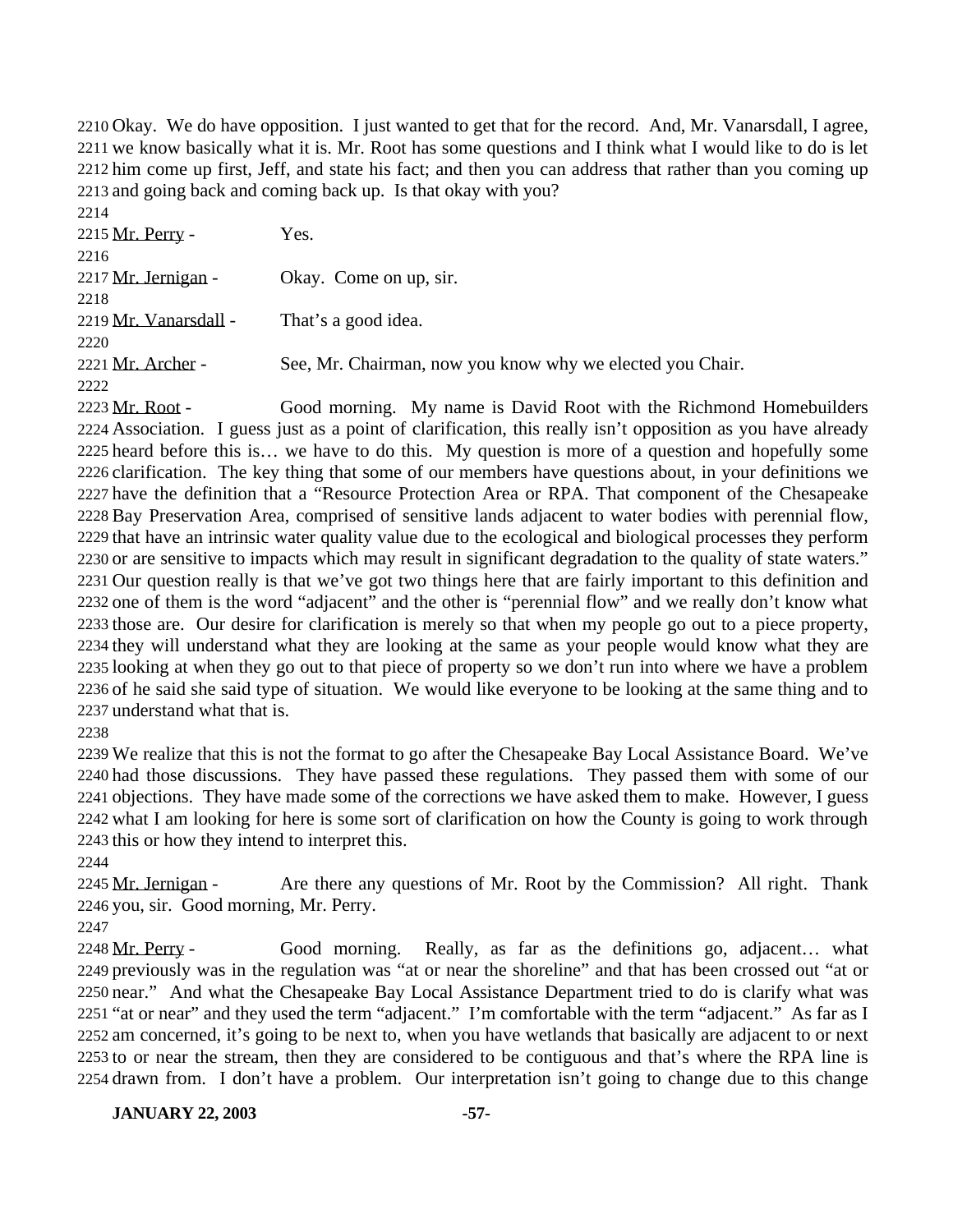from "at or near" to now being "adjacent" it's going to have no effect on how we look at things at all. Until David brought that up, I'll be honest with you, we didn't even give it a second thought. I'm fine with the language as adjacent, as Chesapeake Bay has chosen to try and further clarify what is "at or near." Unless that is a concern to the Planning Commission, I would recommend we leave it as written. And, David, I don't see the County going out and making any changes whatsoever. To be honest with you, I don't think the engineers are going to have any problems with that language "at or near" and now becoming "adjacent." I'm just a little confused of what the real concern is there. 

2263 Mr. Jernigan - When David and I discussed this, the way I would say adjacent property is touches. Mrs. Ware - Next to. Mr. Jernigan - Next to and touching. 2270 Mr. Perry - Which to me would work in their benefit. If I'm on the development side, it would work to their benefit rather than "at or near." "At or near" you can take in land, you can take in wetlands that weren't, as you say, touching. So, I'm a little confused why they would be

concerned about that.

 Mr. Root - Would we be able to add contiguous and adjacent (unintelligible)? 2277 Mr. Jernigan - David, you will have to come up to the mike in order for us to pick you up.

2279 Mr. Perry - Okay. If the answer is that it has to be contiguous to I mean that would further restrict them in my opinion. That means that they would have to be touching. You know adjacent to, contiguous to. Again, I'm not exactly sure…. I think it further clarifies what "at or near" is. I mean near is kind of a nebulous term. I mean how near is near. Adjacent, as Mrs. Ware indicated, kind of implies that it's touching, it's a part of it. I think it further redefines it and that's why Chesapeake Bay chose to make that change; and it's not necessarily an environmentally friendly change, in my opinion.

2287 Mr. Jernigan - And the other thing was perennial.

2289 Mr. Perry - For the purpose of generally determining whether water bodies have perennial flow. Okay. This is how you determine whether something has perennial flow. Local governments may use one of the following methods as long as the methodology is adopted into the local program and is applied consistently. We can use USGS or we can use a scientifically valid system of field indicators of perennial flow. However, site-specific determination shall be made or confirmed by the local government. We do exactly that. I mean, currently we allow and determine whether something is perennial or not. We have a scientific methodology that we use. As a matter of fact, one that comes to mind was Three Chopt Village. There were some concerns by some residents whether a stream was perennial or not. We went out and used our scientific methodology and determined that it was not perennial for that section. I don't see that changing. The definition of what perennial is, the actual scientific methodology that the County uses, that has been accepted. The Chesapeake Bay

**JANUARY 22, 2003 -58-**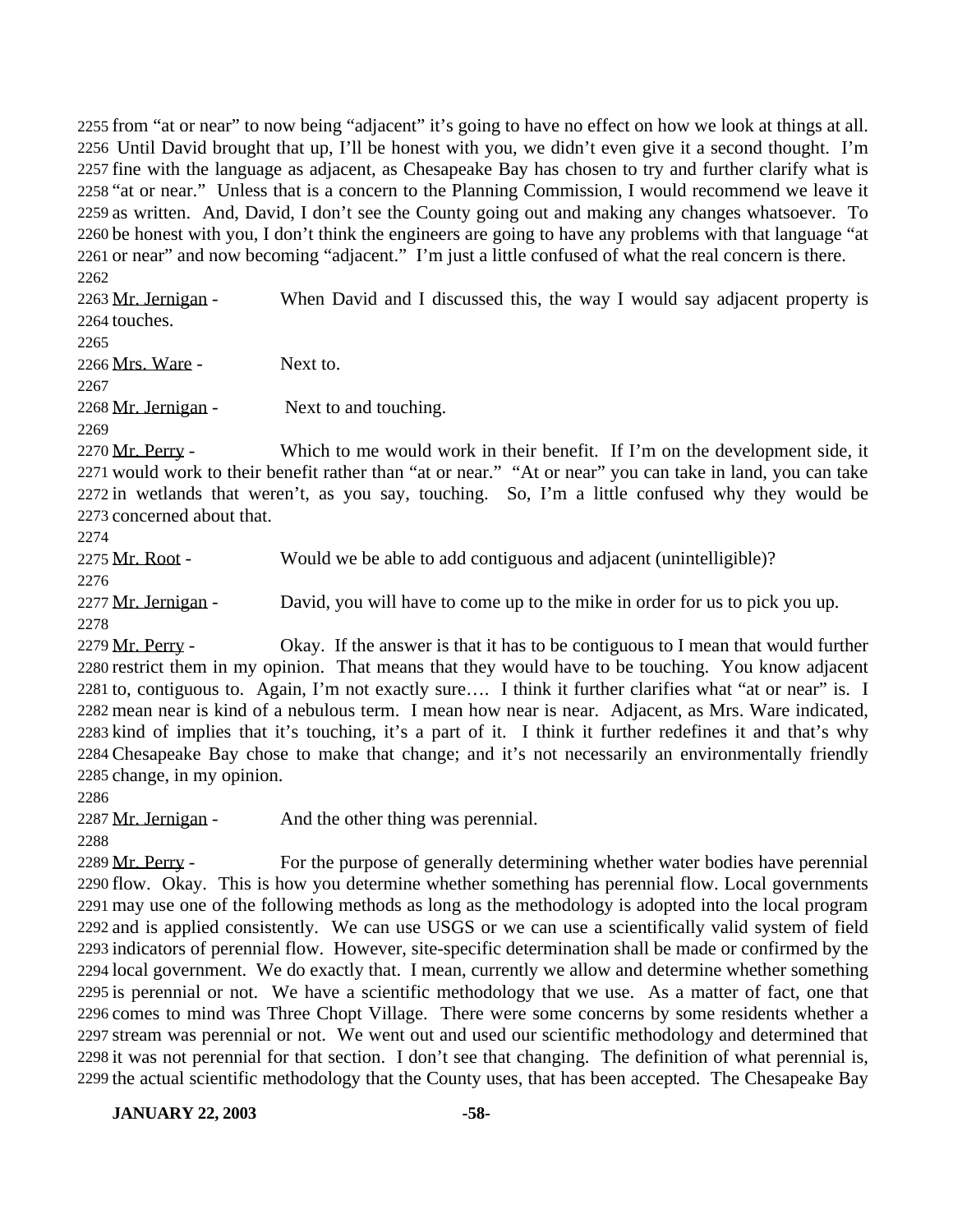Local Assistance Department came out to that site at the request of the citizens and determined that we made the right call.

 Again, I do not see that changing as a result of these regulations. I don't see where it's implied that we would change. And, again, I'm not sure what the Homebuilder's concern really is. I mean the standard operating procedure in the County is they make the call on whether something is perennial or not. They know our guidance. It's in part of our Environmental Stormwater Manuel. If we disagree we come out to the site, we talk about it and then they reserve the right to call the Chesapeake Bay Local Assistance Department if they choose. It's still a County call anyway, but certainly we would listen to some other experts and we operate like that. I'll be honest with you, the times whether something is perennial or not that can't be worked out, I would dare say you are probably talking about one or two percent of the time. It's pretty cut and dry. 

2313 Mr. Jernigan - So, what you are saying is the perennial didn't really change this year as compared to what we have been doing in the past.

 Mr. Perry - Exactly. I mean, it's the way we have been doing business all along, determining whether a stream is perennial or not. If it's in doubt, we have a scientific methodology and it's something that the engineering community is aware of. They can come out and meet with us, discuss it, I mean they have their own experts. And that's how we resolve all these matters, whether something is a wetland, whether it's a perennial stream. It's standard operating procedure for us. So, to say that there is concern on both of those, I just don't see that concern. I don't see a change. I don's see a necessary change. I don't see the Regulations requiring Henrico County to change the way we operate at all. After listening to Mr. Root and looking at the Regulations, it's business as usual for us.

 Mr. Marlles - It sounds like, Jeff, on the question of perennial, there really is no change in standards, no change in methodology. Does that satisfy your question, David?

2329 Mr. Root - That's what we were looking for. And the problem is in some areas... 2332 Mr. Perry - I can see.... You are absolutely right. In some localities.... 

2334 Mr. Root - Some localities are taking this opportunity with the change in the Regulations to reconfigure the way they do it; and I just wanted to make sure that Henrico is not going to do that and we have heard that today. So, thanks.

2338 Mr. Jernigan - Are there any more questions for Mr. Perry?

2339 Mr. Perry - And just for the record, I did pass out information from the Chesapeake Bay…. Because as we discussed earlier this week, Mr. Chairman, there was some concern whether we were using the Guidance or the Regulations; and we were just using the regulations and not the Guidance. So if anyone is wondering what I passed out, that's what it is. I was afraid that issue may come up today after our conservation, so I just passed that out for clarification.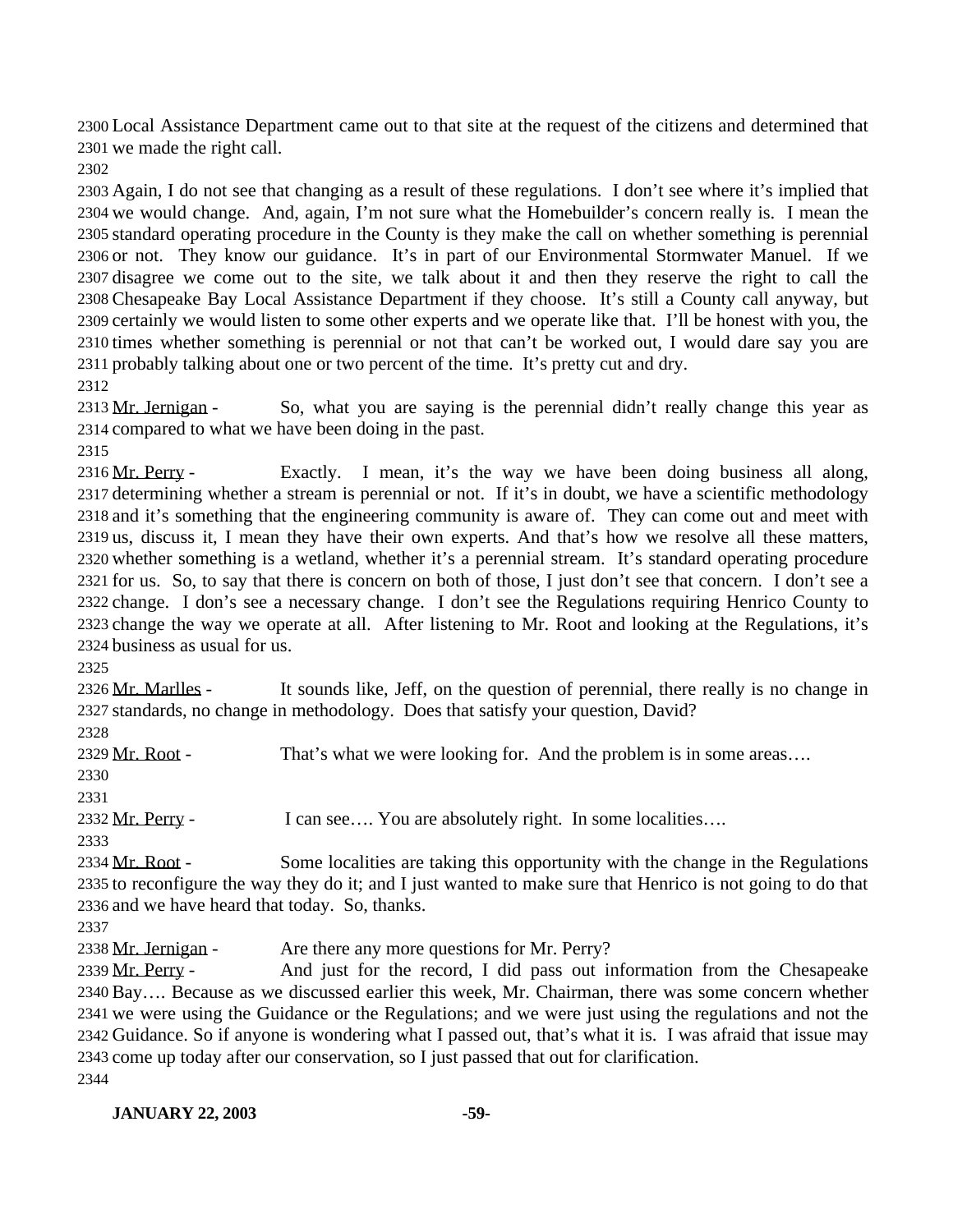| 2345 Mr. Jernigan -<br>2346                              | Okay, thank you, Jeff.                                                                                                                                                                                                                                                                                                                                                                                                                                                                                                                                                                                                                                                                                                                               |
|----------------------------------------------------------|------------------------------------------------------------------------------------------------------------------------------------------------------------------------------------------------------------------------------------------------------------------------------------------------------------------------------------------------------------------------------------------------------------------------------------------------------------------------------------------------------------------------------------------------------------------------------------------------------------------------------------------------------------------------------------------------------------------------------------------------------|
| 2347 Mr. Vanarsdall -<br>2348                            | What do we do with it now?                                                                                                                                                                                                                                                                                                                                                                                                                                                                                                                                                                                                                                                                                                                           |
| 2349 Mr. Jernigan -<br>2350                              | Mr. Secretary, I assume we need a motion to pass the ordinance.                                                                                                                                                                                                                                                                                                                                                                                                                                                                                                                                                                                                                                                                                      |
| 2351 <u>Mr. Marlles</u> -<br>2355                        | Yes, sir. You need to make a recommendation to recommend to the Board of<br>2352 Supervisors these two proposed ordinance amendments. They are just like any other ordinance<br>2353 amendment. And, of course, the Board will hold its own public hearing.<br>The Planning<br>2354 Commission's recommendation is only advisory but that is the next step.                                                                                                                                                                                                                                                                                                                                                                                          |
| 2356 <u>Mr. Jernigan</u> -<br>2358                       | With that then, I will make a recommendation on Ordinance 19-72 of the<br>2357 Code of Henrico County form and content be sent to the Board of Supervisors for their approval.                                                                                                                                                                                                                                                                                                                                                                                                                                                                                                                                                                       |
| 2359 Mr. Vanarsdall -<br>2360                            | Second.                                                                                                                                                                                                                                                                                                                                                                                                                                                                                                                                                                                                                                                                                                                                              |
| 2361 Mr. Jernigan -<br>2363                              | We have a motion by Mr. Jernigan and seconded by Mr. Vanarsdall. All in<br>2362 favor say ayeall opposed say nay. The motion passes.                                                                                                                                                                                                                                                                                                                                                                                                                                                                                                                                                                                                                 |
| 2364 <u>Mr. Jernigan</u> -                               | And on the second one I recommend we send and reordain Section 24-3 of the<br>2365 Code of Henrico County entitled "Definitions" Subsection (d) of Section 24-106 entitled "Plans of<br>2366 Development (POD), Administrative and Schematic Site Plans," and Section 24-106.3 entitled<br>2367 "Chesapeake Bay Preservation" be sent to the Board of Supervisors for their approval.                                                                                                                                                                                                                                                                                                                                                                |
| 2368<br>2369 Mr. Taylor -                                | Second.                                                                                                                                                                                                                                                                                                                                                                                                                                                                                                                                                                                                                                                                                                                                              |
| 2370<br>2371 Mr. Jernigan -<br>2373                      | We have a motion by Mr. Jernigan and seconded by Mr. Taylor. All in favor<br>2372 say ayeall opposed say nay. The motion passes.                                                                                                                                                                                                                                                                                                                                                                                                                                                                                                                                                                                                                     |
| 2374 Mr. Vanarsdall -<br>2375                            | Thank you, Jeff. Thank you, Dave, for coming.                                                                                                                                                                                                                                                                                                                                                                                                                                                                                                                                                                                                                                                                                                        |
| 2376 Mr. Jernigan -<br>2377                              | Thank you, gentlemen.                                                                                                                                                                                                                                                                                                                                                                                                                                                                                                                                                                                                                                                                                                                                |
| 2378 <u>Mr. Marlles</u> -<br>2385 Mr. Jernigan -<br>2386 | Mr. Chairman, I just want to remind the Commission that the new cell phones<br>2379 are available. I believe Melba has been in contact with most of you. The cell phones are in, so if you<br>2380 would like to exchange your old cell phones for your new cell phone they are available and we do<br>2381 believe that these new cell phones will save a lot of cost to the County. There will be cost savings.<br>2382 We also think they have some features that will better serve the members of the Commission and<br>2383 staff that use them. They are pretty nice little models. They are Motorola and they have some<br>2384 features on them that I think you will find nifty. So, they are available.<br>Do we have a motion to adjourn? |
| 2387 <u>Mr. Taylor</u> -<br>2388                         | Move, we adjourn, Mr. Chairman.                                                                                                                                                                                                                                                                                                                                                                                                                                                                                                                                                                                                                                                                                                                      |
| 2389 Mr. Vanarsdall -                                    | Second.                                                                                                                                                                                                                                                                                                                                                                                                                                                                                                                                                                                                                                                                                                                                              |

**JANUARY 22, 2003** -60-